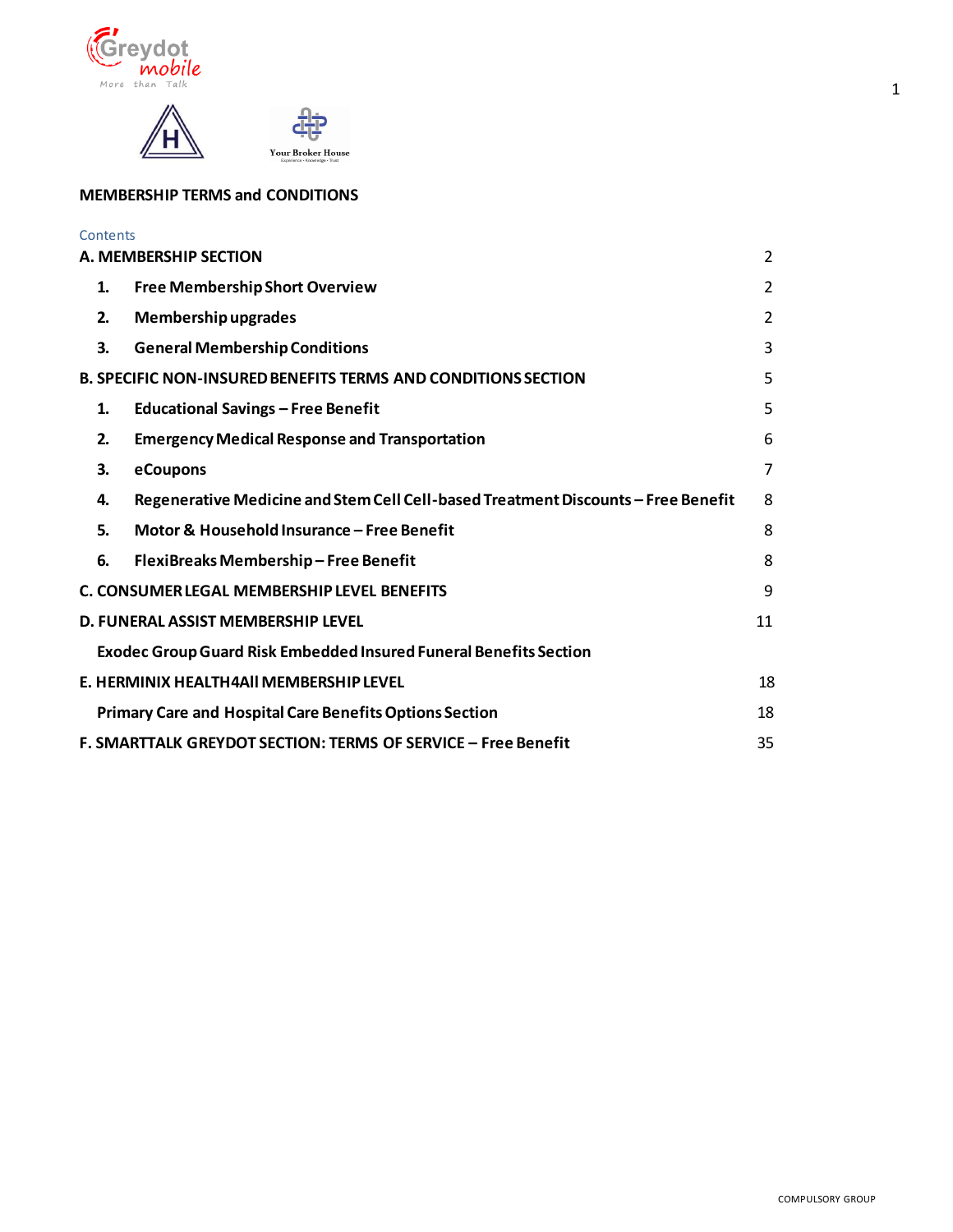

## <span id="page-1-1"></span><span id="page-1-0"></span>**A. MEMBERSHIP SECTION**

## **1. Free Membership Short Overview**

This is a Free Membership which is available to any person older than 18 years anywhere in the world. It is important to make sure and understand for which Membership level you have applied.

As you have accepted our Constitution and accepted membership of our Association you will be able to make use of any off our Free benefits at your own free will. For your convenience we give the terms and conditions under each section underneath of each supplier for all the membership levels you qualify for.

## **1.1. SmartTalk Greydot Telecommunications Membership Benefits**

- **1.1.1.** Use any Network provider.
- **1.1.2.** Free App, Free E-Wallet and Free SmartTalk Greydot virtual mobile number.
- **1.1.3.** Airtime never expires.
- **1.1.4.** Talk at only 35 cent per minute to any number country wide as well as certain international destinations.
- **1.1.5.** Instant registration and activation.
- **1.1.6.** Top-up airtime and wallet at more than 75,000 till points in South Africa as well as hundreds of pay points in Botswana and Namibia. Various other on-line top-up methods available and at any FNB ATM.
- **1.1.7.** Allow multi accounts in South Africa, Namibia, Zimbabwe, Botswana and more.
- **1.1.8.** Transfers instantly between wallets.
- **1.1.9.** Get your International USD \$-based virtual Mastercard to transact anywhere in the world.
- **1.1.10.** Free sign-up Bonus and Gift to send to
- **1.1.11.** Earn cash back on every purchase for any product with our Rewards Program.
- **1.1.12.** Invite friends and family and earn rewards on their SmartTalk Greydot Spending.
- **1.1.13.** SmartTalk 100% secure talking, SMS, and conference facilities.
- **1.1.14.** Seamless Instant Payments at low costs, anywhere Mastercard is accepted.

## **1.2. Herminix MyWorld Cash Back Program.**

- **1.2.1.** Shop at more than 3,500 merchants in South Africa and receive cash back and earn points.
- **1.2.2.** Shop at more than 150,000 merchants across the world.
- **1.2.3.** Enjoy secure online shopping and earn cash back on every sale.
- **1.2.4.** Free Virtual Loyalty Card.
- **1.2.5.** No monthly fees just earn cash back.

## **1.3. Motor, Household and Business Insurance Special Rates.**

- **1.3.1.** Members qualify for monthly savings on Short Term Insurance.
- **1.3.2.** Seamless and effortless claims processes.
- **1.3.3.** Only in South Africa available. Expanding into other countries.
- **1.3.4.** Easy and quick on-boarding. Sign all documents on your mobile device.

## **1.4. Save of Educations (Your entire family qualify).**

- **1.4.1.** Save up to 10% on study courses. E-learning, short courses to degrees through CTU Colleges.
- **1.4.2.** Save 15% on E-learning courses through GrowHouse Training Academy.

## **1.5. Sign-Up Bonus**

**1.5.1.** Free Flexibreaks Holiday, Travel and Accommodation Membership

## **Special Note: It is important to know for which membership level you have applied as only the benefits for your membership level will be active. Upgrade memberships has a monthly membership fee.**

## <span id="page-1-2"></span>**2. Membership upgrades**

You qualify to up-grade members and enjoy more benefits where our in-life benefits can save you more money per month than what your membership cost.

- **2.1.** Funeral Assist Membership level.
- **2.2.** Health4All Membership Level.
- **2.3.** Consumer Legal Membership Level.
- **2.4.** Smart Wallet E-Wallet Financial Solution.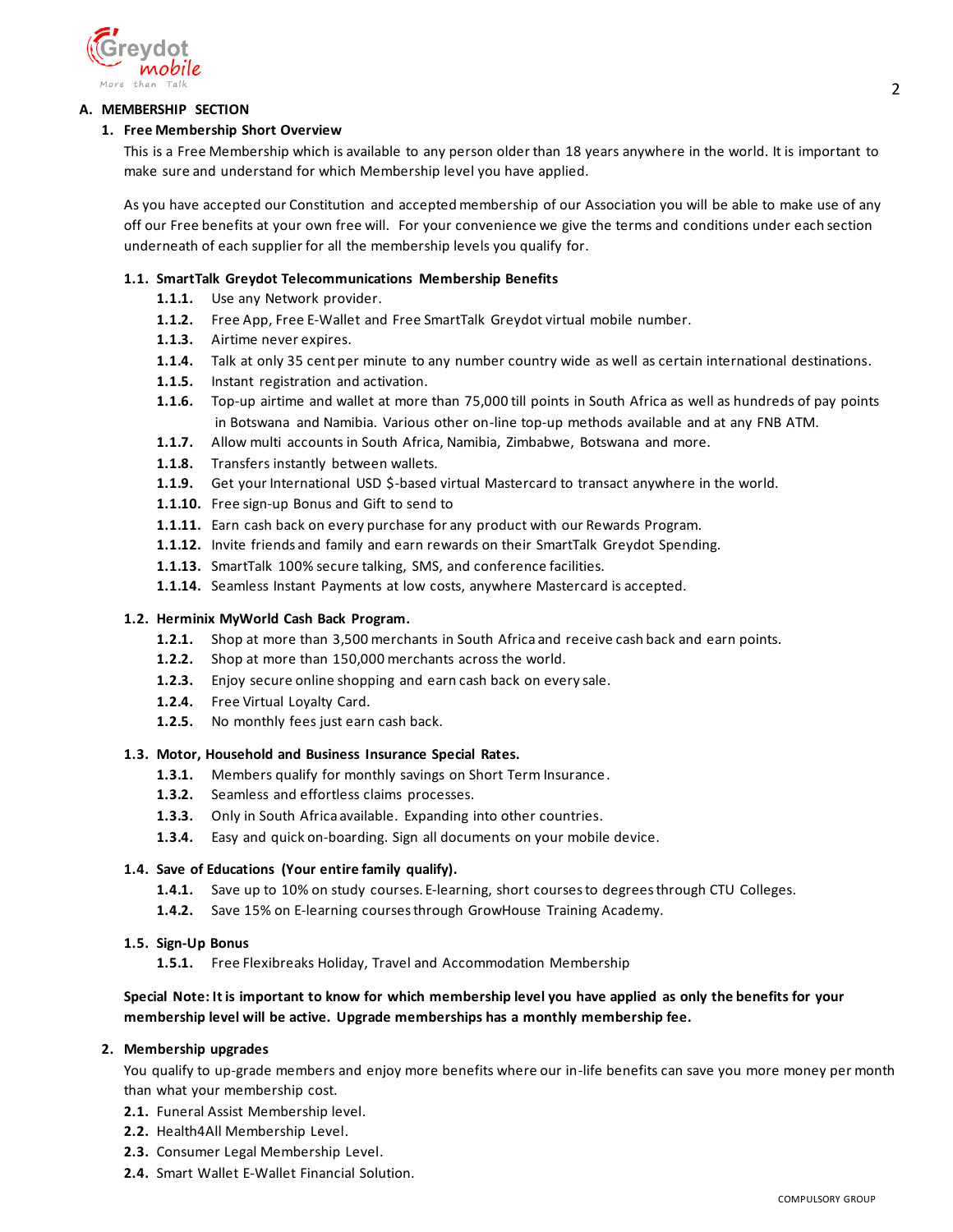

## <span id="page-2-0"></span>**3. General Membership Conditions Pre-amble**

- **3.1.1.** This document defines the Terms and Conditions upon which the Membership, benefits and services, are delivered to members and defines your Membership. The information in this agreement includes all benefits, services available to members. Members only enjoy benefits chosen as defined on the Benefit Overview.
- **3.1.2.** The parties to the Membership are:
	- **3.1.2.1** You (the Member) as on the application for membership and further referred to as the "Member".
	- **3.1.2.2** The Association and Herminix (Pty) Ltd registration number 2+2712/191099/07,who is the appointed Administrator and further referred to as the "Company", with place of business administration office at 63 Rubida street, Die Wilgers, Pretoria, +2712 111 0296 / +2712 807 1826.
	- **3.1.2.3** Your Broker House (Pty) Ltd, FSP 46444 is our registered Financial Services Supplier for all our Insurance related benefits. Contact Your Broker House (Pty) Ltd for any advice on any insurance related business. Herminix (Pty) Ltd and the Association don't offer or give any Advice on any Insurance related products.
- **3.1.3** Please take note that some of the benefits are supplied through our outsource 3<sup>rd</sup> party Service Suppliers and each Service Supplier has its own Terms and Conditions and Regulations.
- **3.1.4** Only Benefits on your chosen membership level will be active. For your convenience all the available membership levels and their benefits terms and conditions are added in this full membership Terms and Conditions.

## **3.2 Membership Definitions**

- **3.2.1** "Benefits" means the benefits and or services as further specifically described in this agreement and as specified on the Benefit Overview. Consumer Legal and the Administrator have the right to change or add or remove any benefit, without notice.
- **3.2.2** "Free Benefits" means the benefits in the overview indicated as free benefits are totally free to members. Terms and conditions do apply and, in this document, the free benefits will be specifically indicated.
- **3.2.3** "Client(s)" means the client also referred to as member, who applied for membership and certain rewards benefits as defined in this agreement and who was accepted as a member.
- **3.2.4** "Contributions" means the pre-paid monthly membership fee payment that is due by a member in advance.
- **3.2.5** "Coverage" means the benefits attached defined in this document and specified on the application and Benefit Overview and for which a paid-up member and his or her registered dependant(s) are eligible if dependants were chosen to be included and registered.
- **3.2.6** "Paid-up" means the member has paid in advance, where applicable, (pre-paid) for the membership and rewards services benefits each month and no payment has been rejected or returned. In the event that a member has enjoy benefits which was paid-up at the stage of utilisation and later on the payment is rejected for any reason at all, the member will be legally responsible for the payment of such benefits or services and the Service Supplier will have the full right to take legal action, at client Attorney costs, to recover such payment. If the membership fee was not paid for a specific month, the Company have the right to double deduct the next month or to change the inception date.
- **3.2.7** "Deductible" means the rewards programme membership fee amount, which must be paid by the Member, in advance for the upgrade membership levels.
- **3.2.8** "Association" means the Association shall constituted a distinct and separate legal entity as a non-profit Association, in accordance with the Association Constitution. The Association Objectives is its members and to assist members where possible, with offering negotiated products, benefits and services to uplift members and to improve members lives. Association benefits may include compulsory embedded insured benefits under a direct group scheme agreement, on behalf of members. The Association is an open to all groups of lives and ages. The Association has outsourced the management and administration to Herminix (Pty) Ltd a registered company under the Laws of South Africa.
- **3.2.9** "Member" means a person who has been accepted and who have received this acceptance letter and terms and conditions of a Membership. Different levels of membership are available and certain levels of membership may have a monthly membership fee, which is payable in advance, every month, for the membership level, rewards, benefits and services chosen and as defined on the Benefit Overview and welcome documentation.
- **3.2.10** "Membership" means a person who has applied for a certain association membership level and who have accepted the terms and conditions and who accepted the Constitution and who was accepted as a member.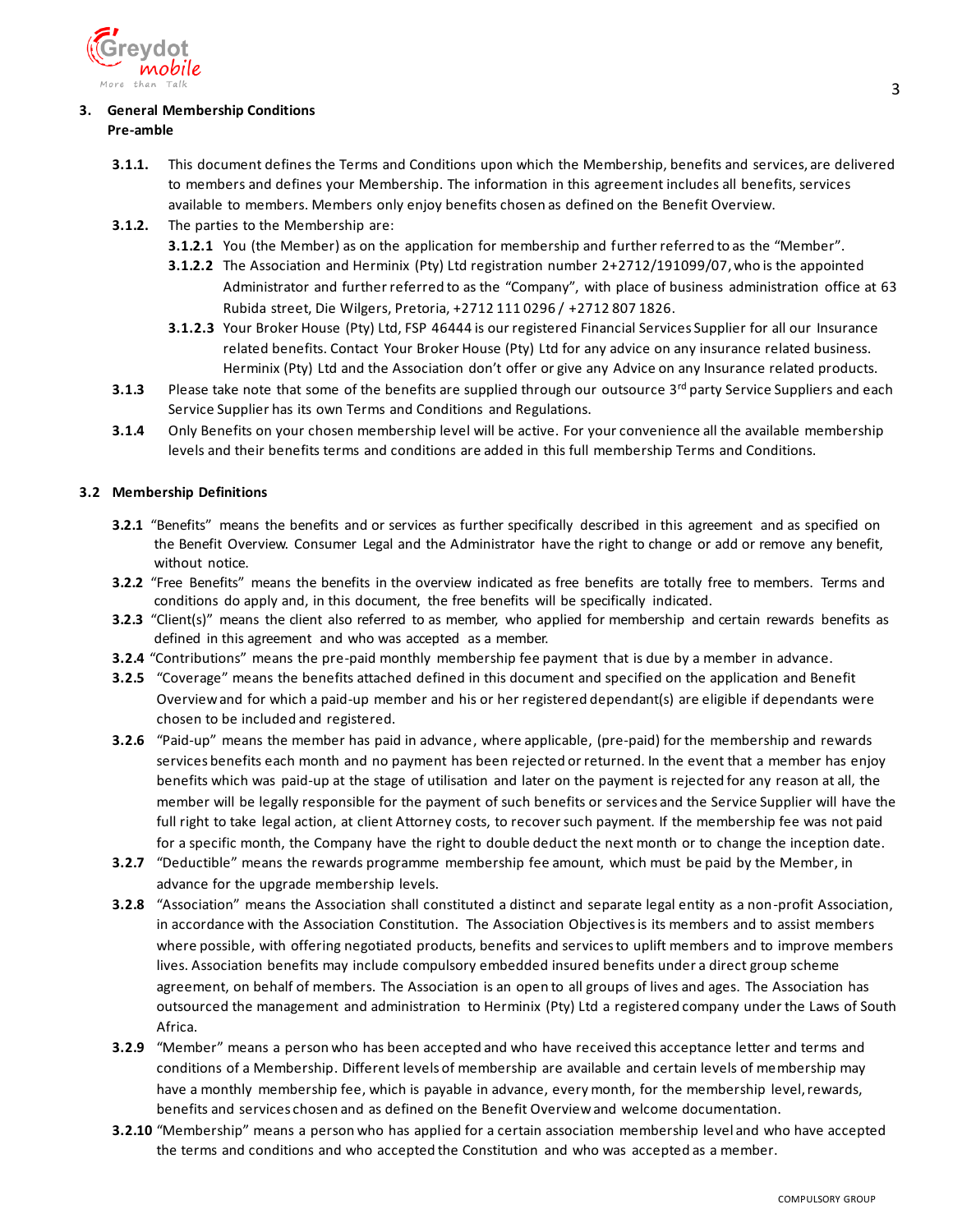

- **3.2.11** "Membership Fees" means the Monthly Membership Fee for each Membership Level a member qualifie s for. The Membership Fees can be increased with one calendar month notice. Membership Fees are paid in advance for the next calendar month.
- **3.2.12** "Starting Date" means the date when membership start, also refer to as inception date. Membership work in calendar months and membership fees are paid in advance. Membership will only start the first of the next calendar month if the first payment was received after the  $16<sup>th</sup>$  of a month. Special Note: The membership starting date will be depended on when the first membership fee is paid, and it may differ from the date of the application.

#### **3.3 Eligibility**

- **3.3.1** Persons over the age of 18 years of age who have applied for membership and who have paid the prescribed membership fee as outlined in the membership application, with exception of the Free Membership level, and who have completed the membership application, either on paper, online, per call centre voice recording in complete detail, or where the member signed online, are eligible.
- **3.3.2** Notwithstanding, the afore mentioned, the Company retains the right to investigate and to verify that the eligibility requirements have been met and the Company may, at its sole discretion, refuse an application or terminate the coverage and or membership of a member and his or her Dependents who are not eligible for benefits.
- **3.3.3** If, upon evaluating a membership application, the Company discovers that the e ligibility requirements have not been met, its only obligation shall be, to refund the afore-mentioned membership fees, after costs already incurred by the Company and its Services Suppliers have been deducted.

#### **3.4 Effective Date**

- **3.4.1** The "Effective Date" is the date on which the Company approved and accept a person's application for membership. Membership works on full calendar months. Where first membership application was received after the  $16<sup>th</sup>$  of any month, membership will start only on the first of the next month.
- **3.4.2** In the event where a membership fee, where applicable, for a specific month was not paid or deducted, then the Company will have the right to, without notice, change the inception or start date or may request a double deduction the following month or Suspend Membership until membership fees are paid up to date or may terminated the Membership. The onus is on the Member to make sure that Membership fees where applicable, are paid monthly as Members will have no benefits while suspended.

#### **3.5 Expiration Date**

- **3.5.1** The membership period shall terminate on the earliest of the following dates:
- **3.5.2** In the event where a member's membership fee, where applicable, is not paid, the last day of the month for which the last prescribed membership fee applicable, was received; or
- **3.5.3** In the event when two month's membership fees were not paid, the membership will be terminated without any further notice.
- **3.5.4** The date on which a member's membership is terminated for cause by the Company; or
- **3.5.5** For dependent children (if added), the date on which the dependent child reaches the age of 21 years of age, upon which date the dependent child will automatically become an extended adult member and the membership fee will automatically increase with the membership fee as an extended adult member, if not specifically cancelled by the Main Member, one calendar month before the child's birthdate; or
- **3.5.6** The date on which the member has informed the Company that the Member has cancelled its Membership, by giving one calendar month written notice must be sent to [admin@hmx.co.za](mailto:admin@hmx.co.za)

#### **3.6 Limits of Liability**

- **3.6.1** Any claim for any pre-paid and or discount benefit, service, benefits or reward that is not submitted to the Company or the service supplier within 90 days after the benefit became, due shall be denied.
- **3.6.2** No benefits, other than a benefit due to a Member under the programme, shall be construed or deemed to be a benefit to which a Member or his or her dependent(s) are entitled, if dependents were added.
- **3.6.3** Membership fees received will be regarded as a membership contribution for a full calendar month.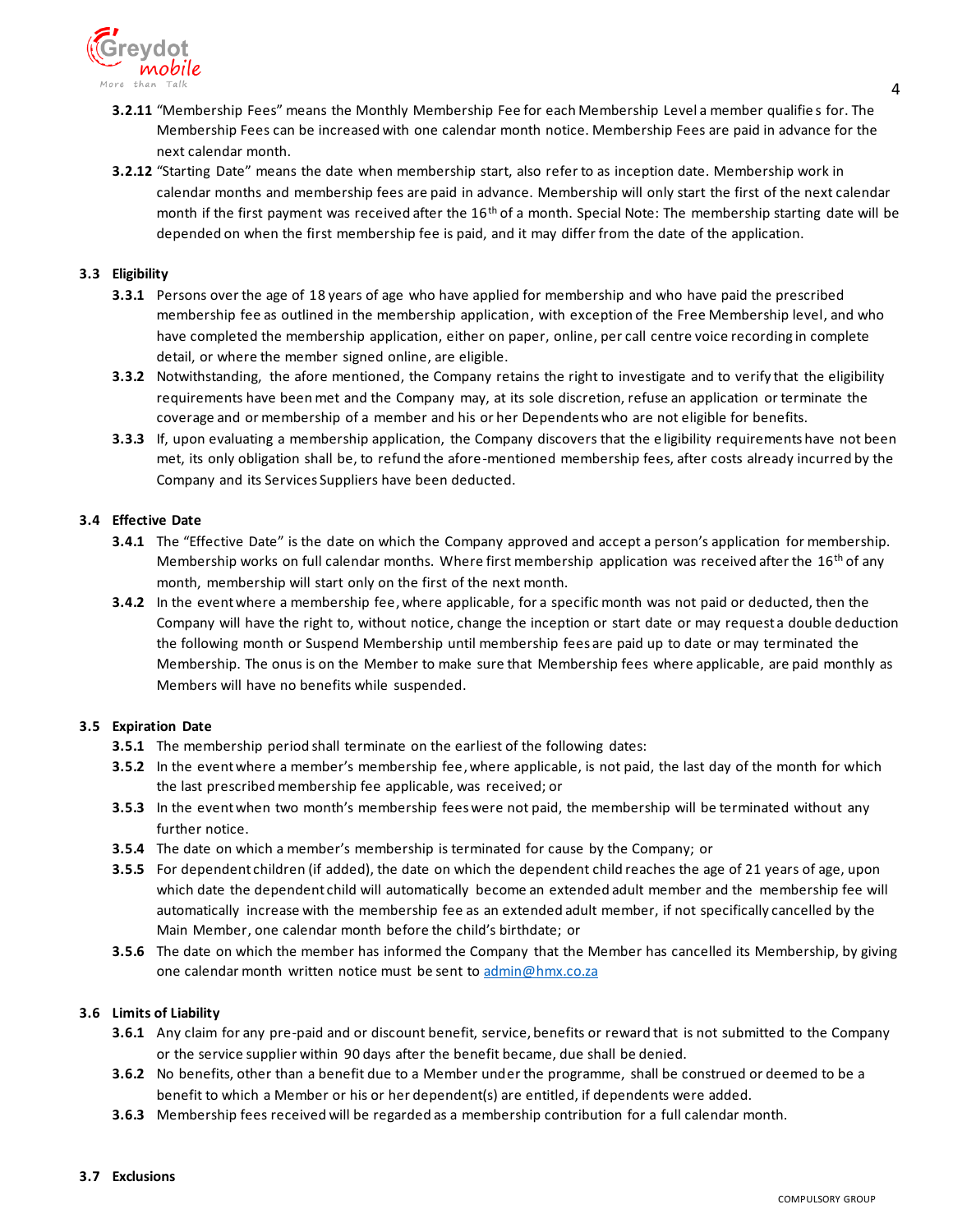

- **3.7.1** Any exclusions imposed by service suppliers, as per the specific rules and terms of each benefit as specified in the service supplier's documentation, which is included in this agreement.
- **3.7.2** In any event were fraud or misrepresentation was involved by the member or any dependants.

#### **3.8 Communication**

- **3.8.1** The Company's choice of communication is all accepted electronic communication which includes, but not limited thereto, SMS, MMS, USSD and E-mail.
- **3.8.2** It is the member's responsibility to inform the Administrator, if any communication must be in a hard copy through normal postal services.
- **3.8.3** By applying for the Membership, the member authorised the Company to communicate to the member in any way acceptable other benefits and offers for the possible benefit of the member. The member must inform the Company if the Member don't want to be informed of new and other benefits.
- **3.8.4** All communication, personal data and information will be kept Confidential.

### **3.9 POPIA**

- **3.9.1** As Association and Company, we support the Protection of Personal Information Act (POPIA), Act 4 of 2013.
- **3.9.2** Your privacy is of utmost importance to us. We will take the necessary measures to ensure that any and all information, provided by you for the purpose of this application, is processed in accordance with the provisions of the Protection of Personal Information Act 4 of 2013 and further, is stored in a safe and secure manner.
- **3.9.3** You hereby agree to give honest, accurate and up-to-date Personal Information in order to continue supporting you in accordance with the Constitution.
- **3.9.4** You accept that your Personal Information collected by Us may be used for the following reasons:
	- 3.9.4.1 to establish and verify your identity in terms of the Applicable Laws;
	- 3.9.4.2 Unless consented to by yourself, we will not sell, exchange, transfer, rent or otherwise make available your Personal Information (such as your name, address, email address, telephone or fax number) to any other parties and you indemnify Us from any claims resulting from disclosures made with your consent.
- **3.9.5** You understand that if the Administrator/Insurer has utilised your Personal Information contrary to the Applicable Laws, you have the right to lodge a complaint, with the Company or with the Information Regulator.

## <span id="page-4-0"></span>**B. SPECIFIC NON-INSURED BENEFITS TERMS AND CONDITIONS SECTION**

The Membership program includes a basket of rewards, discounts, services and benefits which includes, among other, the following specific benefits:

#### <span id="page-4-1"></span>**1. Educational Savings – Free Benefit**

This benefit is included as a free benefit under all Membership Levels.

#### **1.1. CTU College**

- **1.2.** Members and their families qualify for a discretionary up to 10% discount for study courses done through CTU Collage. CTU Training Solutions offer more than 980 study courses to our members, online and through their Campu ses in South Africa.
	- 1.2.1. For more information on CTU please look at<https://www.youtube.com/watch?v=amtfgrcaZ2s>
	- **1.2.2.** Members can contact CTU directly: Elriette Terblance, +2712 631 6688, mobile 081 455 9476, [elrietteT@ctutraining.co.za](mailto:elrietteT@ctutraining.co.za) or Tertius van Wyngaardt, [tertiusvw@ctutraining.co.za](mailto:tertiusvw@ctutraining.co.za) or Members can send an

email to study@hmx.co.za or call our offices for more information.

#### **1.3. Growhouse e-learning**

- **1.3.1.** Members qualify for 15% discount on all E-Learning courses offered by Growhouse
- **1.3.2.** For more information on our Growhouse e-Learning inhouse and accredited courses at discounted rates.
- **1.3.3.** Contact our Administrator Herminix on +2712 485.4023 or send an email to [michelle@smartcover.co.za](mailto:michelle@smartcover.co.za) and we will contact you. Or visit our website [www.growhouse.global](http://www.growhouse.global/)
- **1.3.4.** Important Note: Members need to contact the Administrator for a Discount Coupon.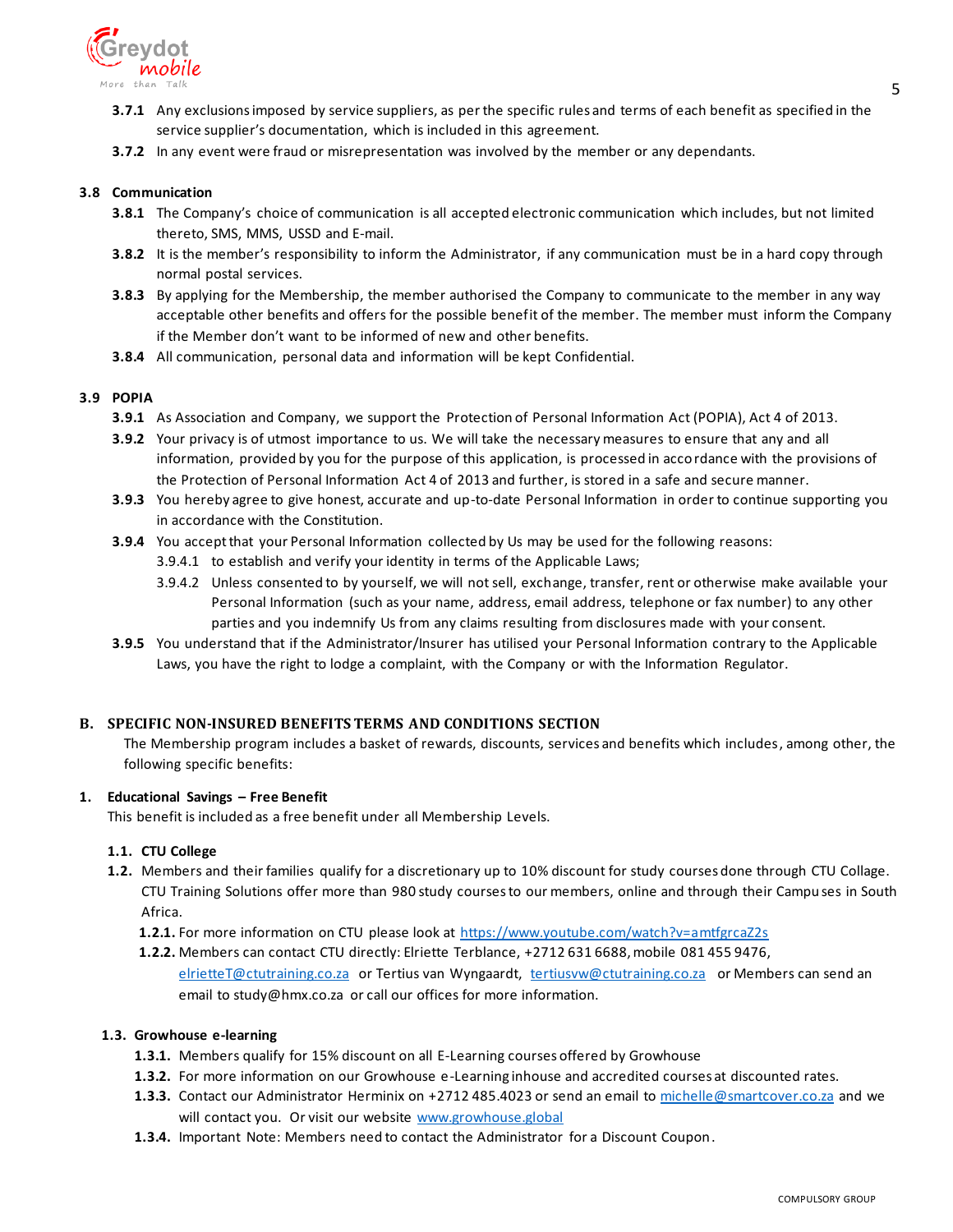

### <span id="page-5-0"></span>**2. Emergency Medical Response and Transportation**

These benefits are not Free Benefits and are only included as benefits under the Funeral Assist and Consumer Legal Membership Levels.

### **2.1.DETAILS ON THE PRODUCT**

- **2.1.1.** Emergency Medical Response, Stabilisation and Transportation in South Africa.
- **2.1.2.** Medical Advisory Services and Trauma Counselling.
- **2.1.3.** Minimum annual 10% operational cost increase, subject to utilisation.
- **2.1.4.** HFC (Health Finance Corporation) reserve the right to review the subscription fee should the confirmed utilization require such by providing the client with 1 calendar months' notice. Should the re-negotiation fail, either Party will have the option to terminate the agreement with 30 days' notice.
- **2.1.5.** Contact Number: 010 109 0429 24h00 per day 365 days per year

## **2.2. TERMS AND CONDITIONS**

- **2.2.1.** All Members should read and understand the terms and conditions applicable to the provision of the benefits and services and pay special attention to all the terms printed in bold. The full text of the terms and conditions are available at HFC offices.
- **2.2.2.** Please contact or call HFC on 0861 194 637 Office hours if anything is not clear.
- **2.2.3. If the HFC Contact Centre is NOT contacted in the 1st instance, any costs for HFC services incurred will be for the Member's own account.**

### **2.3. PRODUCT DESCRIPTION**

### **2.3.1. Emergency Medical Response, Stabilisation and Transportation**

- **2.3.1.1.** In the event of a medical emergency, as contemplated in this Agreement, HFC shall procure that –the ER24 contact centre or any other suitable service provider engaged by written agreement between the parties, will immediately dispatch an appropriate road or air ambulance which is staffed by their appropriately qualified emergency medical care practitioners.
- **2.3.1.2.** Once at the scene of the incident, lifesaving support will be provided to the patient and where relevant, the patient will be stabilised before transfer is provided to the closest most appropriate medical facility / as per client customised requirements;
- **2.3.1.3.** A team of medical professionals will prioritize a transfer of the patient based on medical conditions, the degree of urgency, the patient's state and fitness to travel. Other considerations include but are not limited to airport availability, weather conditions and distance to be covered as assessed by the attending doctor.
- **2.3.1.4.** The emergency medical centre contact centre and operational team will determine whether transport will be provided by medically equipped helicopter, regular scheduled flight or road.

#### **2.3.2. Medical Advisory services and Trauma Counselling**

- **2.3.2.1.** The following services are available to the registered members and children and supplied by Health Finance Corporation.
- **2.3.2.2.** The territory covered includes South Africa, Swaziland and Lesotho.
- **2.3.2.3.** Our doctors and medical team will be available 24hrs. All calls received are managed by an expert nurse or paramedic.
- **2.3.2.4.** Medical advisory servicesfor the registered members Member and children
- **2.3.2.5.** 24hr telephonic medical advice Members can call at any time for advice or information regarding general medical and health issues.:
	- **2.3.2.5.1.** Emergency First Aid advice
	- **2.3.2.5.2.** Symptom assessment and referral
	- **2.3.2.5.3.** Health counselling
	- **2.3.2.5.4.** Stress Management
	- **2.3.2.5.5.** Medical travel information
	- **2.3.2.5.6.** Substance abuse and poison information
	- **2.3.2.5.7.** Generic medical advice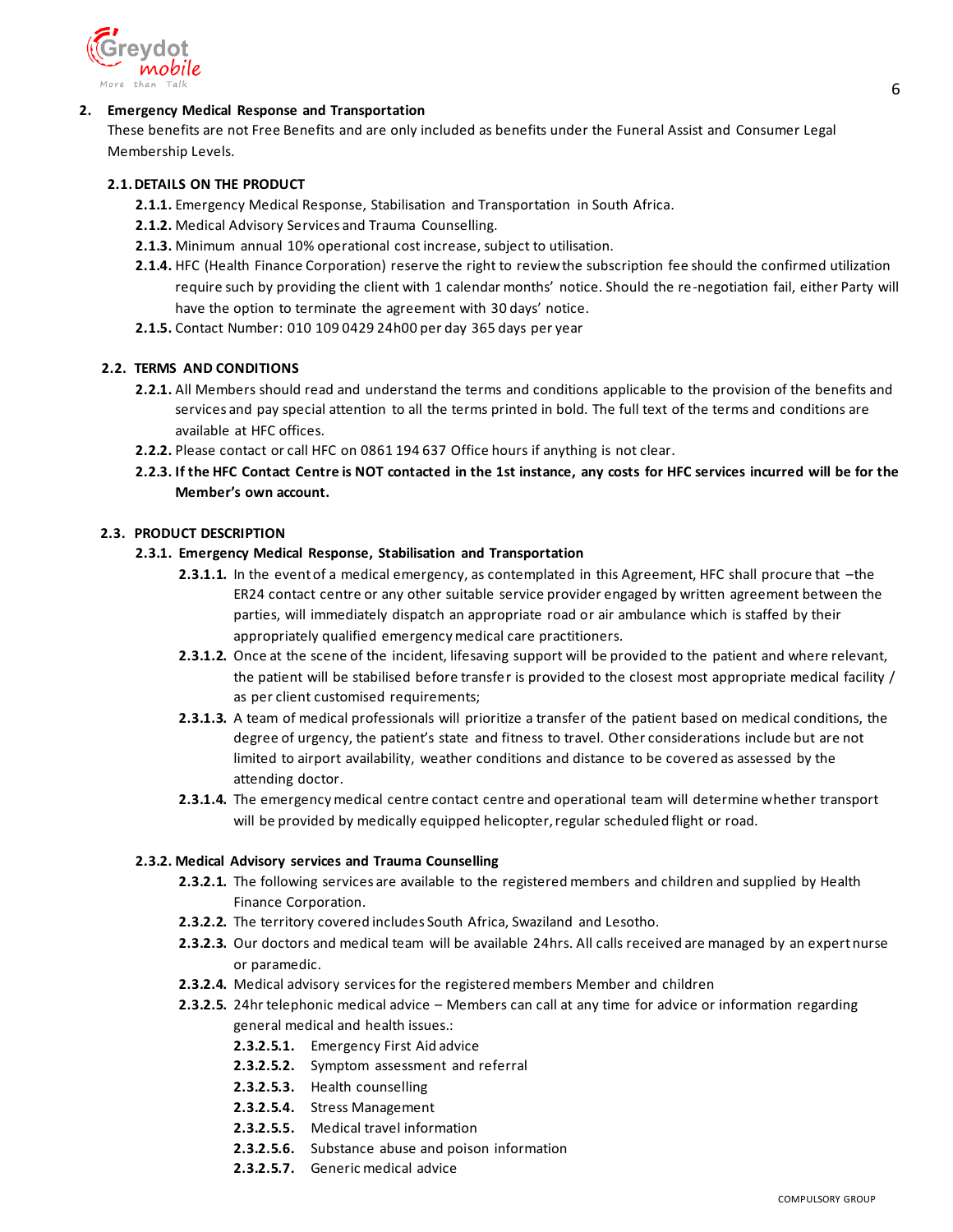

### **2.3.3. Trauma Counselling for registered members Member and children.**

- **2.3.3.1.** A 24-Hour Trauma Counselling line is available in the event of any traumatic event such as hijacking, burglary, motor accident, the loss of a loved one, school bullying, suicide, diagnosis of a chronic or lifethreatening medical condition, etc.
- **2.3.3.2.** An uninterrupted, confidential and professional telephonic counselling facility is available to customers every day of the year. Should the counsellor determine a need for additional face -to-face counselling, the member will be directed to an appropriate trauma counselling centre.

### <span id="page-6-0"></span>**3. eCoupons**

These benefits are not a free benefit and is included as benefits under the Funeral Assist Membership Level, the Consumer Legal Membership Level and the Health4All Membership Level.

### **3.1. Shoprite Checkers**

Save up to R750 on your monthly grocery's by using our grocery discount coupons on a range of groceries which are redeemable at selected Shoprite, Checkers and Checkers Hyper stores.

You just need to go on our website and go to the rewards button. Register with your mobile number and claim your eCoupons.

### <https://v2.sacoupons.co.za/public/hmxCheckers>

Show the eCoupons to the cashier and claim your discount on every product.

If you are also a Shoprite/Checkers Xtra Savings Loyalty member and a product eCoupon are offered on the Shoprite/Checker loyalty program, you will be able to claim both the savings.

Special Note: The eCoupons is not one eCoupon but is eCoupons on a range of specific grocery items which may be changed every month.

This benefit is supplied through Herminix (Pty) Ltd in collaboration with SA Coupons.

Should a member run into a problem redeeming coupons in-store or have any query whatsoever please sms 'hmx' to 30172. or Email assistance [info@berelo.com](mailto:info@berelo.com) or email [geoffa@mochilagroup.com](mailto:geoffa@mochilagroup.com)

#### **3.2. eCoupons Pick n Pay**

Save up to R750 on your monthly grocery's by using our grocery discount coupons on a range of groceries which are redeemable at selected Pic n Pay stores.

You just need to go on our website and go to the rewards button. Register with your mobile number an d claim your eCoupons.

<https://v2.sacoupons.co.za/public/hmxPicknPay>

Show the eCoupons to the cashier and claim your discount on every product.

Special Note: The eCoupons is not one eCoupon but is eCoupons on a range of specific grocery items which may be changed every month.

This benefit is supplied through Herminix (Pty) Ltd in collaboration with SA Coupons.

Should a member run into a problem redeeming coupons in-store or have any query whatsoever please sms 'hmx' to 30172. or Email assistance [info@berelo.com](mailto:info@berelo.com) or email [geoffa@mochilagroup.com](mailto:geoffa@mochilagroup.com)

#### **3.3. eCoupons Dischem**

Save up to R750 on your monthly shopping by using our shopping eCoupons on a range of groceries which are redeemable at selected Dischem outlets.

You just need to go on our website and go to the rewards button. Register with your mobile number and claim y our eCoupons.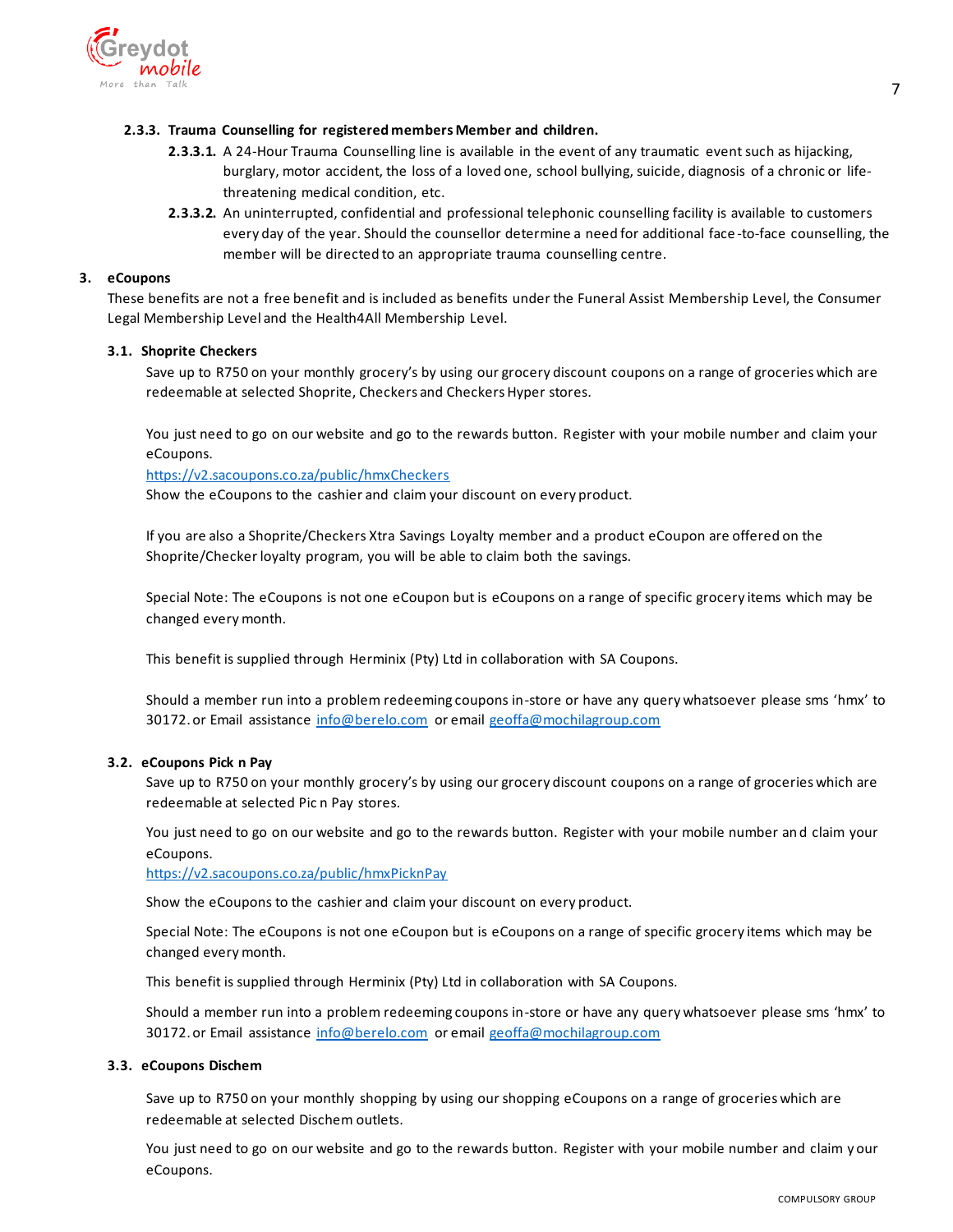

### <https://v2.sacoupons.co.za/public/hmxDis-Chem>

Show the eCoupons to the cashier and claim your discount on every product.

Special Note: The eCoupons is not one eCoupon but is eCoupons on a range of specific shopping items which may be changed every month.

This benefit is supplied through Herminix (Pty) Ltd in collaboration with SA Coupons.

Should a member run into a problem redeeming coupons in-store or have any query whatsoever please sms 'hmx' to 30172. or Email assistance [info@berelo.com](mailto:info@berelo.com) or email [geoffa@mochilagroup.com](mailto:geoffa@mochilagroup.com)

### **4. Regenerative Medicine and Stem Cell Cell-based Treatment Discounts – Free Benefit**

<span id="page-7-0"></span>The Regenerative Medicine discretionary discount benefit is included under all Membership Levels as a free benefit.

- **4.1.** Members qualify for a discretionary 10% discount for Regenerative Medicine and Stem Cell, Cell-based Treatment through the Stem Med Doctors Network.
- **4.2.** Various illnesses and injuries can be cured with Regenerative Medicine and Stem Cell, Cell-based Treatment such as Diabetic 1 and accident-related injuries.
- **4.3.** Regenerative Medicine and Stem Cell, Cell-based Treatment cure the illness or injury which is different from modern medicine which only treat the symptoms. In many cases an injury can be cured without an operation.
- **4.4.** The Stem Med Doctors Network will send all registered members communication on the illnesses and injuries which can be cured with Regenerative Medicine and Stem Cell, Cell-based Treatment.
- **4.5.** Call our offices during office hours on +2712 111 0296 for more information.

### <span id="page-7-1"></span>**5. Motor & Household Insurance – Free Benefit**

This is a free benefit included under all Membership Levels.

- **5.1.** Members qualify for special rates on their personal and business motor & Household Short-Term Insurance.
- **5.2.** To qualify for the benefit, must members send their current policy schedules to [deon@ybhinsure.co.za](mailto:deon@ybhinsure.co.za)
- **5.3.** or can call Your Broker House (Pty) Ltd, FSP 46444 on +2712 111 0296 / +2712 807 1826 for assistance.
- **5.4.** Members can save up to 40% on their current premiums.
- **5.5.** Members with no Brokers servicing them, can appoint Your Broker House (Pty) Ltd our Financial Service Supplier as their Broker.
- **5.6.** Just send an email to [deon@ybhinsure.co.za](mailto:deon@ybhinsure.co.za) or WhatsApp us and Your Broker House will call you back.

#### <span id="page-7-2"></span>**6. FlexiBreaks Membership – Free Benefit**

Each Member automatically becomes a FREE FlexiBreaks Member. This membership will allow you to travel and enjoy immediate discounts at all listed, participating Flexibreaks accommodation venues, locally and internationally.

FlexiBreaks don't receive any kick back, commissions or fees. FlexiBreaks negotiate discounts for members as a standard discount rate to the member. It must be noted that Travel Agents may offer short notice and interim specials at lower cost and these offerings is not in the hands of FlexiBreaks.

- **6.1.** Just contact us on +2711 9742626, send us an email t[o info@flexihms.co.za](mailto:info@flexihms.co.za) or visit our websit[e www.flexibreaks.co.za](http://www.flexibreaks.co.za/) for your travel specials. **Please quote your membership number.**
- **6.2.** Remember to make your booking with us direct to qualify and to enjoy your discounted holiday or trip.
- **6.3. INCLUDED IN YOUR FLEXIBREAKS MEMBERSHIP IS YOUR SPOUSE / PARTNER AND YOUR CHILDREN UP TO 18 YEARS OF AGE.**
	- **- NEW** timeshare affiliated self-catering holiday specials during low season & peak season.
	- Loads of availability at hundreds of resorts with savings up to 50%!
	- **-** Accommodation discounts of up to 50% at over 500 venues within South Africa and neighbouring countries. Hotels, lodges, apartments & resorts, rated 2 to 5 stars.
	- **-** 10% Room discount on all international holiday and travel packages with Kulula Holidays.
	- **-** Best local car hire rates with **250 km's FREE DAILY and many FREE extras included.**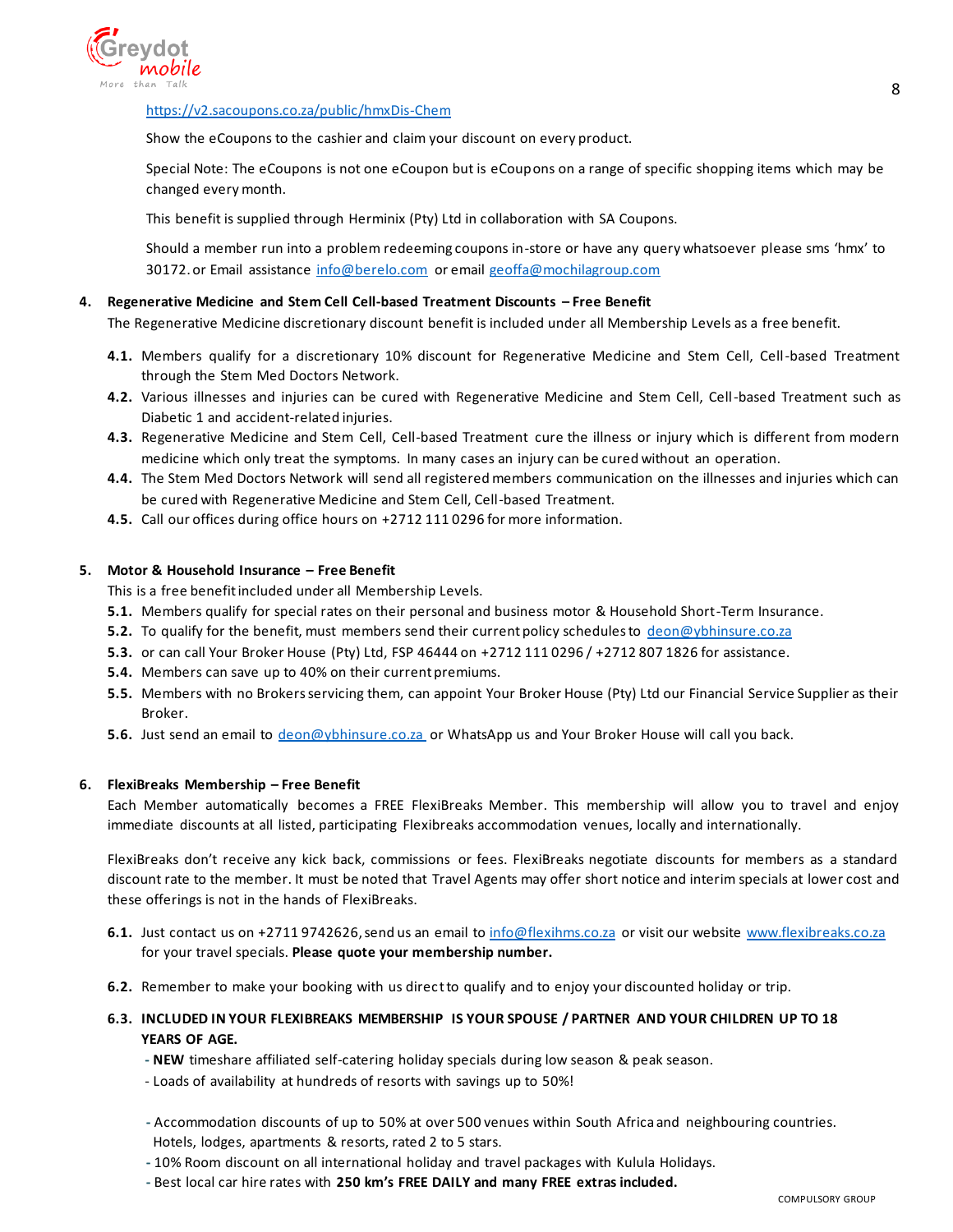

- **-** Get a 5% discount on all public advertised airfares & 15% discount on all Mango PLUS Corporate airfares.
- **-** Intercape bus discounts of 10%.
- **-** 10% off Shosholoza train bookings and 15% off Premier Class train bookings.
- **-** Save 7% on the passenger price in your MCS Cruise cabin.
- **-** Enjoy a 20% discount on travel insurance cover with TIC.
- **6.4.** Admin fee charges will apply on certain booking services. Cancellation fees are applicable on cancelled bookings.
- **6.5.** Unlimited usage & bookings for qualifying Members and beneficiaries. PLUS, immediate discounts apply. No cashbacks, points or rewards. BOOK NOW! SAVE NOW!
- **6.6. TERMS & CONDITIONS apply on all the above benefits and usage thereof. View all Member T&C's at: [www.flexibreaks.co.za](http://www.flexibreaks.co.za/)**

#### <span id="page-8-0"></span>**C. CONSUMER LEGAL MEMBERSHIP LEVEL BENEFITS**

### **1. Consumer Legal**

These benefits are not a free benefit. These benefits are included under the Funeral Assist Membership Level and the Consumer Legal Membership Level and the Health4All Membership Level.

#### **1.1. Legal Advice**

**1.1.1.** Members can access legal assistance through the 24-hr call centre 010 1100 474 for assistance with matters concerning general South African law such as civil, criminal, labour, conveyancing, tax, financial advice and family law. This includes incidents regarding divorce and maintenance, debt collecting, advice on disputes with employers, property transfers and deceased estates for example.

**1.1.1.1.** Legal Team of Lawyers will provide telephonic advice on all matters relating to:

- **1.1.1.1.1.** All Criminal Matters
- **1.1.1.1.2.** All Civil Matters
- **1.1.1.1.3.** All Labour Matters
- **2.1.2.** Where needed the client service centre will refer members to see one of our panel Lawyers, face to face and the first consultation will be free of charge.
- **2.1.3.** This service is available 24 hours a day, 365 days a year.
- **2.1.4.** Send out standard legal documents, for example templates relating to the Small Claims Court (including guidelines as to whether a matter falls within the jurisdiction of the Small Claims Court), domestic workers' agreements or documents on maintenance claims, wills and testaments and many more.

#### **2.2. Bail Assist**

- **2.2.1.** Lawyers are available on 010 1100 474 at any time to post bail in South Africa up to R6000 for minor offences. All paperwork is managed by the arresting officer.
- **2.2.2.** The following crimes are excluded from the bail benefits:
	- **2.2.2.1.** Murder or Attempted Murder
	- **2.2.2.2.** Rape, Child Abuse and Child Pornography
	- **2.2.2.3.** Assault with Grievous bodily harm
	- **2.2.2.4.** Armed robbery or robbery
	- **2.2.2.5.** Dealing in Drugs
	- **2.2.2.6.** Treason, sabotage or subversion
	- **2.2.2.7.** Assaulting of another human
- **2.2.3.** Members must within 24-hours submit the receipt for the bail to Consumer Legal. If this is not done no further service will be active until the receipt was submitted or the money was repaid.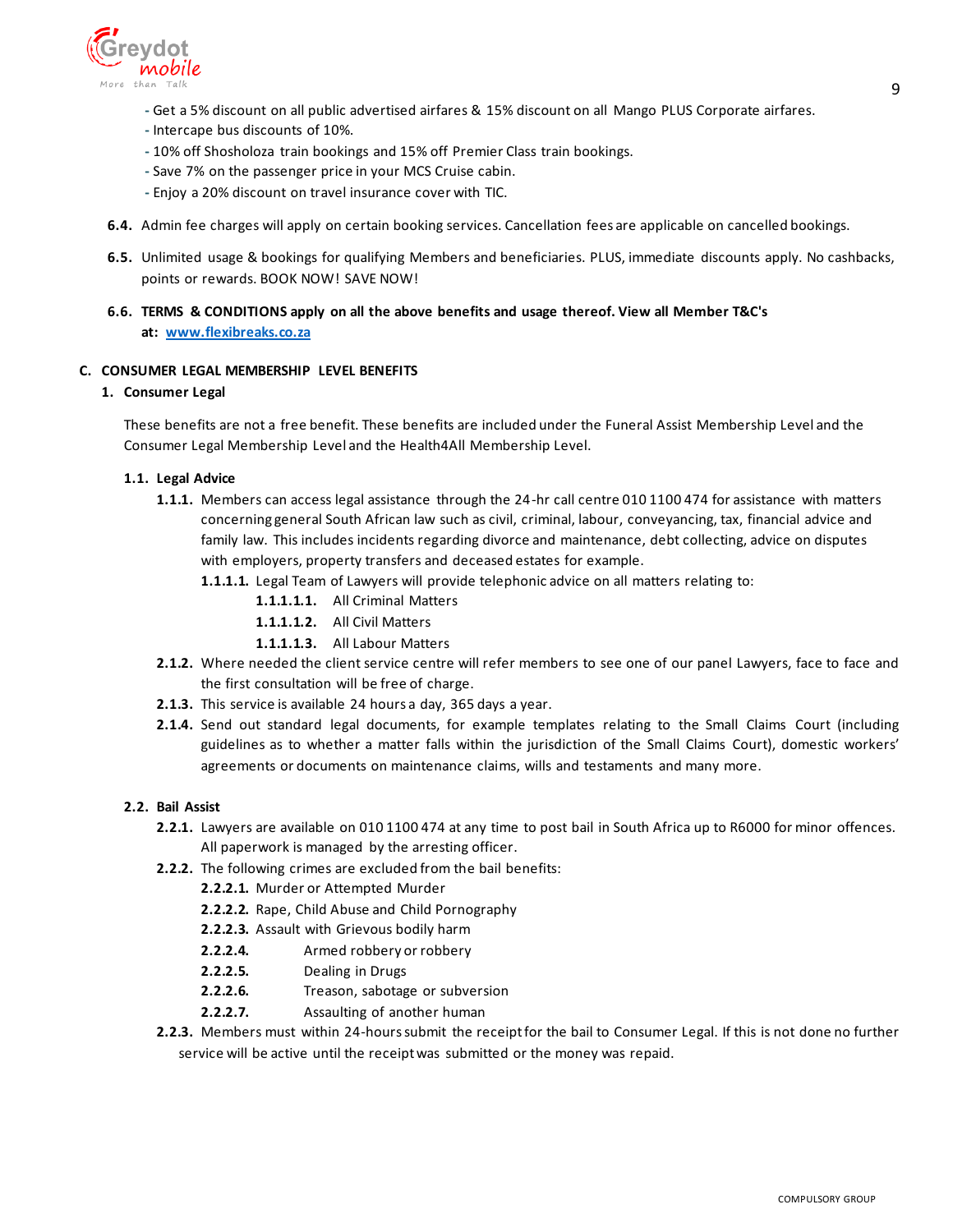

# **2.3. 3 rd Party Accident Claims**

- **2.3.1.** Consumer Legal together with its panel of Lawyers will investigate any 3<sup>rd</sup> party claim, accident claims, Road Accident Fund and related claims free of charge.
- **2.3.2.** If found that the member has a legitimate claim will the Panel of Lawyers represent the member on a no cost no win basis.
- **2.3.3.** The case will be a separate agreement between the member and the Lawyer.

## **2.4. Garnishee Order Investigations**

- **2.4.1.** Consumer Legal Team will investigate any current and up to 3 years old Paid-Up Garnishee Order Free of Charge.
- **2.4.2.** Members need to submit all relevant documentation to qualify for the free advice at own cost.
- **2.4.3.** If founded that the Garnishee Order is illegal acquired or issued or over inflated will Consumer Legal offer the member different options at discounted rates, to stop and clear up the Garnishee Order and where possible to retrieve any or all money deducted by the specific Garnishee Order.
- **2.4.4.** The following documentation must be submitted to [admin@clpa.co.za](mailto:admin@clpa.co.za) :
	- **2.4.4.1.** Payslips showing the Order deducting or salary statement from employer, signed and stamped.
	- **2.4.4.2.** Copy of Court Order.
	- **2.4.4.3.** Copy of ID.
	- **2.4.4.4.** Any other documents or communication with the creditor.
- **2.4.5.** The case will be a separate agreement between the member and the Lawyer.

## **2.5. Bad Credit listing Investigation and Clearing Services at Discounted rates**

- **2.5.1.** Consumer Legal will investigate all bad credit listing and will assist the members, at discounted rates, to clear their names from all Credit Listing Companies. We have found that many loan and credit agreements was approved without following all legal procedures and ash such is these accounts totally illegal. We have also found that many credit agreements overcharge clients.
- **2.5.2.** Consumer Legal will investigate all credit and or loan agreements at discounted rates and will assist clients to rectify any overcharging and or to cancel any illegal contracts or procedural errors on credit agreements.
- **2.5.3.** The following documentation must be submitted to [admin@clpa.co.za](mailto:admin@clpa.co.za) : **2.5.3.1.** Original Agreements / copy Breakdown statement from inception. **2.5.3.2.** Copy of ID.
- **2.5.4.** The case will be a separate agreement between the member and the Lawyer

## **3.1. Consumer Protection**

- **3.1.1.** It is hereby noted that this agreement falls under the Consumer Protection Act of South Africa.
- **3.1.2.** In the event of any dispute and where such possible dispute cannot be solved between the company and the Client, the client has the right to turn to the Consumer Ombudsman to solve the situation.
- **3.1.3.** Consumer Ombudsman contact details:

**3.1.3.1.** National Consumer Commission (NCC)

- **3.1.3.2.** Contact Details: Share Call: 0860 26 67 86, Fax: 0861 51 52 59, e-mail: [ncc@thedti.gov.za](mailto:ncc@thedti.gov.za)
- **3.1.3.3.** Website: [www.nccsa.org.za](http://www.nccsa.org.za/)

## **3.2. Complaints**

The company has a complaint procedure in place. In the event of any complains, contact the Herminix Customer Solutions (Pty) Ltd directly in writing stating clearly the complaint before contacting the Consumer Ombud. Herminix Customer Service department will investigate the complaint and will communicate back to the Member within 5 working days. In the event that the complaint is against a service supplier, might there be a delay and may take the investigation up to 30 days.

Send any complaint in writing to: Postal Address: 63 Rubida street, Die Wilgers, Pretoria, 0184. Email Address: [complaints@hmx.co.za](mailto:complaints@hmx.co.za) Telephone number: +2712 111 0296 / +2712 807 1826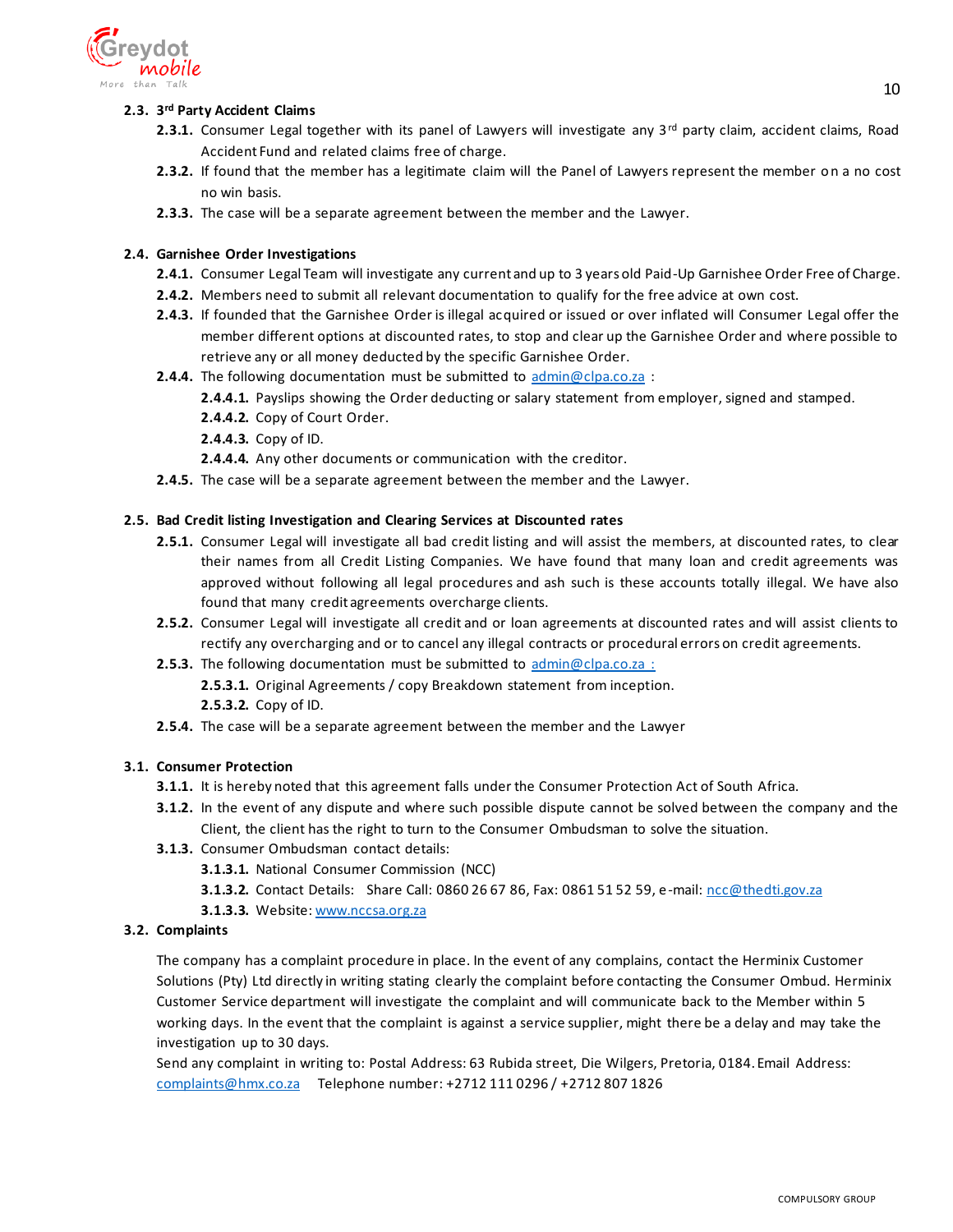

## <span id="page-10-0"></span>**D. FUNERAL ASSIST MEMBERSHIP LEVEL**

The Funeral Assist Membership Level includes all the free benefits and the other benefits where it is indicated that it's included under the Funeral Assist Membership Level. The undermentioned Funeral Assist Benefits is an embedded Compulsory benefit.

Herminix Association and Herminix (Pty) Ltd has a signed agreement with Your Broker House as our registered Financial Service Supplier, FSP 46444 where the membership include funeral assist benefits.

Members will receive as part of their Membership chosen funeral assist benefits as an embedded benefit under the Your Broker House Funeral Scheme.

By accepting the membership terms and conditions and the Herminix Association Constitution, the member confirms the following was accepted by the member on his own free will. The member has accepted that:

- **a.** Herminix Association and Herminix (Pty) Ltd as the Association appointed membership Administrator are mandated and authorised to sign on behalf of all its members.
- **b.** The member has accepted the POPIA declaration of the Administrator.
- **c.** Accept the Terms and Conditions, limitations and waiting periods which may apply.
- **d.** Can afford the Herminix membership fees.
- **e.** Accept that all membership fees are payable in advance for full calendar months with the inceptions date always as the 1<sup>st</sup> of every month.

The Funeral Scheme are Administered by Exodec 229 (Pty) Ltd Registration number 2016/486897/07, FSP 43212 and underwritten by Guard Risk Life Limited, Registration number 1999/013922/06, FSP 76.

The embedded funeral assist benefits have its own terms and conditions. The Master Policy can be obtained from Exodec 229 (Pty) Ltd at [info@exodecgroup.co.za](mailto:info@exodecgroup.co.za)

## **General Terms and Conditions: Funeral Plan**

- **1.** POPIA
	- **a.** Your privacy is of utmost importance to us. We will take the necessary measures to ensure that any and all information, provided by you for the purpose of this application, is processed in accordance with the provisions of the Protection of Personal Information Act 4 of 2013 and further, is stored in a safe and secure manner. You hereby agree to give honest, accurate and up-to-date Personal Information in order to process and accept this application.
	- **b.** You accept that your Personal Information collected by Us may be used for the following reasons:
		- to establish and verify your identity in terms of the Applicable Laws;
		- **ii.** to enable Us to proceed to issue the Policy should we accept this application;
	- **c.** Unless consented to by yourself, we will not sell, exchange, transfer, rent or otherwise make available your Personal Information (such as your name, address, email address, telephone or fax number) to any other parties and you indemnify Us from any claims resulting from disclosures made with your consent.
	- **d.** You understand that if the Administrator/Insurer has utilised your Personal Information contrary to the Applicable Laws, you have the right to lodge a complaint, with Guardrisk or with the Information Regulator.
- **2.** Funeral Benefit Administrator:
	- **a.** Exodec 229 (Pty) Ltd, FSP43212
	- **b.** Email: [info@exodecgroup.co.za](mailto:info@exodecgroup.co.za)
	- **c.** Compliance: Leona Prinsloo email: <u>Iprinsloo@mweb.co.za</u>
- **3.** Insurer:

Funeral benefit is underwritten by Guardrisk Life Limited, a licensed life insurer and authorised financial service supplier, Registration number 1999/013922/06 and FSP 76.

**4.** Intermediary:

 The registered Intermediary are Your Broker House (Pty) Ltd, FSP 46444 with address 63 Rubida street, Die Wilgers, Pretoria, 0184. Contact number +2712 807 1826. Email [deon@ybhinsure.co.za](mailto:deon@ybhinsure.co.za)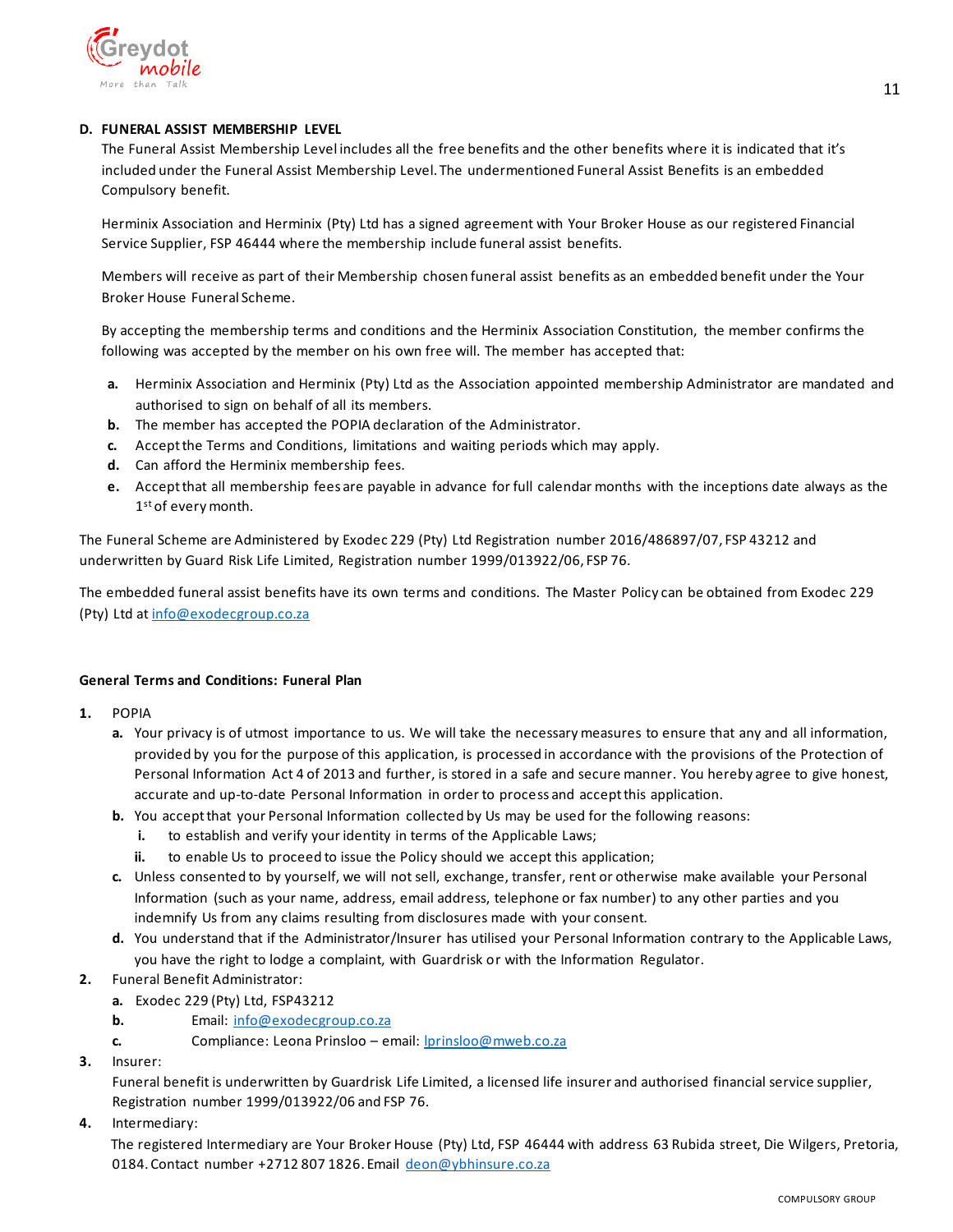

# **5.** Membership:

- **a.** The maximum entry age for a member is 95 years of age. Benefits will stay in force for as long as the members are paid monthly.
- **b.** Children:
	- **i.** We cover biological or legally adopted children up to the age of 21 years. Cover will cease on the day before their 22<sup>nd</sup> birthday.
	- **ii.** Children aged 22 or older will be covered up to age 26 if they are studying full-time at a recognised school or tertiary institution. This is subject to the provision of satisfactory evidence (annually).
	- **iii.** Unmarried mentally/physically disabled Children who are totally dependent on the Main Member will be covered for as long as the policy is in force. This is subject to the provision of satisfactory evidence.
	- **iv.** Should a new Child be born to the Main Member, the Main Member has 60 days to update his application/nomination form. If the documentation is not updated the child will not be covered for benefits.

**c.** If the Main Member ceases to be a member of the funeral scheme (dies, withdraws or retires) cover will ce ase immediately for the Main Member and all their Dependants. Should the Spouse elect to take over the policy of an existing Main Member due to the Main Member's Death, this must be done within 30 days of the Death and application/nominations form and monthly membership schedule must be updated accordingly.

- **6.** Benefit Split
	- **a.** Principal member and Spouse enjoy the same cover.
	- **b.** Cover of child between age 14-22 years same as principal member.
	- **c.** Cover of child between age 6-13years 50% of principal member.
	- **d.** Cover of child between age Stillborn 5 years 25% of principal member.

## **7.** Cover Options

Members cover amounts will be according to the membership option they have chosen and as specified on the benefit Certificate.

| <b>Type of Option</b>   | <b>R5 000</b> | R <sub>10</sub> 000 | R 20000 | R 30000 |
|-------------------------|---------------|---------------------|---------|---------|
| Single Person $18 - 65$ |               |                     |         |         |
| Single Person $66 - 75$ |               |                     |         |         |
| Single Person $76 - 85$ |               |                     |         |         |
| Single Person $86 - 95$ |               |                     |         |         |
| Family Cover 18 - 65    |               |                     |         |         |
| Family Cover 66 - 75    |               |                     |         |         |

- **8.** Waiting Periods:
	- **a.** There is 3 months waiting period for natural death from the commencement date for members with inception date before age of 65.
	- **b.** There is 6 months waiting period for natural death from the commencement date for members with inception date after age of 65.
	- **c.** There is 12 months waiting period for suicide from the commencement date for all members.
	- **d.** There is no waiting period for accidental deaths under condition that the first month's premium was paid.

# **9.** Upgrade of membership

- **a.** Members may upgrade or downgrade between membership options with one calendar month notice.
- **b.** Where a member upgrade to a higher option, will the normal waiting period apply on the amount between the old option and the new option. Example: Upgrade from R10,000 to R30,000. the difference between the old option and the new options is R20,000. The normal waiting period will apply only on the R20,000 difference.

## **10.** Increases

- **a.** The Underwriter reserves the right to increase the underwriting premium with one calendar month written notice.
- **b.** The underwriting premium will only be increased where the claims are more than 70% of the underwriting risk premium in total.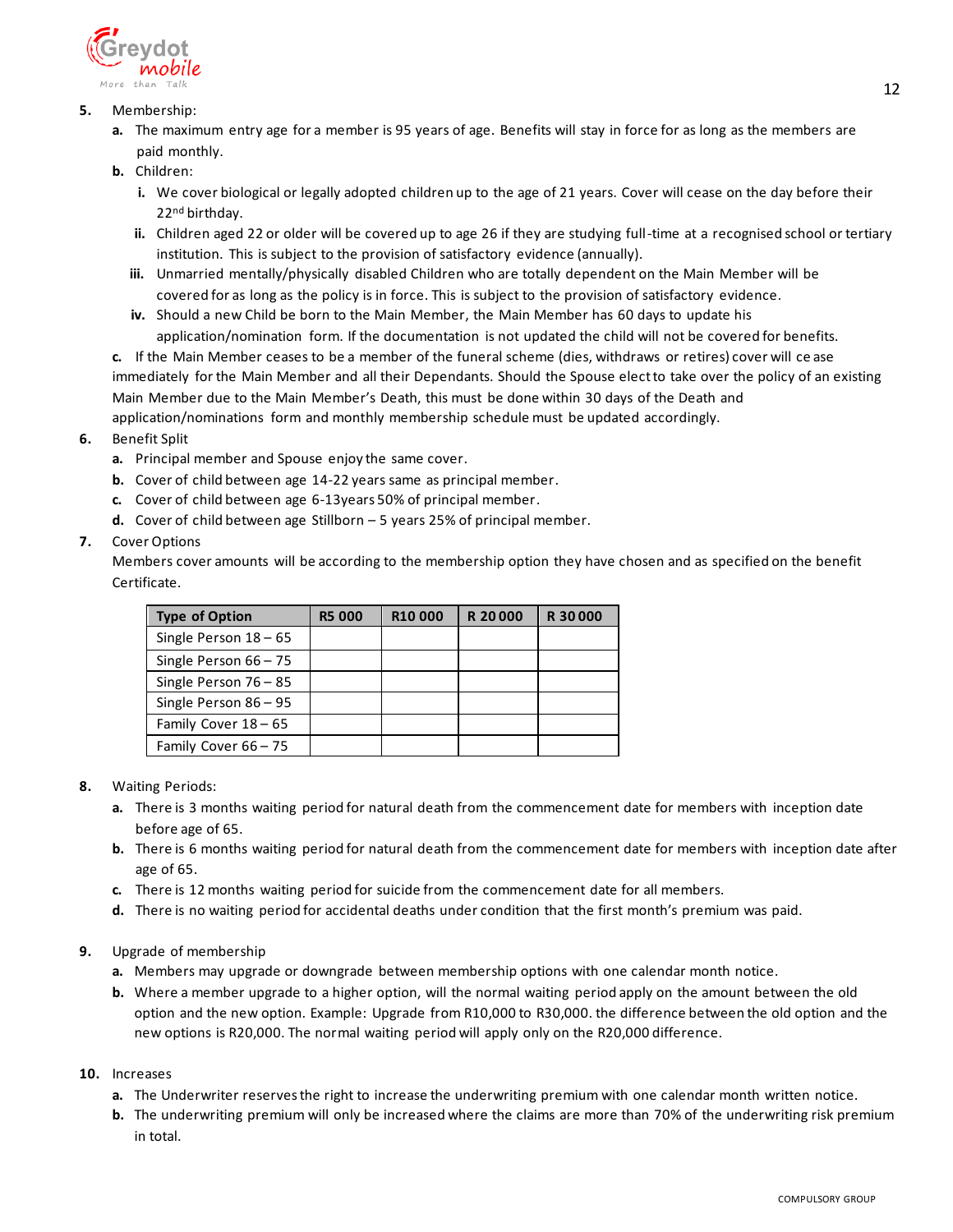

## **11.** Exclusions

- **a.** The Insurer will not pay any Funeral Benefit or any Extended Family Benefit if death was directly or indirectly caused, resulting from or in connection with any of the following:
	- **i.** active participation in war, invasion, acts of foreign enemies, hostilities, warlike operations (whether war be declared or not), civil war, rebellion, revolution, insurrection, civil commotion assuming the proportions of or amounting to an uprising, military or usurped power;
	- **ii.** the deceased's deliberate exposure to exceptional danger, except in an attempt by the deceased to save a human life.
- **b.** Suicide will be excluded for the first 12 months from the Commencement Date.
- **c.** The Insurer will have no liability for a Claim Event if Death for any Insured is directly or indirectly caused by or attributable to natural causes during any applicable waiting period, unless proof is supplied to the Insurer of previous cover for such Insured in the 31 (thirty-one) Day period prior to the Commencement Date of this Policy, and where such similar cover with the alternate insurer was replaced with this Policy and where the waiting period on such prior policy had already expired.
- **d.** Claims due to Accidental Death will not be subjected to a Waiting Period, on condition that the first premium is paid.
- **e.** When taking up a higher benefit the normal applicable Waiting Period for natural death will apply to the increased amount not the current benefit cover enjoyed.
- **f.** When taking over existing affiliation schemes Guardrisk Life Limited will require proof of membership for the Waiting Period for natural death to be waived, if not available the full Waiting Period for natural death will apply.

## **12.** Premiums

- **a.** Premiums must be paid for the month and the 12 months premium payment history must show that all payments were made monthly.
- **b.** 2 Premiums missed in a cycle of 12 months will result in the lapsing of the policy.

 All Risk Premiums are payable monthly to the Insurer in the month in which the premium is received and for which it is due.

## **13.** Claim Requirements

- **a.** All Risk Premiums are payable monthly to the Insurer in the month in which the premium is received and for which it is due.
- **b.** Should Insurance in respect of a Main Member, his Spouse, his Child or Extended Family Member cease due to the non-payment of premiums, membership may be reinstated. If reinstatement occurs within 2 (two) months from the date of cessation of cover, no Waiting Period for natural death will be imposed on any Insured life. If reinstatement occurs after 2 (two) months from the date of cessation of cover, the full Waiting Period for natural death will restart from zero. No Insurance cover will be provided during the period between cessation of cover and the date of reinstatement.

## **14.** Claim Requirements

- **a.** Exodec/Guardrisk Life Limited must be notified of Funeral Claims within 6 months of an Insured's death. Even if all the required information is not yet available, it must still be notified of the potential Claim. Claims are paid within 48-hours after all documentation have been received by the Insurer. The following information is required to process a Claim (standard claims package):
- **b.** Main member
	- **i.** Fully completed, signed and stamped claim form.
	- **ii.** Certified Copy of the deceased's identity document.
	- **iii.** Certified Copy of the death certificate.
	- **iv.** A copy of the DHA1663 Registration of Death Form.
	- **v.** Certified Copy of the beneficiary identity document
	- **vi.** Beneficiaries banking details and proof of residence
	- **vii.** If the cause of death is unnatural a completed police report is required.
	- **viii.** Proof of claim payment received by beneficiary if claim paid out prior to submission of this documentation.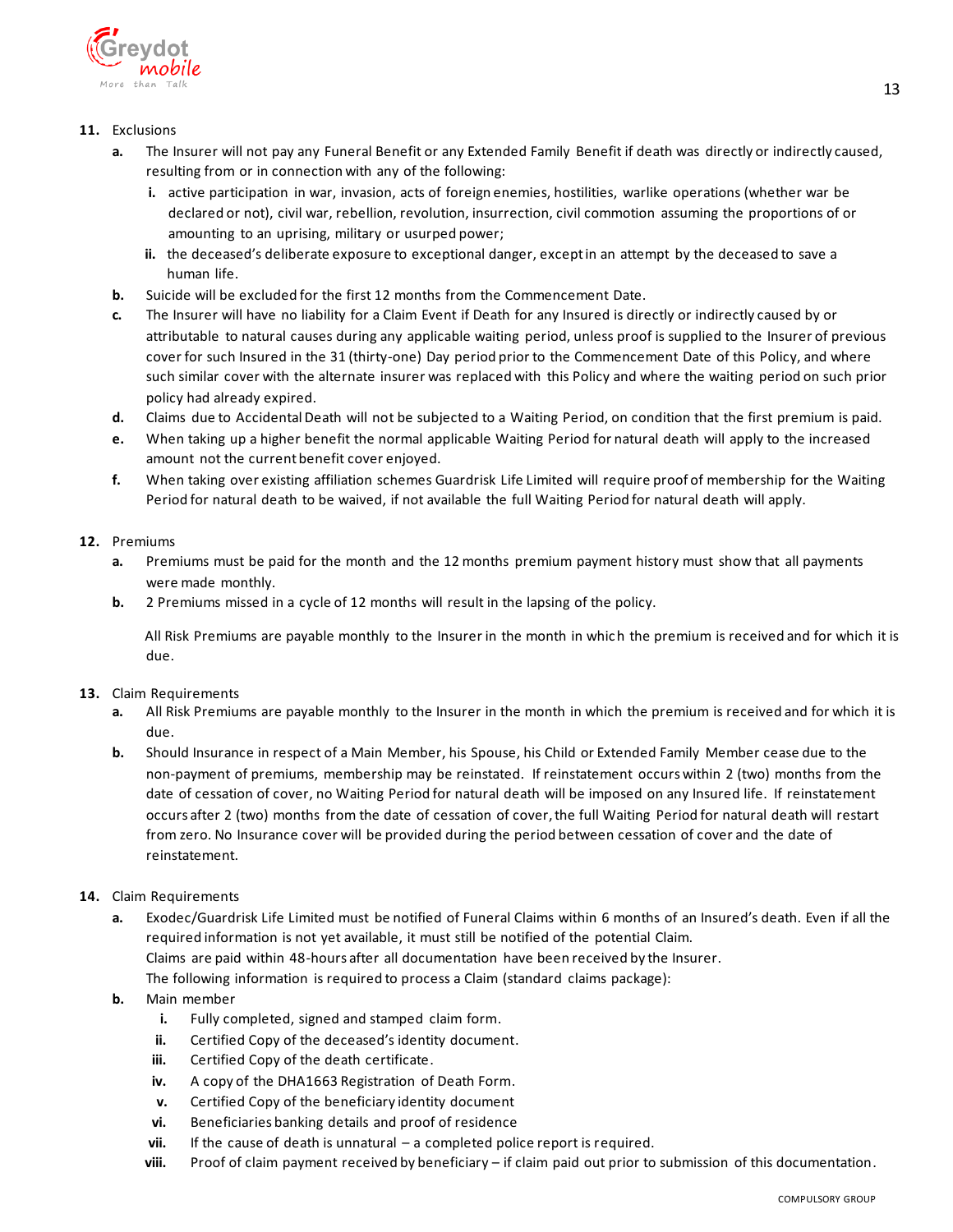

- **c.** Spouse's and Children's funeral benefit.
	- **i.** Fully completed, signed and stamped claim form.
	- **ii.** Certified Copy of Main Member's Identity Document.
	- **iii.** Certified Copy of the deceased's identity document or birth certificate .
	- **iv.** Certified Copy of the Death Certificate.
	- **v.** If no identity document or birth certificate a copy of the clinic card or a hospital file is required.
	- **vi.** A copy of the DHA1663 Registration of Death Form.
	- **vii.** Certified Copy of the marriage certificate, or a copy of the Lobola letter or affidavits confirming person was life partner (partner and from both persons' parents/siblings), state duration.
- **d.** Certified Copy of the beneficiary identity document.
- **e.** Copy of the premium schedule.
- **f.** Beneficiaries banking details and proof of residence.
- **g.** If the cause of death is unnatural a completed police report is required.
- **h.** If Child is between 22 & 25 years old we require a certified copy of a letter from the educational facility confirming the Child is registered and the course / grade that they are registered for.

### **Non-underwritten Benefits – Deceased Support Benefit Section**

### **15. Repatriation of mortal remains benefit (a non-underwritten benefit)**

- **a.** Repatriation of Mortal remains within South Africa, Namibia, Lesotho, Swaziland, Botswana, Mozambique and Zimbabwe. When a member's death occurs more than 100km from their normal place of residence/place of burial, the deceased will be transported to the place of burial irrespective of where the death occurred, or where the burial will take place, provided that the repatriation is within the defined territory.
- **b.** The repatriation limit is a maximum of R10,000 per event with an annual limit of R20,000 per year per plan.
- **c.** The Removal from place of death (anywhere in South Africa) minimum of 20km to a maximum of R900 per claim.
- **d.** Storage to a maximum amount of R1,000 will be covered at daily rate of maximum of R150.00 per day.
- **e.** Allowance for one family member to travel with the deceased free of charge.
- **f.** Only approved contracted service providers are used. If members use their own suppliers, will they be liable for all costs and accounts.

#### **16. Other benefits include:**

- **a.** 24-hour call centre.
- **b.** Assistance with all documentation necessary.
- **c.** Embalming.
- **d.** Assistance with clearance.
- **e.** Referral to a pathologist if an autopsy is required.
- **f.** Referral to a reputable undertaker.
- **g.** Advice on how to apply for death certificate and border crossing documentation.
- **h.** Referral to counselling services for support and advice.
- **17.** Exodec Assist 24-hour call centre no: 0861 55 5515.

Quote following: Exodec Funeral Plan, Scheme Name, Policy reference number.

## **18. Disclosure Notice: Long-term Insurance Policyholder Protection Rules 2017 (PPRs) Financial Advisory and Intermediary Services (FAIS) General Code of Conduct 2003**

Your Intermediary

- **i.** Business Name: Your Broker House (Pty) Ltd
- **ii.** Registration number: 2015/119517/07
- **iii.** Physical address: 63 Rubida street, Die Wilgers, Pretoria, 0184
- **iv.** Postal address: 63 Rubida street, Die Wilgers, Pretoria, 0194
- **v.** Telephone: +2712 807 1826
- **vi.** Website: www.ybhinsure.co.za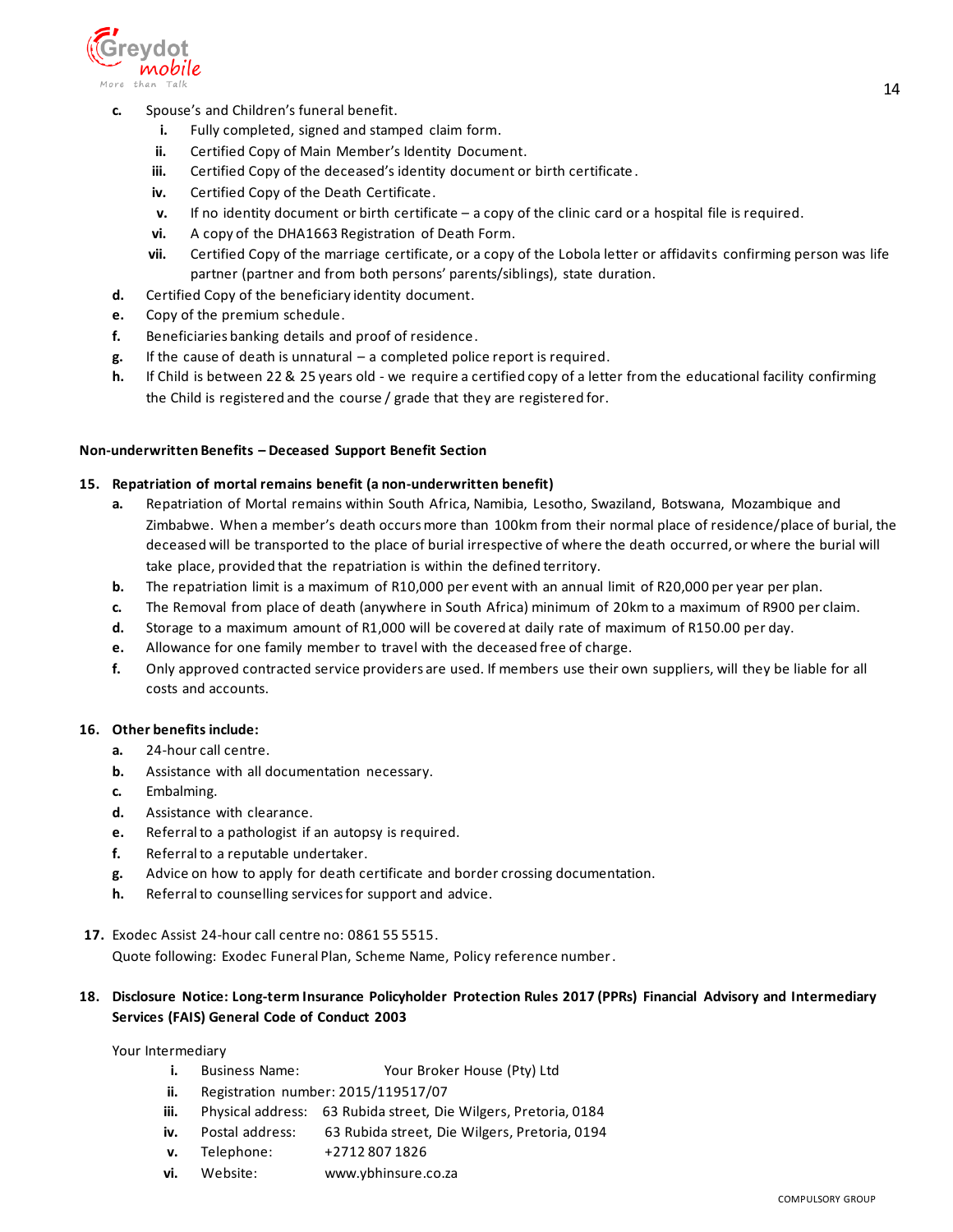

- **vii.** FAIS registration: (FSP No): 436444
- **viii.** In terms of the FSP license, Your Broker House (Pty) Ltd, is authorised to give Intermediary Services and Advice for products under:
	- 1. CATEGORY I
	- 2. Long-term Insurance: Category A
	- 3. Long-term Insurance: Category B1
	- 4. Long-term Insurance: Category B2
	- 5. Long-term Insurance: Category B1-A
	- 6. Long-term Insurance: Category B2-A

Without in any way limiting and subject to the other provisions of the Services Agreement/Mandate, Your Broker House (Pty) Ltd FSP46444 accepts responsibility for the lawful actions of their representatives (as defined in the Financial Advisory and Intermediary Service Act) in rendering financial services within the course and scope of their employment. Some representativ es may be rendering services under supervision and will inform You accordingly.

Legal and contractual relationship with the Insurer: Contract in Place

Professional Indemnity and/or Fidelity Cover: Your Broker House (Pty) Ltd has a Professional Indemnity in place. Claims Procedure including prescription period: Deon Zeelie Tel: +2712 807 1826 Email: deon@ybhinsure.co.za Complaints Procedures: Contact Person: Deon Zeelie Tel: +2712 807 1826 deon@ybhinsure.co.za Compliance Officer: Warren Neal – Askari Compliance Solutions warrenn@askaricompliance.com Conflict of Interest: Exodec has a conflict-of-interest management policy in place and are available from deon@ybhinsure.co.za.

| Your Funeral Administrator                                                                                                                                                                | In terms of the FSP license, Exodec 229 (Pty) Ltd, is                                                                                                                                                                                                                                               |  |  |
|-------------------------------------------------------------------------------------------------------------------------------------------------------------------------------------------|-----------------------------------------------------------------------------------------------------------------------------------------------------------------------------------------------------------------------------------------------------------------------------------------------------|--|--|
| Exodec 229 (Pty) Ltd<br><b>Business Name:</b><br>2016/486897/07<br>Registration number:<br>1 <sup>st</sup> Flr Royal Palms Building, Cnr<br>Physical address:<br>Loch Street              | authorised to give Intermediary Services and Advice<br>for products under:<br>CATEGORY I, II, IV,]:<br>[Long-term Insurance: Category A]                                                                                                                                                            |  |  |
| & Pierneef Blvd, Meyerton,<br>1961<br>Postal address:<br>PO Box 934, Meyerton, 1960<br>Telephone:<br>0163620334<br>Website:<br>www.exodecgroup.co.za<br>FAIS registration (FSP No): 43212 | [Friendly Society Benefits]<br>$\bullet$<br>[Long-term Insurance: Category B1]<br>$\bullet$<br>[Long-term Insurance: Category B2]<br>٠<br>[Long-term Insurance: Category B1-A]<br>$\bullet$<br>[Long-term Insurance: Category B2-A]<br>$\bullet$<br>[Long-term Insurance: Category IV]<br>$\bullet$ |  |  |

Without in any way limiting and subject to the other provisions of the Services Agreement/Mandate , Exodec 229 (Pty) Ltd FSP43212 accepts responsibility for the lawful actions of their representatives (as defined in the Financial Advisory and Intermediary Service Act) in rendering financial services within the course and scope of their employment. Some representatives may be rendering services under supervision and will inform You accordingly.

| Legal and contractual relationship with the Insurer: | Contract in Place                                              |
|------------------------------------------------------|----------------------------------------------------------------|
| Professional Indemnity and/or Fidelity Cover:        | Exodec 229 (Pty) Ltd has a Professional Indemnity.             |
|                                                      | Cover and a Fidelity Guarantee Cover in place.                 |
| Claims Procedure including prescription period:      | Sanah Kwapeng Tel: 016 362 0334 or Cell: 071 600 1927          |
|                                                      | Email: claims@exodecgroup.co.za                                |
| Complaints Procedures:                               | Contact Person: Marieta Pretorius Tel: 016 362 0334 or         |
|                                                      | Cell: 076 768 2691 or Email: info@exodecgroup.co.za            |
| Compliance Officer:                                  | Leona Prinsloo Tel: +2712 664 6257 Email: Iprinsloo@mweb.co.za |

Conflict of Interest: Exodec has a conflict-of-interest management policy in place and is available to clients on the website. Professional Indemnity and/or Fidelity Cover: Guardrisk Life Limited has a Professional Indemnity Cover and Fidelity Guarantee Cover in place.

|             | Compliance Details  |
|-------------|---------------------|
| Telephone:  | $+27-11-669-1104$   |
| Fax Number: | +27-11-675-3826     |
| Email:      | compliance@guardris |
|             |                     |

Complaints Details 0860 333 361

Email: [complaints@guardrisk.co.za](mailto:complaints@guardrisk.co.za)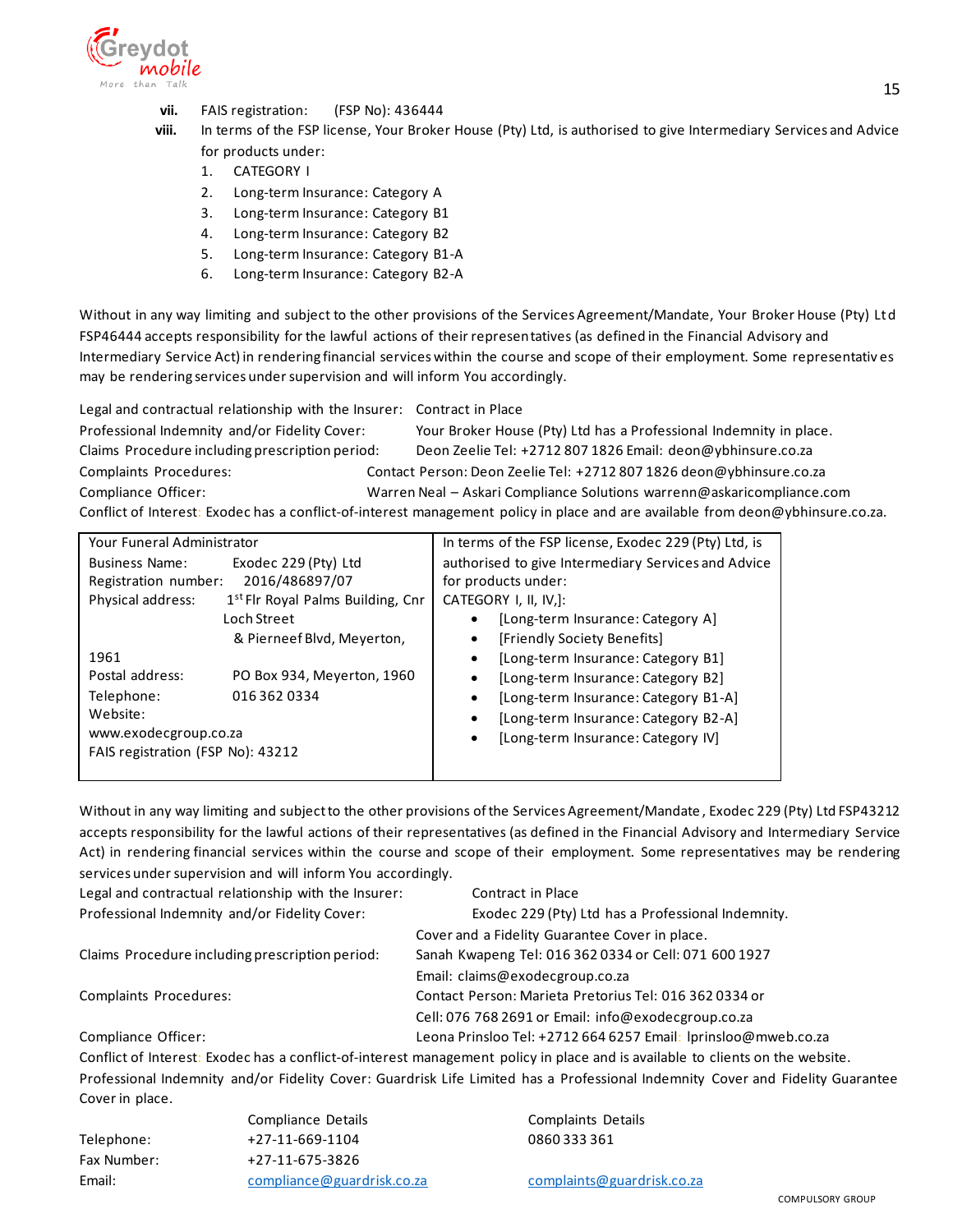

Website: [www.guardrisk.co.za](http://www.guardrisk.co.za/)

Conflict of Interest : Guardrisk Life Limited has a conflict of interest management policy in place and is available to clients on the website.

**Policy Wording -** A copy of the policy wording can be obtained from Exodec 229 (Pty) Ltd

**Fees** Commission fee: 0% **Binder fees: 9%** Policy details Type of Policy: Funeral Class of Business Risk covered: R50 000 Policy Benefits: Death

**The Administrator** directly or indirectly holds more than 10% of the relevant product supplier's shares or has any equivalent substantial financial interest in the Insurer.

Premiums Your premium obligations

Monthly Premium: As per the policy agreement and the Unit of the date and frequency: Monthly Manner of payment of premium: Direct deposit

Consequence of non-payment: Cover will cease and no further benefits will be in force.

Details of any premium increases, including the frequency and basis thereof: Annually upon the Review Date.

**Cooling Off Rights -** If any of the information reflected above and below was given to You orally, this disclosure notice serves to provide You with the information in writing. Should You not be satisfied with the Policy, You are entitled to a period up to 31 days from the date of receipt of the Policy within which You may cancel Your Policy in writing at no cost provided no Claim has arisen or any benefit paid. Cover will cease upon cancellation of the Policy. All premiums paid by the Policyholder to the Insurer up to the date of receipt of the cancellation notice will be refunded to the Policyholder.

| The Insurer                        |                         | In terms of the FSP license, Guardrisk Life Limited is authorised to |
|------------------------------------|-------------------------|----------------------------------------------------------------------|
| <b>Business Name:</b>              | Guardrisk Life Limited  | give advice and render financial services for products under:        |
| Registration number:               | 1999/013922/06          | CATEGORY I:                                                          |
| Physical address:                  | The Marc, Tower 2, 129  | Long-term Insurance: Category A                                      |
| Rivonia Road, Sandton, 2196        |                         | Long-term Insurance: Category B1                                     |
| Postal address:                    | PO Box 786015, Sandton, | Long-term Insurance: Category B1-A                                   |
| 2146                               |                         | Long-term Insurance: Category B2                                     |
| Telephone:                         | +27-11-669-1000         | Long-term Insurance: Category B2-A<br>$\bullet$                      |
| Email:                             | info@guardrisk.co.za    | Long-term Insurance: Category C                                      |
| Web:                               | www.guardrisk.co.za     |                                                                      |
| FAIS registration (FSP No): FSP 76 |                         |                                                                      |

Processing of Personal Information

Your privacy is of utmost importance to Us. We will take the necessary measures to ensure that any and all information, including Personal Information (as defined in the Protection of Personal Information Act 4 of 2013) provided by You or which is collected from You is processed in accordance with the provisions of the Protection of Personal Information Act 4 of 2013 and further, is stored in a safe and secure manner.

You hereby agree to give honest, accurate and up-to-date Personal Information and to maintain and update such information when necessary.

You accept that Your Personal Information collected by Us may be used for the following reasons:

- to establish and verify Your identity in terms of the Applicable Laws;
- to enable Us to fulfil Our obligations in terms of this Policy;
- to enable Us to take the necessary measures to prevent any suspicious or fraudulent activity in terms of the Applicable Laws; and
- reporting to the relevant Regulatory Authority/Body, in terms of the Applicable Laws.

We may share Your information for further processing, with the following third parties, which third parties have an obligation to keep Your Personal Information secure and confidential:

- Payment processing service providers, merchants, banks and other persons that assist with the processing of Your payment instructions;
- Law enforcement and fraud prevention agencies and other persons tasked with the prevention and prosecution of crime;
- Regulatory authorities, industry ombudsmen, governmental departments, local and international tax authorities, and other persons that We, in accordance with the Applicable Laws, are required to share Your Personal Information with;
- Credit Bureaus;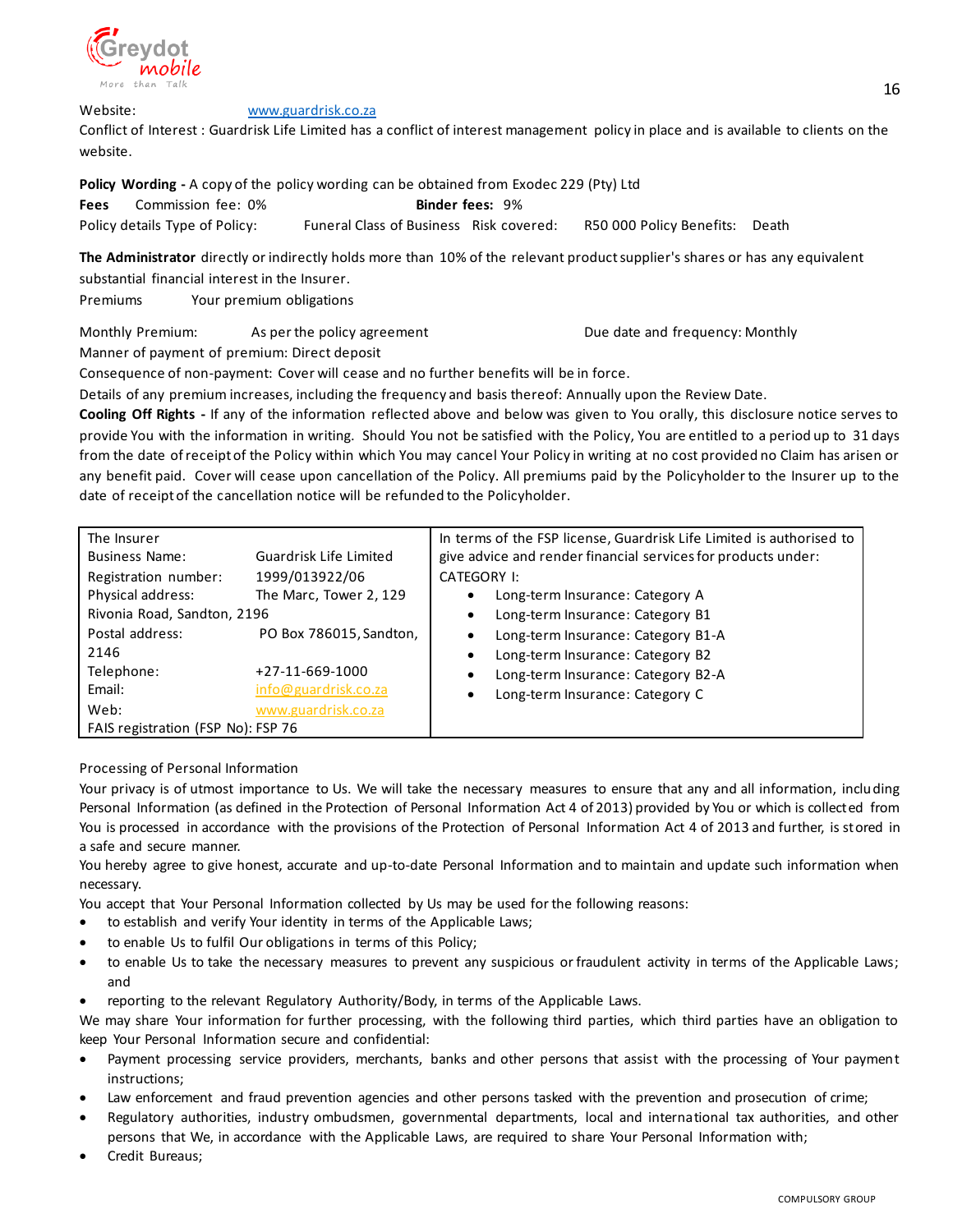

- Our service providers, agents and sub-contractors that We have contracted with, to offer and provide products and services to any Policyholder in respect of this Policy; and
- Persons to whom We cede Our rights or delegate Our authority to, in terms of this Policy.

You acknowledge that any Personal Information supplied to Us in terms of this Policy is provided according to the Applicable Laws. Unless consented to by Yourself, We will not sell, exchange, transfer, rent or otherwise make available Your Personal Information (such as Your name, address, email address, telephone or fax number) to any other parties and You indemnify Us from any claims resulting from disclosures made with Your consent.

You understand that if we have utilized Your Personal Information contrary to the Applicable Laws, You have the right to lodge a complaint with Guardrisk within 10 (ten) days. Should Guardrisk not resolve the complaint to Your satisfaction, You have the right to escalate the complaint to the Information Regulator.

Other matters of importance - You will be informed of any material changes to the information about the Intermediary, Insurer and or Underwriting Manager provided above.

If We fail to resolve Your complaint satisfactorily, You may submit Your complaint to the **Ombudsman of Long-Term Insurance.**

You will always be given a reason for the repudiation of Your claim.

If the Insurer wishes to cancel Your policy, the Insurer will give you **31 days** written notice, to Your last known address.

You will always be entitled to a copy of Your policy at no extra charge.

Warning - Do not sign any blank or partially completed application form. Complete all forms in ink. Keep notes of what is said to You and all documents handed to You. Where applicable, call recordings will be made available to You within 7(seven) days of request. Don't be pressurised to buy the product. Failure to provide correct or full relevant information may influence an In surer on any claims arising from Your contract of insurance.

Waiver of Rights -

No insurer and/or intermediary may request or induce in any manner a client to waiver any right or benefit conferred on the client by/or in terms of any provisions of the said Code, or recognise, accept or act on any such waiver by a client. Any su ch waiver is null and void.

| Particulars of the Long-Term Insurance Ombudsman                                               | Particulars of the FAIS Ombudsman                            |
|------------------------------------------------------------------------------------------------|--------------------------------------------------------------|
| (For claims/service-related matters)                                                           | (For product/advice related matters)                         |
| Postal address: Private Bag X45, Claremont, Cape Town, 7700 PO Box 74571, Lynnwood Ridge, 0040 |                                                              |
| Telephone: +27-21-657-5000 / 0860 103 236                                                      | +27-12-470-9080                                              |
| Fax number: +27-21-674-0951                                                                    | +27-12-348-3447                                              |
| Email address:info@ombud.co.za                                                                 | info@faisombud.co.za                                         |
| Particulars of the Financial Sector Conduct Authority                                          | Particulars of the Information Regulator                     |
|                                                                                                | (For complaints relating to the use of Personal Information) |
| Postal address: PO Box 35655, Menlo Park, 0102                                                 | PO Box 31533, Braamfontein, Johannesburg, 2017               |
| Telephone: +27-12-428-8000                                                                     | $+27 - 10 - 023 - 5200$                                      |
| Fax number: +27-12-347-0221                                                                    | $+27-82-746-4173$                                            |
| Email address: info@fsca.zo.za                                                                 | complaints.IR@justice.gov.za                                 |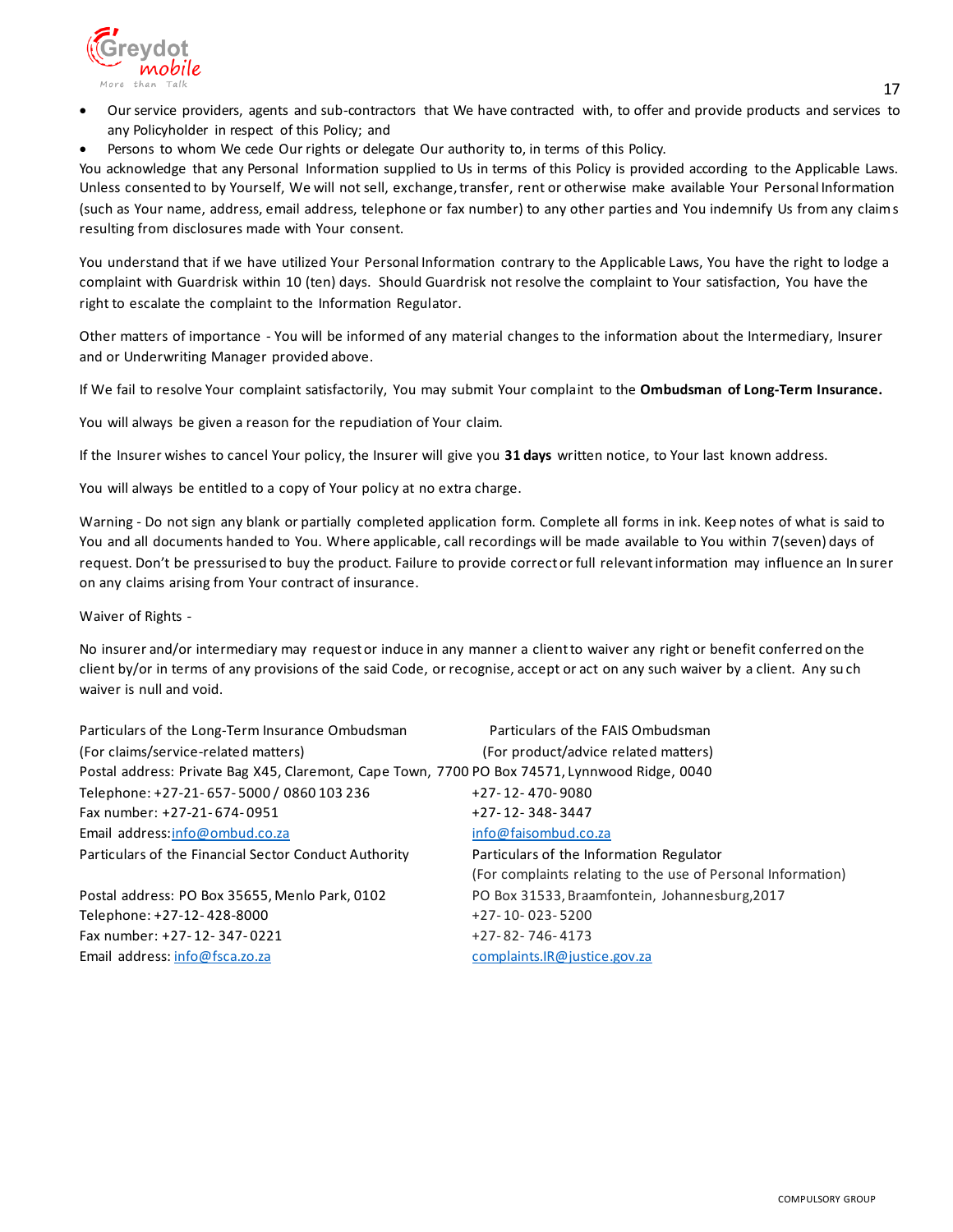

## <span id="page-17-0"></span>**E. HERMINIX HEALTH4All MEMBERSHIP LEVEL**

The Health4All Membership level includes all the free benefits and the other benefits indicated specifically as benefits included under the Health4All Membership Level.

The Regenerative Medicine Treatment Benefit is a first in South Africa. Health4All Membership with all the indicated in-live and free benefits and with the Unity Health benefits underneath as an embedded bene fit, is an affordable and unique health program. Regenerative Medicine Benefit is not underwritten by Unity Health it is a Treatment Assist program managed by StemMed Dr's Network as a benefit for members.

### **1.1. Regenerative Medicine Treatment**

The Treatment benefit are only included under the Health4All Membership Level.

- **1.1.1.** Regenerative medicine is the branch of medicine that develops methods to regrow, repair or replace damaged or diseased cells, organs or tissues. Regenerative medicine includes the generation and use of therapeutic stem cells, tissue engineering and the production of artificial organs.
- **1.1.2.** Only available through StemMed Dr's Network.
- **1.1.3.** Up to R2,000 assistance for Regenerative Medicine Treatment. Regenerative Medicine Treatment includes Stem Cell and Cell-based treatment. Maximum 4 treatments per year at a StemMed Doctor Network Practitioner.
- **1.1.4.** There is a registration month and 3 months waiting period on the treatment benefit. In Total 4 months waiting period that applies.
- **1.1.5.** Contact the Administrator on +2712 111 0274 / +2712 807 1826 or send an email t[o admin@hmx.co.za.](mailto:admin@hmx.co.za)

## <span id="page-17-1"></span>**Primary Care and Hospital Care Benefits Options Section**

The Primary Care Benefit Option and the Hospital Care Benefit Option is embedded as compulsory benefits of your Health4All Membership on the Herminix Health4All membership level and is Administered directly by Unity Health with its own specific Terms and Conditions.



## PRIMARY & HOSPITAL CARE C POLICY NO: CICL\UH\PHC\C\COMP\2021\1

In consideration of and conditional upon the prior payment of the premium by or on behalf of the Insured Person(s) and the acceptance thereof by or on behalf of Constantia Insurance Company Limited (the "Company") before the ince ption date or renewal date (as the case may be) and subject to the Definitions, Defined Events, General Exceptions, General Conditions, Table of Benefits, Limitations and any Endorsements to the policy, the Company agrees to pay the benefits as stated in this policy for the Insured Person(s) for an Insured Incident occurring during the period of insurance up to the limit stated in this policy. The membership information form or recorded telephonic application and declaration completed by the Principal Insured Person and/or Insured Person(s) are the basis of and form part of this policy as well as the policy schedule and any endorsement to the policy.

\_ \_ \_ \_ \_ \_ \_ \_ \_ \_ \_ \_\_ \_ \_ \_ \_ \_ \_ \_ \_ \_ \_ \_ \_\_ \_

#### **DEFINITIONS**

In this policy, all words and expressions signifying the singular shall include the plural and vice versa. Words and expressions implying the masculine gender shall include the feminine.

Where age is mentioned in the policy, it will be the age at last birthday. The following words and expressions shall have the following meanings:

- 1) "Company" means Constantia Insurance Company Limited (CICL), Reg. No.: 1952/001514/06.
- 2) "Participating Group" means an employer group, trade union or bargaining council for which benefits are provided.
- 3) "Underwriting Manager" means Unity Health, a division of Ambledown Financial Services(Pty) Ltd, Reg. No. 2004/006271/07, and FSP No. 10287.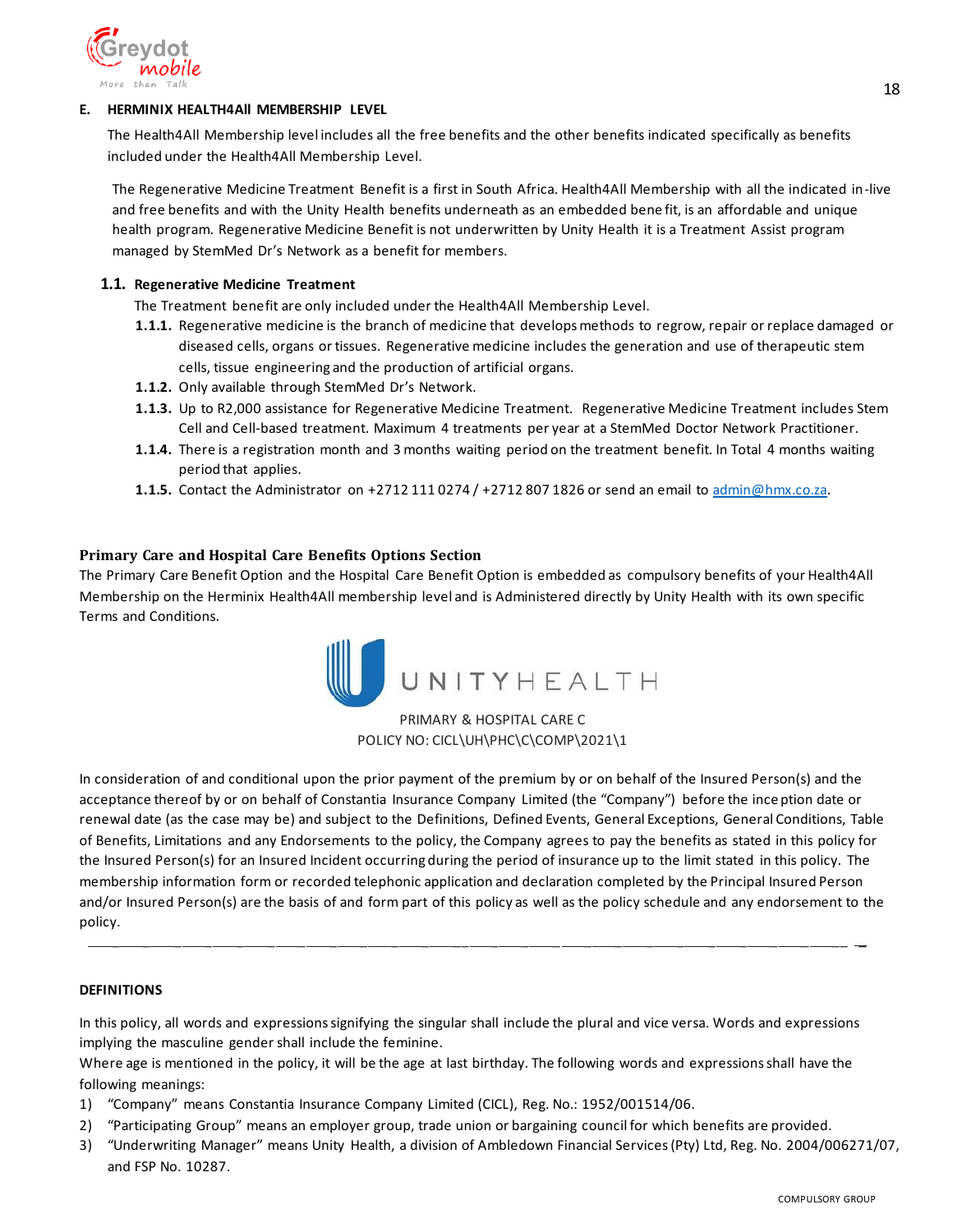

- 4) "Principal Insured Person" means an employee or member of the Participating Group as evidenced by monthly bordereaux and detailed in the Schedule and accepted by the Company as eligible for participation in the insurance provided by this policy.
- 5) "Adult Dependant" means:
	- a) The spouse of the Principal Insured Person who is not already insured under this policy or any other policy issued by the Company providing similar cover and where the spouse shall include a party to any union recognised by South African Law; or
	- b) A child who has attained the age of twenty-one (21) and who is the natural/biological child, stepchild or legally adopted child placed under the foster care of the Principal Insured Person, who is not already insured under this policy or any other insurance issued by the Company providing similar cover, and who is financially dependent on the Principal Insured Person.
- 6) "Eligible Child" means a child who has not attained the age of twenty-one (21) and who is the natural/biological child, stepchild or legally adopted child placed under the foster care of the Principal Insured Person, who is not already insured under this policy or any other insurance issued by the Company providing similar cover. There will be no age restriction for children who are either mentally or physically incapacitated, provided that the children are wholly dependent on the Principal Insured Person for support and maintenance.
- 7) "Insured Person" means:
	- a) A Principal Insured Person, an Adult Dependant or an Eligible Child of a Principal Insured Person;
	- b) Such other person as the Company may from time to time deemeligible.
- 8) "Family" means the Principal Insured Person, and their Eligible Child dependants, provided they are Insured Persons.
- 9) "Hospital" means any institution in the territory of RSA which in the opinion of the Company meets each ofthe following criteria:
	- a) Has a diagnostic and therapeutic facility for surgical and medical diagnosis treatment and care of persons in need of medical attention by or under the supervision of Medical Practitioners;
	- b) Provides nursing services supervised by registered nurses or nurses with equivalent qualifications;
	- c) Is not, other than incidentally, either a mental institution or a convalescent home providing long term care;
	- d) Is not a place of rest for the aged or a health hydro or natural cure clinic orsimilar establishment; and
	- e) Is not an institution providing long-term care for the blind, deaf, dumb or other handicapped persons.
- 10) "Accident" means an external, violent, unexpected and visible event.
- 11) "Illness" means any disease or illness, which manifests itself during the period of insurance, regarded as a state of not being physically or mentally well due to a generally recognised set of symptoms and signs determined by medical practitioners. Some illnesses will need evidence of diagnosis through special investigation. There may be diseases or illnesses for which objective proof of diagnosis will be required. If such proof cannot be provided on request, this illness will not be covered.
- 12) "Emergency" is an event of a sudden and, at the time, unexpected onset of a health condition that requires immediate medical treatment, where failure to provide medical treatment would result in serious impairment to bodily functions orserious dysfunction of a bodily organ, body part or would place the Insured Person's life in jeopardy.
- 13) "Insured Incident" means any one Accident and/or Emergency and/or Illness that necessitates an Insured Person to undergo certain Medical Treatme nt or advice.
- 14) "Intermediary" means the advisor, broker or consultant appointed by the Participating Group or Principal Insured Person to arrange terms of insurance and assist with queries pursuant to this policy, accredited in terms of FAIS, the Underwriting Manager and the Company.
- 15) "Medical Practitioner" means a legally qualified healthcare professional registered with the relative governing authorities i n South Africa (such as the Health Professions Council of South Africa, the South African Nursing Council, etc.
- 16) "Network" means a selected group of service providers with which the Underwriting Manager has contracted with.
- 17) "Medical Tariff" means the standard tariff as agreed to by the Underwriting Manager and the Network Service Provider for payment of medical services.
- 18) "Medical Treatment" means any form of investigation; examination by; consultation with; or a surgical procedure performed by a Medical Practitioner for the purpose of treating or monitoring an Insured Person's medical condition.
- 19) "Schedule" means the schedule attached to and forming part of this policy.
- 20) "Territory" means the Republic of South Africa.
- 21) "Addison's Disease" means chronic endocrine disorder in which the adrenal glands do not produce sufficient steroid hormones.
- 22) "Asthma" means chronic inflammatory disease of the airways characterised by recurring symptoms of reversible airflow obstruction and bronchospasm.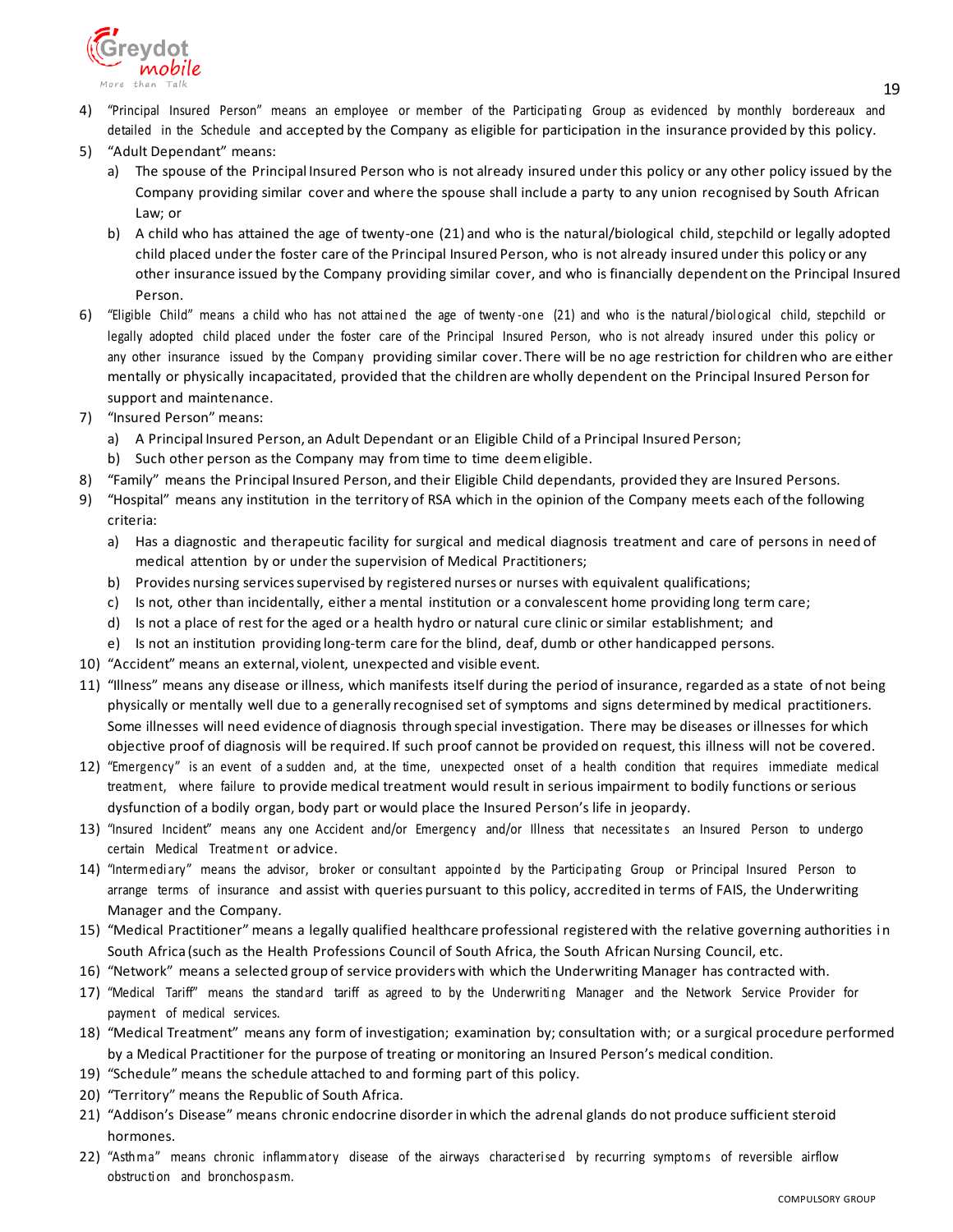

- 23) "Bi-polar Mood Disorder"means a mental illness, specifically a mood disorder, characterised by episodes of an elevated or agitated mood identified as mania that often alternates with episodes of depression. For the purpose of this policy there is clear evidence that these episodes impair the individual's ability to function in ordinary life.
- 24) "Bronchiectasis" means a diseased state defined by localised, irreversible dilation of part of the bronchial tree caused by destruction of the muscle and elastic tissue.
- 25) "Cardiac Failure" means the heart is unable to provide sufficient pump action to maintain blood flow to meet the needs of the body.
- 26) "Cardiomyopathy Disease" means the measurable deterioration of the function of the myocardium (the heart muscle) for any reason, and that such will lead to heart failure.
- 27) "Chronic Renal Disease" means a progressive loss in renal function over a period of months or years. For the purpose of this policy, it excludes acute kidney disease in that the reduction in kidney function is only present for lessthan 3 months.
- 28) "Coronary Artery Disease" means a disease caused by plaque building up along the inner walls of the arteries of the heart, which narrows the arteriesand reduces blood flow to the heart.
- 29) "Crohn's Disease" means an inflammatory bowel disease that may affect any part of the gastrointestinal tract that results in a chronic inflammatory disorder in which the body's immune system attacks the gastrointestinal tract directed at microbial antigens.
- 30) "Chronic Obstructive Pulmonary Disorder" means a type of obstructive lung disease characterised by chronically poor airflow that typically worsens over time.
- 31) "Diabetes Insipidus" means a condition characterised by excessive thirst and excretion of large amounts of severely diluted urine, with reduction of fluid intake having no effect on the concentration of the urine.
- 32) "Diabetes Type 1" or "Insulin-dependentDiabetes Mellitus" means metabolic diseases in which a person has high blood sugar resulting from the body's failure to produce insulin.
- 33) "Diabetes Type 2" or "Non-insulin-dependent Diabetes Mellitus" means metabolic diseases in which a person has high blood sugar resulting from insulin resistance, a condition in which cells fail to use insulin properly, sometimes also with an absolute insulin deficiency.
- 34) "Dysrhythmias" or "Cardiac Dysrhythmia" means a condition in which the electrical activity of the heart is irregular or is faster or slower than normal.
- 35) "Epilepsy" means long-term neurological disorders characterised by epileptic seizures. These seizures are episodes that can vary from brief and nearlyundetectable to long periods of vigorous shaking and tend to recur with no immediate underlying cause.
- 36) "Glaucoma" means a group of ocular disorders with multi-factorial ethology united by a clinically characteristic intraocular pressure-associated optic neuropathy that permanently damage vision in the affected eye(s) and may lead to blindness if left untreated.
- 37) "Haemophilia" means hereditary genetic disorders that impair the body's ability to control blood clotting or coagulation.
- 38) "HIV / AIDS" or "human immunodeficiency virus infection / acquired immunodeficiency syndrome" means a disease of the human immune system caused by infection with the human immunodeficiency virus.
- 39) "Hyperlipidaemia" means abnormally elevated levels of any or all lipids and/or lipoproteins in the blood.
- 40) "Hypertension" means a chronic medical condition in which the blood pressure in the arteries is highly elevated.
- 41) "Hypothyroidism" means an endocrine disorder in which the thyroid gland does not produce enough thyroid hormone.
- 42) "Multiple Sclerosis" means an inflammatory disease in which the insulating covers of nerve cellsin the brain and spinal cord are damaged.
- 43) "Parkinson's Disease" means a degenerative disorder of the central nervous system that results from the death of dopamine generating cells in the substantia nigra, a region of the midbrain.
- 44) "Rheumatoid Arthritis" means an autoimmune disease that results in a chronic, systemic inflammatory disorder that may affect many tissues and organs, but principally attacks flexible or synovial joints.
- 45) "Schizophrenia" means a mental disorder characterised by a breakdown in thinking and poor emotional responses resulting in symptoms that include delusions, paranoia, disorganised thinking and a lack of emotion.
- 46) "Systemic Lupus Erythematosus" means a systemic autoimmune disease or autoimmune connective tissue disease that can affect any part of the body resulting in inflammation and tissue damage and hypersensitivity reaction in which bound antibody antigen pairs or immune complexes precipitate and cause a further immune response.
- 47) "Tuberculosis (TB)" means a highly contagious disease caused by a bacteria, known as mycobacterium tuberculosis. TB generally affects the lungs, butit also can invade other organs of the body, like the brain, kidneys, and lymphatic system.
- 48) "Ulcerative Colitis" means disease of the colon that includes characteristic ulcers, or open sores.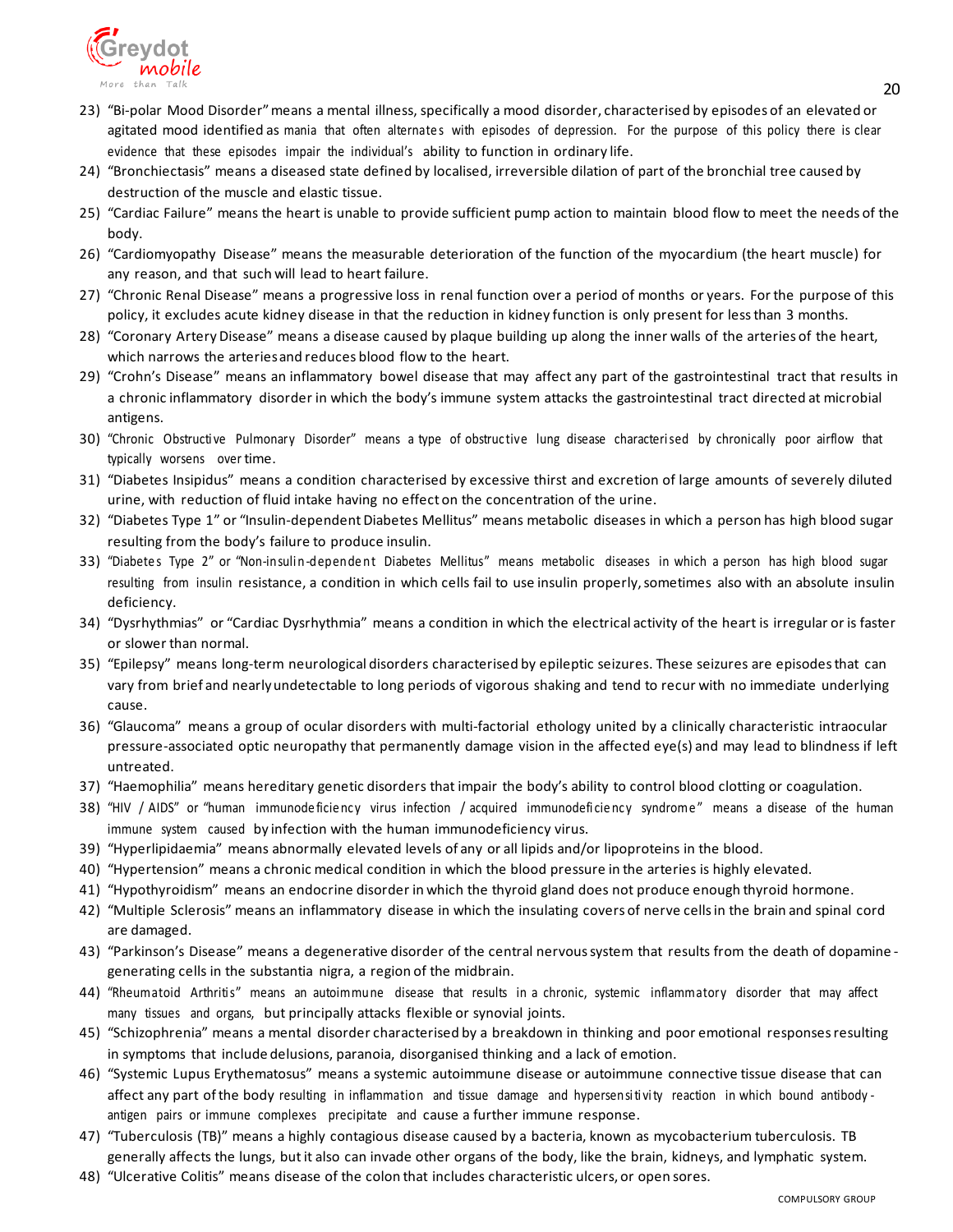

- 49) "Snellen Scale" means an eye chart used by eye care professionals and optometrists to measure and determine visual acuity.
- 50) "Service Provider"means a provider of health care appointed/approved by the Underwriting Manager.
- 51) "Competitive Sport or Activity" means a sporting activity involving an official or practice, event, race or contest.
- 52) "Professional Sport or Activity" means a sport activity where one receives amonetary compensation.
- 53) "Road Accident Fund" means the state insurer established by statute in the Republic of South Africa.
- 54) "Pre-authorisation" means the process of requesting and obtaining prior approval from the Underwriting Manager before an Insured Person can access a particular benefit.
- 55) "Policy Year" means the following:
	- a) The first policy year shall be the period from the policy commencement date to 31 December of the same calendar;
	- b) After the first policy year, the policy year is defined as the twelve (12) month period from 1 January to 31 December of each calendar year.
- 56) "Window Period"means the three (3) month period from commencement date of this policy or the three (3) month period from commencement date of the Principal Insured Person with the Participating Group.
- 57) "Waiting Period" means the period from the policy commence ment date or the date an Insured Person is added to this policy, until benefits become payable under this policy.
- 58) "Medicine formulary" is a list of prescription medication, both generic and brand name, approved by the Underwriting Manager.

#### **DEFINED EVENTS**

Claims may be submitted:

- 1) In the event of an Insured Person suffering an Insured Incident, Medical Treatment is provided by a Service Provider limited to the following:
	- a) Medical consultation with a Network general practitioner, Network Nurse or Specialist;
	- b) Medication as prescribed or dispensed by a Network general practitioner, Network Nurse, Specialist or Network dental practitioner;
	- c) Diagnostic pathology, provided such pathology was specifically requested by a Network general practitioner or Network dental practitioner;
	- d) Diagnostic radiology, provided such radiology was specifically requested by a Network general practitioner or Network dental practitioner;
	- e) Basic and emergency dental treatment or surgery, enacted by a Network dental practitioner or Network dental therapist;
	- f) Wellness assessment and telephonic advice provided by a Service Provider;
	- g) Optometric wellness examination and/or the necessity for eyeglasses approved by a network optometrist;
	- h) Following an Emergency:
		- i) Emergency transportation services;
		- ii) Medical treatment in a Hospital emergency unit for stabilisation before being transferred to a public facility. Any surgical procedure not specifically required for stabilisation is excluded;
		- iii) Inter-hospital transportation to a public hospital following such treatment for stabilisation.
- 2) In the event of an Accident, Medical Treatment is provided by a Service Provider limited to the following:
	- a) In-hospital treatment including all hospitalisation (institution) costs, associated services, medicines and materials whilst hospitalised as aninpatient;
	- b) If necessary inter-hospital transportation should the need arise for any medical reason whatsoever; and
	- c) Treatment in a hospital emergency unit, or hospital casualty unit where treatment does not require admission to a Hospital as an inpatient.
- 3) In the event of the death of the Principal Insured Person and / or Spouse of the Principal Insured Person as a result of an Accident.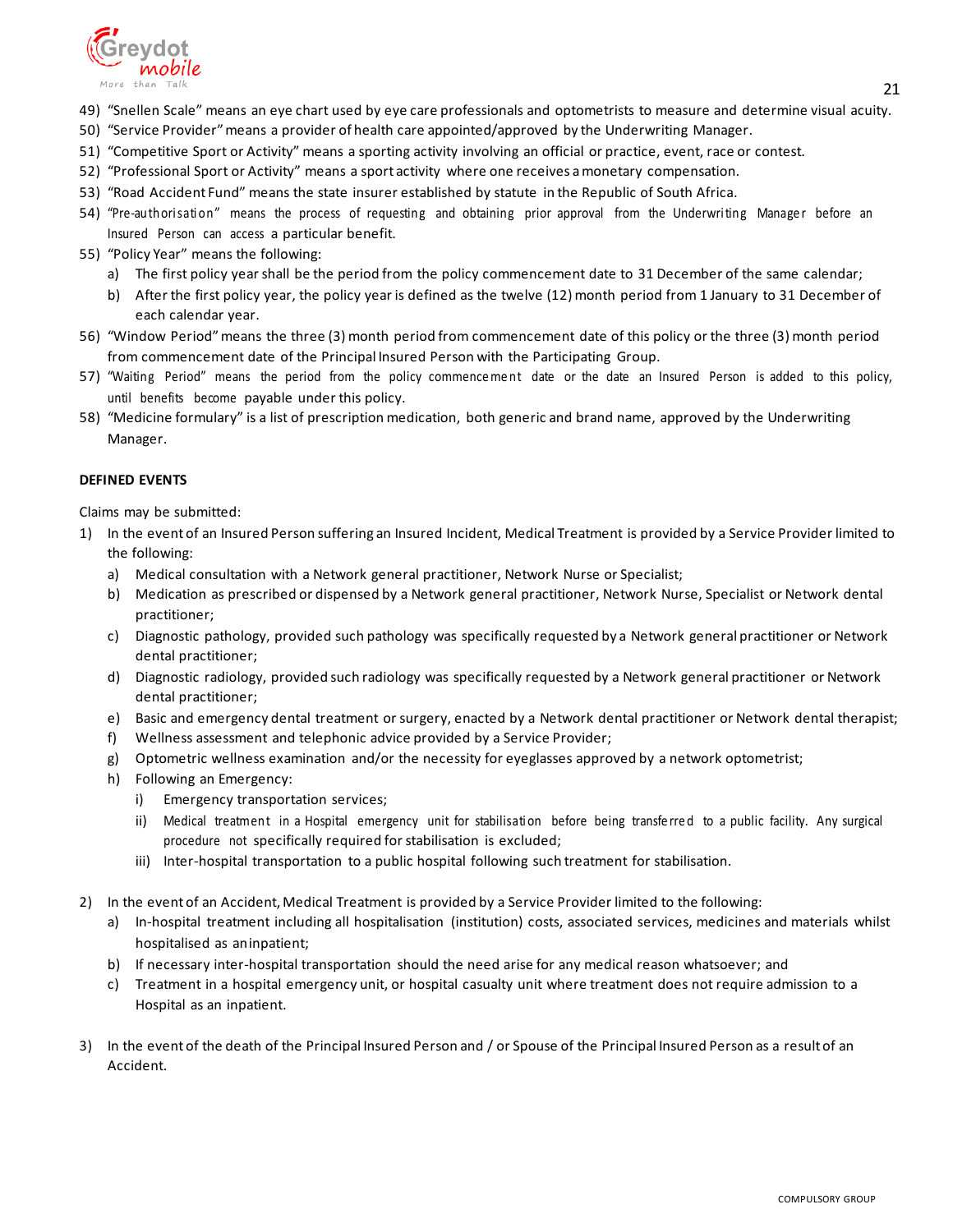

## **GENERAL EXCEPTIONS**

The Company shall not be liable for hospitalisation, bodily injury, sickness or disease directly or indirectly caused by, related to or in consequence of:

- 1) Nuclear weapons or nuclear material or by ionising radiation or contamination by radioactivity from any nuclear fuel or from any nuclear waste fromthe combustion of nuclear fuel. For the purpose of this exception combustion shall include any selfsustaining process of nuclear fission;
- 2) Investigations, treatment or surgery for obesity or its sequel or cosmetic surgery or surgery directly or indirectly caused by or related to or in consequence of cosmetic surgery other than as a result of an Insured Incident;
- 3) Suicide, attempted suicide orself-inflicted injuries unless such injuries are sustained in an attempt to preserve another human life;
- 4) Routine physical or any other procedure of a purely diagnostic nature or any other examination where there are no objective indications of impairment in normal health and laboratory diagnostic or X-ray examinations except in the course of a medical condition or disability established by prior call or attendance of a Medical Practitioner;
- 5) All costs which are in the opinion of the Underwriting Manager's clinical reviewteam:
	- a. Not medically necessary or clinically inappropriate or do not meet the healthcare needs of the Insured Person;
	- b. Not consistent in type, frequency and duration of treatment;
- 6) Procedures performed in doctors' rooms that are not listed in the list of tariff code descriptions;
- 7) Any accident where the initial accident event occurred prior to the Insured Person's commencement date with this policy;
- 8) The taking of any drug or narcotic unless prescribed by and taken in accordance with the instructions of a registered Medical Practitioner (other than the Insured Person) or any illness caused by the use of alcohol;
- 9) Any medical transportation service for non-emergency purposes;
- 10) Drug addiction;
- 11) The supply of medication that is not listed on the Underwriting Manager's formulary list;
- 12) An event directly attributable to the Insured Person having an alcohol content exceeding zero point zero five (0.05) grams per one hundred (100) millilitres of blood or the Insured Person suffering from alcoholism;
- 13) Artificial insemination, infertility treatment or contraceptive;
- 14) Robotic surgery, specialised mechanical or computerised appliances equipment or all related Service Providers;
- 15) Contact lenses;
- 16) Participation in:
	- a) Active military duty, police duty or police reservist duty;
	- b) Aviation other than as a passenger;
	- c) Any Competitive or Professional Sport or Activity;
	- d) Any form of race orspeed test (other than on foot or involving any non-mechanically propelled vehicle vessel craft or aircraft);
- 17) External prosthesis or appliances such as artificial limbs;
- 18) Any activity prohibited by law;
- 19) Any benefit requiring pre-authorisation where no authorisation was requested or approved.

## **GENERAL CONDITIONS**

- 1) Waiting Periods
	- a) For Adult and Eligible Child dependants commencing after the Window Period the following waiting periods apply:
	- b) One (1) month waiting period all benefits, except emergency transportation and inpatient or outpatient hospital treatment due to an Accident or Emergency;
	- c) Twelve (12) month waiting period to chronic medication and optometry benefits;
	- d) Nine (9) month waiting period to pre-birth maternity benefits.
	- e) The Company reserves the right to waive waiting periods, fully or partially, at its sole discretion.
- 2) Claims
	- a) Following an Insured Incident, the Insured Person shall:
		- i) Ensure that treatment for an Insured Incident is provided by a Service Provider. Where there is uncertainty if a Service Provider is an appointed Service Provider, then the Insured Person must contact the Underwriting Manager. The Underwriting Manager will provide a list of appointed service providers;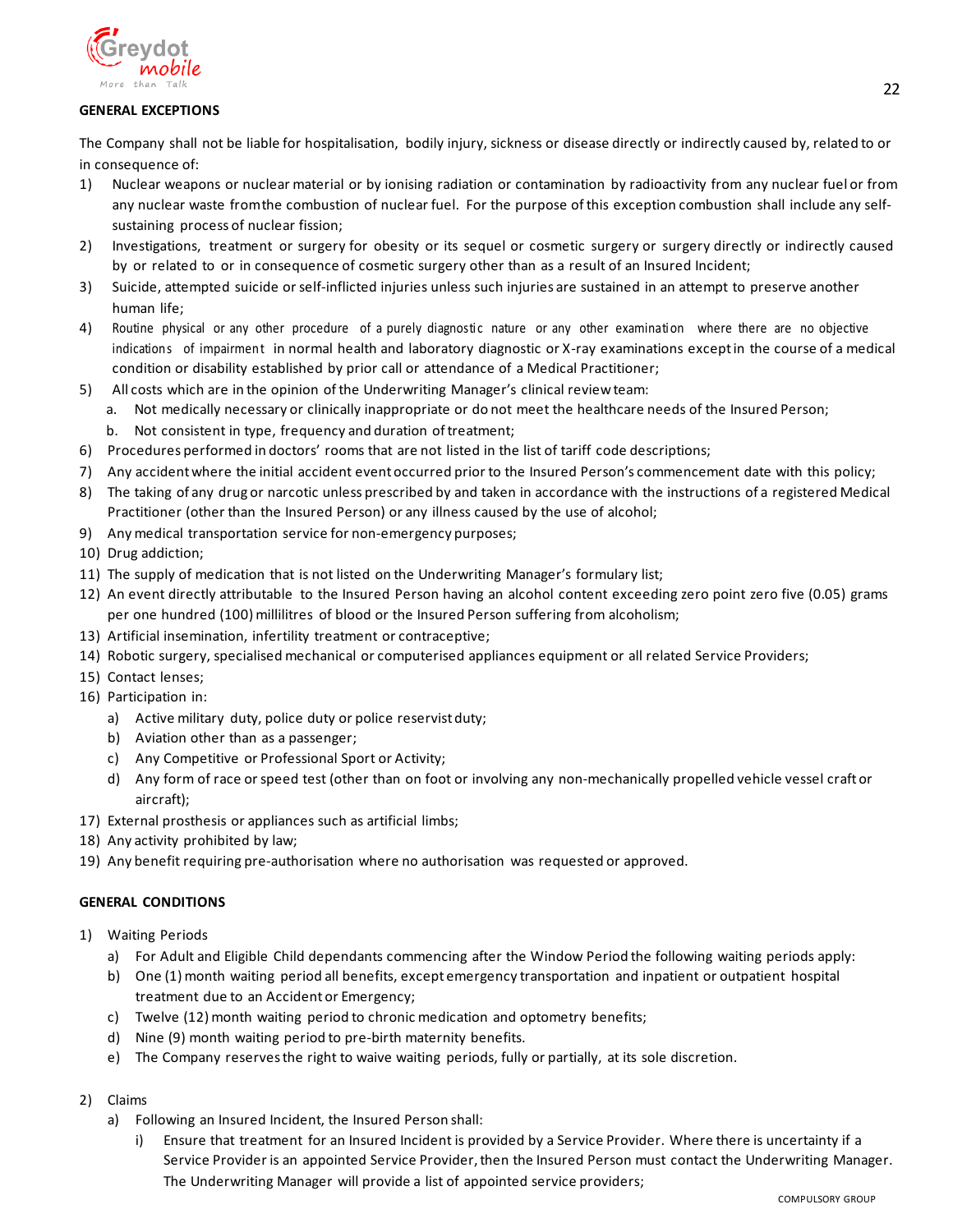

- ii) As soon as possible, but no later than one-hundred-and-twenty (120) days from treatment for such incident, notify the Underwriting Manager in writing of any claim;
- iii) Supply, in writing, any proof or other information as the Underwriting Manager may reasonably request;
- iv) As often as required, provide authority for the Underwriting Manager to inspect all current and/or past medical or other information including the results of any blood tests and submit himself to a medical examination at the expense of the Underwriting Manager;
- v) Where the Insured Person is not a Principal Insured Person, the Principal Insured Person or legal guardian shall provide or obtain the necessary permission or consent to comply with paragraph a. IV. failing which all benefits in respect of any claims subject to this condition shall be void.
- b) Where a claim is paid for an Insured Incident where such an incident is a motor vehicle accident, the Insured Person or their legal guardian shall authorise the Underwriting Manager to obtain all required documentation and information and to make and recover any such claims from the Road Accident Fund. The Insured Person or their legal guardian shall provide the Underwriting Manager with all required documentation and data to make such claims and recoveries, otherwise the claim is not valid under this policy.
- c) Any claim, other than treatment for an Emergency for which treatment or advice was provided by a Non-Network Service Provider, shall not be payable as a valid claim under this policy.
- d) Any claim in terms of this policy will prescribe after twelve (12) calendar months from the date of occurrence ofthe Insured Incident.
- e) Where the Underwriting Manager rejects or disputes a claim or the quantum of a claim, or voids the policy, the Principal Insured has ninety (90) days (the representation period) from receipt of the Underwriting Manager's written notification to dispute the decision of the Underwriting Manager. Notification of the dispute must be in writing and addressed to: The Complaints Officer – Mrs Astrid Baynes

Constantia Insurance Company Limited Building B and Portion of Building A, Nicol Main Office Park, 2 Bruton Road, Bryanston, Johannesburg, 2191 PO Box 3518, Cramerview, 2060 Tel: +2711 686 4200 Fax: +2711 789 8828 Email: [complaints@constantiagroup.co.za](mailto:complaints@constantiagroup.co.za)

Alternatively, the Principal Insured person may contact: The Ombudsman for Short Term Insurance The Ombudsman for Short Term Insurance PO Box 32334, Braamfontein, 2017 Tel: +2711 726 8900 Fax: +2711 726 5501 Email: [info@osti.co.za](mailto:info@osti.co.za)

Should the dispute not be resolved to the satisfaction of the Insured Person after one or both of the above measures have been exhausted, the Company and the Insured Person agree that the Insured Person may commence legal process against the Company within a period of 180 (one hundred and eighty) days from the date of notification ofthe outcome of the relevantmeasure to the Insured Person.

- 3) Premiums
	- a) The Participating Group shall bear the cost of the premiums required to provide the benefits under the policy and shall pay the premiums and any charges due to the Company. The amount of premium payable to secure the benefits for the Participating Group shall be calculated by the Company in accordance with the scale of premium rates in force at the date of calculation and will be based on the information given to the Company by the Participating Group.
	- b) The premiums required to secure an Insured Person's benefits shall be payable throughout their membership of the Participating Group.
	- c) All premiums and benefits due to or payable by the Company shall be paid in the lawful currency ofthe Republic of South Africa (ZAR).
	- d) No latitude, extension of time or other indulgence which may be given or allowed, whether by agreement or inadvertently by the Company to the Participating Group in respect of the performance of any obligation in terms of this contract, shall under any circumstances be construed to be implied consent or operate as a waiver or a novation of, or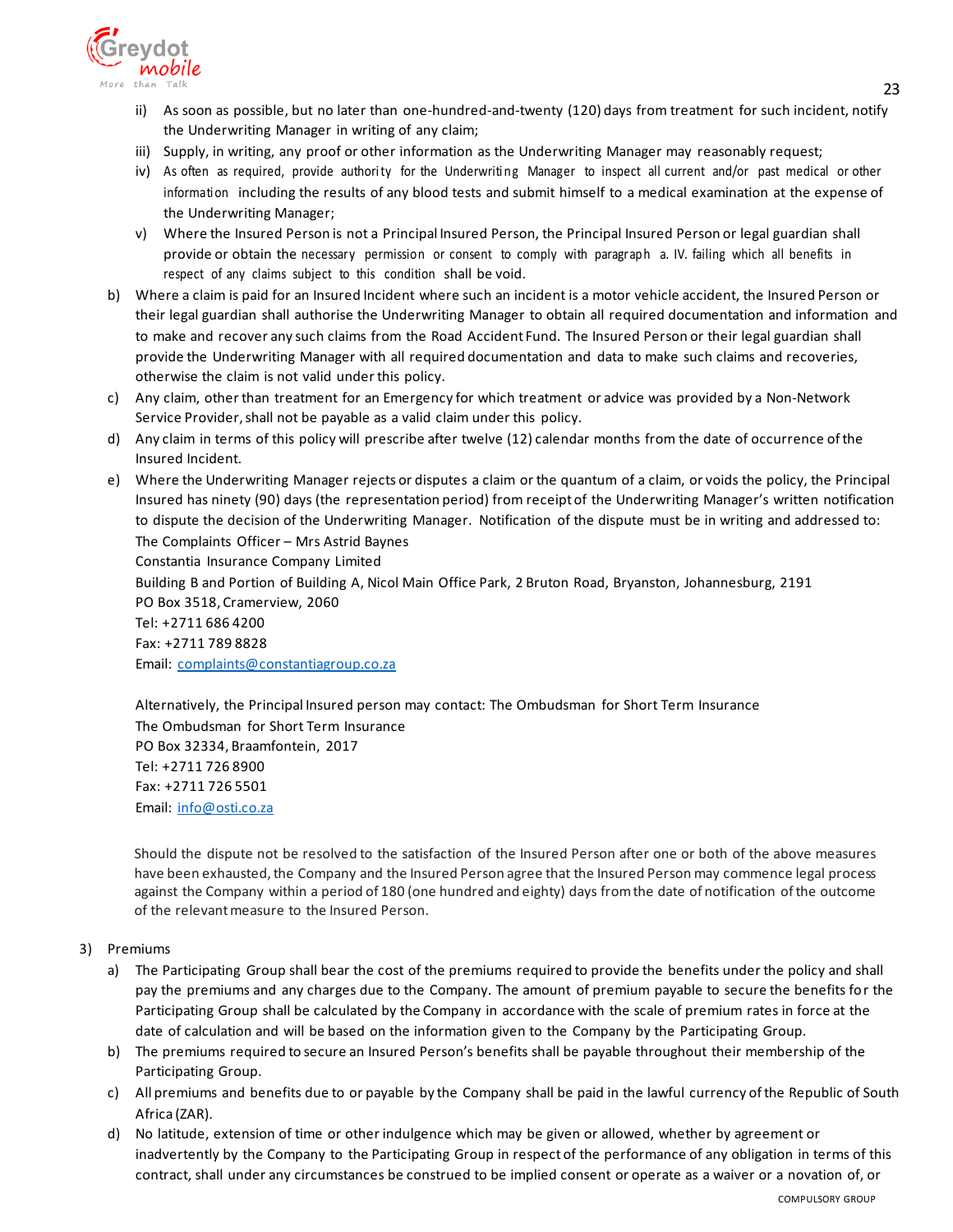

otherwise affect any of the rights of the Company or stop the Company from enforcing, at any time and without notice, strict and punctual compliance with each and every obligation of the Participating Group under this policy.

- e) All premiums are payable monthly in advance.
- f) If premiums, in whole or in part, are in arrears, then no claim shall be payable until all the arrears have been settled in full.
- g) Additional premiums are payable for each insured person aged fifty-six (56) or older at the commence ment date of their policy with the company. If the insured person has had medical scheme or primary healthcare insurance coverage for fifteen (15) or more consecutive years since the age of thirty-five (35), the additional premiums may be waived if the applicant can demonstrate previous coverage in writing.
- 4) Termination of cover
	- a) Either party may cancelthis policy by giving the other party thirty-one (31) days' notice in writing.
	- b) Upon cancellation of the policy by either party, treatment for an insured incident will qualify if the treatment caused by such incident commences before the date of cancellation in which case all outstanding claims must be submitted to the Company within three (3) months after the date of cancellation.
	- c) In the case of non-payment of premiums, the Company reserves the right to suspend benefits with immediate effect and terminate the policy should premiums not be paid for two calendar months
- 5) Territorial Limits and Jurisdiction
	- a) Benefits shall only be payable for Insured Incidents that occur within the borders of the Republic of South Africa.
	- b) The policy shall be subject to the laws of the Republic of South Africa and only South African courts shall have jurisdiction in any matter arising out of this policy.
	- c) Where payment is to be made to or by the Company, it shall be made in the lawful currency of the Republic of South Africa (ZAR) at the Company's head office, unless the Company allows otherwise.
- 6) Commencement of cover

Cover in terms of this policy commences on the first (1st) day of the calendar month, after the first premium has been collected by the Company forthe Insured Person(s).

7) Amendments

The Company reservesthe right to adjust the premiums by thirty-one (31) days' written notice to the Participating Group. 8) Open enrolment, community rating, and cross-subsidisation:

- This policy is subject to open enrolment, community rating, and cross-subsidisation. This means that for a participating group anyone may join, and premium rates are only differentiated by principal member, adult and child dependants.
- 9) Protection of Personal Information Act, 2013 (POPIA)

The Company or its authorised representatives shall process, disclose or transferring personal information only for the intended purpose ofadministering this contract or for any statutory purposes.

An Insured Person has the right to -

- a) object to the processing of their personal information on reasonable grounds unless legislation allows for such processing, in the manner prescribed by POPIA;
- b) request from the Company details of personal information the Company or its authorised representatives holds, and details of how personal information is processed. Requests should be addressed to –

If the Insured Person denies the Company or its authorised representative's access to personal information that is required to administer and pay claims under this policy, then no claim payments shall be payable.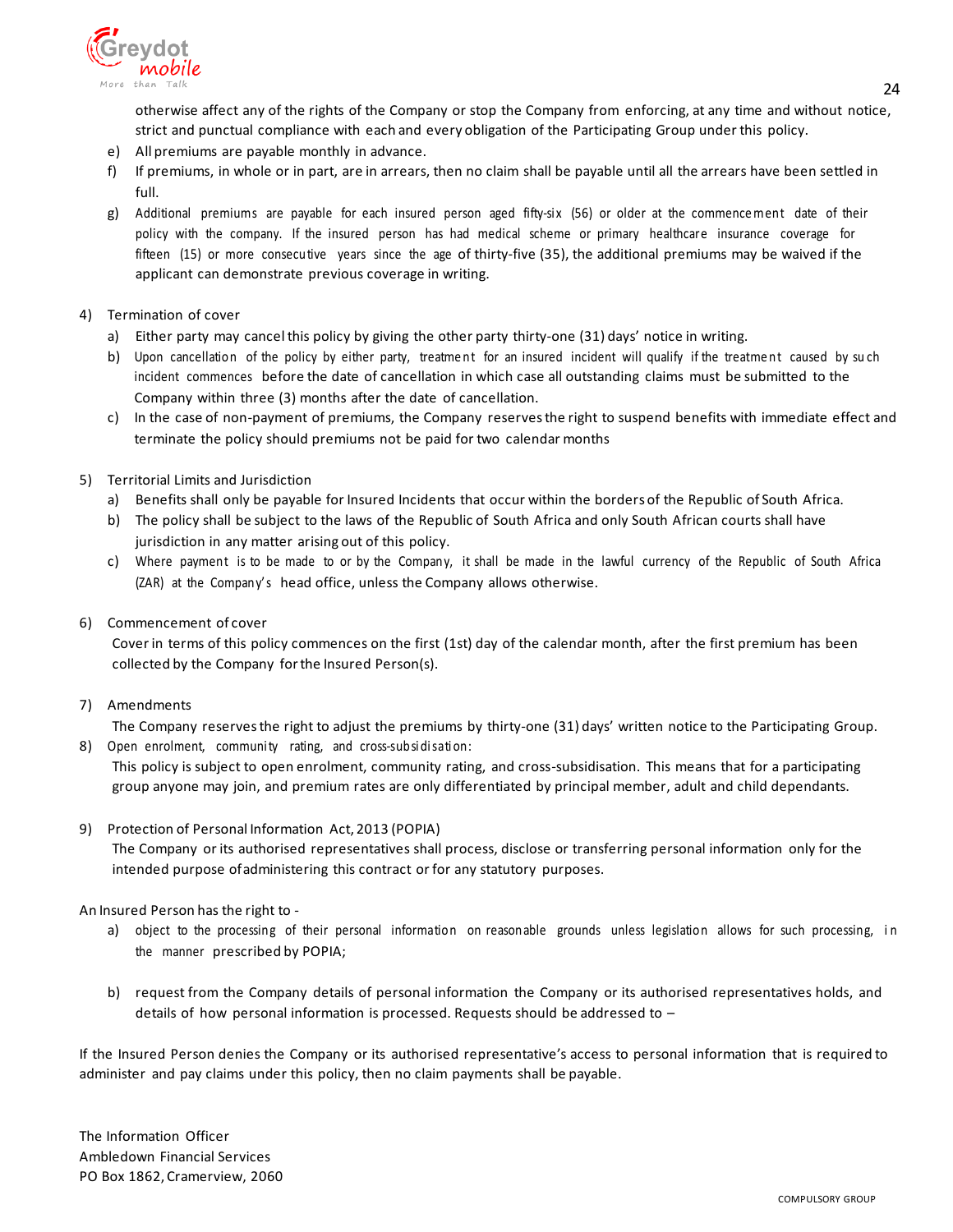

Tel: 0861 262 533 Email: [compliance@ambledown.co.za](mailto:compliance@ambledown.co.za)

> c) lodge a complaint with the Information Regulator, as per the contact details provided below. Chief Executive Officer - Mr Marks Thibela PO Box 31533, Braamfontein, 2017 Tel: 010 023 5200 Email: [complaints.IR@justice.gov.za](mailto:complaints.IR@justice.gov.za)

The Company shall use it best endeavoursto ensure personal information is reliable. The Principal Insured Person shall be responsible for advising the Company of any changes to the personal information of an Insured Person in a timely manner and such information is complete, correct and up to date.

### **TABLE OF BENEFITS**

- 1) PRIMARY HEALTHCARE BENEFITS
- a) Accessto Network General Practitioners:

Access to Network general practitioners, at the consulting rooms of the general practitioner (including specified procedures which can be performed in the consulting rooms) during the normal consulting hours of Network general practitioners. The number of consultations per Insured Person per Policy Year is not limited. Pre-authorisation is required for ten (10) or more general practitioner, nurse and telemedicine consultations per Insured Person per Policy Year.

Procedures performed in doctors'rooms: Tariff Code Description

- 0206 Intravenous treatment/infusion: chargeable once per 24 hours
- 0244 Repair of nail bed
- 0255 Drainage of subcutaneous abscess onychia paronychia pulp space or avulsion of nail
- 0259 Removal of foreign body superficial to the deep fascia (except hands)
- 0300 Stitching of soft-tissue injuries: Stitching of wound: including normal aftercare
- 0301 Stitching of soft tissue injuries: Additional wounds stitched at the same session
- 0307 Excision and repair by direct suture; excision nail fold or other minor procedures
- 0308 Each additional small procedure done at the same time
- 0316 Fine needle aspiration for soft tissue (all areas)
- 0317 Aspiration of cyst or tumor
- 0887 Limb cast (excluding after-care) (modifier 0005 not applicable)
- 1136 Nebulization (in rooms)
- 1192 Peak expiratory flow only
- 4188 Urine dipstick, perstick (irrespective of the number of tests on stick)
- 2133 Circumcision: Clamp procedure
- 2139 Circumcision: Dorsal slit of the prepuce (independent procedure)
- 2137 Circumcision: Surgical excision other than by clamp or dorsal slit, any age
- b) Nurse Consultations

Accessto a network of Nurse practitioners, during the normal consulting hours at approved pharmacy clinics for minor ailments. The number of consultations per Insured Person per Policy Year is not limited, but Pre -authorisation is required for ten (10) or more general practitioner or nurse consultations per Insured Person per Policy Year. In many practices' nurses can provide scripts for minor ailments for up to schedule two (2) medications.

c) Specialist Consultations

.

Access to a specialist medical practitioner is limited to one thousand two hundred and seventy-five rand (R1 275) per visit with an overall annual limit of two thousand six hundred and fifty rand (R2 650) per family per Policy Year. Referral by a Unity Health Network general practitioner and pre-authorisation is required.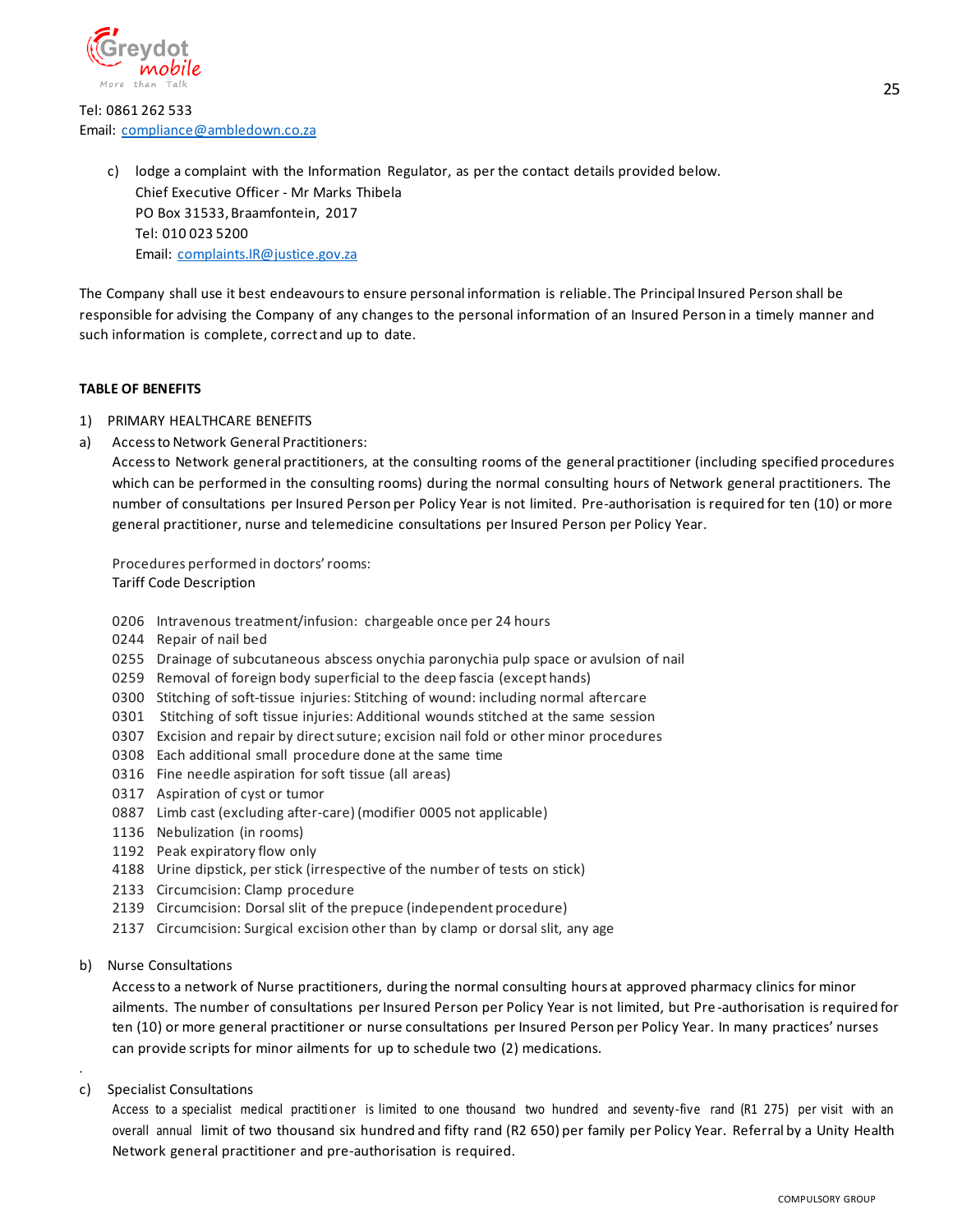

- d) Accessto Acute Medication:
	- i) Medicines dispensed or prescribed by a Network general practitioner for acute illnesses at one or more of the consultations referred to above, if required, and subject to the medicine formulary approved by the Underwriting Manager for acute illnesses and formulary reference pricing (FRP), as amended from time to time and available through approved pharmacies or dispensing Network general practitioners.
	- ii) The benefit for prescribed acute medication is not limited.
- e) Accessto Chronic Medication:

Medicinesfor the following specified chronic conditions:

- 1. Addison's Disease;
- 2. Asthma;
- 3. Bi-polar Mood
- Disorder;
- 4. Bronchiectasis;
- 5. Cardiac Failure;
- 6. Cardiomyopathy
- Disease; 7. Chronic Renal
- Disease; 8. Coronary Artery
- Disease;
- 9. Crohn's Disease;
- 10. Chronic Obstructive Pulmonary
	- Disorder;
- 11. Diabetes Insipidus;
- 12. Diabetes Mellitus Type 1 & 2;
- 13. Dysrhythmias;
- 14. Epilepsy;
- 15. Glaucoma;
- 16. Haemophilia;
- 17. HIV / AIDS;
- 18. Hyperlipidaemia;
- 19. Hypertension;
- 20. Hypothyroidism;
- 21. Multiple Sclerosis;
- 22. Parkinson's Disease;
- 23. Rheumatoid Arthritis;
- 24. Schizophrenia;
- 25. Systemic Lupus Erythematosus;
- 26. Tuberculosi s; and
- 27. Ulcerative Colitis.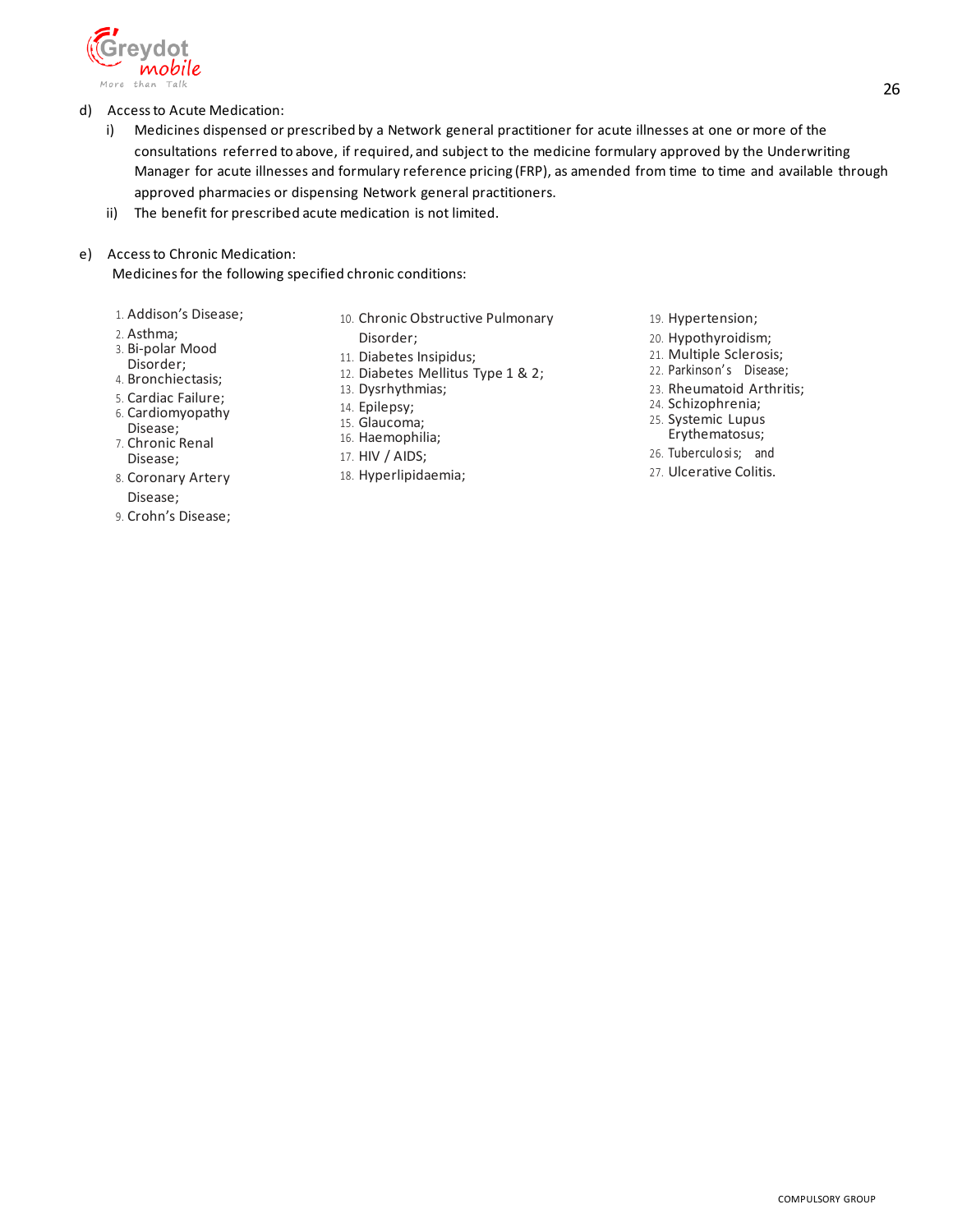Subject to the medicine formulary approved by the Underwriting Manager for chronic illnesses and formulary reference pricing (FRP), as amended from time to time and available through approved pharmacies and subject to registration of the specified chronic condition through the Underwriting Manager.

f) Accessto Basic and Emergency Dentistry:

Access is limited to a Network dental practitioner or Network dental therapist appointed by the Underwriting Manager for basic and emergencydental treatment for pain and sepsis, including extractions, up to one thousand two hundred and seventy-five rand (R1 275) per person per incident.

Access is further subject to a list of dental procedures approved by the Underwriting Manager. The list of dental procedures approved by the Underwriting Manager includes:

#### Tariff Code:

Emergency Dentistry - List of dental procedures

| 8104:                   | Specific consultation                                                                                                                                                      | (Maximum one per visit)                                                                          |
|-------------------------|----------------------------------------------------------------------------------------------------------------------------------------------------------------------------|--------------------------------------------------------------------------------------------------|
| 8107:                   | X-rays                                                                                                                                                                     | (Maximum of two per visit)                                                                       |
| 8112:                   | X-rays                                                                                                                                                                     | (Maximum of two per visit)                                                                       |
| 8145:                   | Local anesthetic                                                                                                                                                           | (Maximum one per visit)                                                                          |
| 8110:                   | Sterile tray                                                                                                                                                               | (Maximum one per visit)                                                                          |
| 8109:                   | Gloves and masks                                                                                                                                                           | (Maximum two per visit)                                                                          |
| 8132:                   | Emergency root canal                                                                                                                                                       | (Maximum two per visit)                                                                          |
| 8201:                   | Extraction                                                                                                                                                                 | (Max 1 per quadrant the second and<br>additional extractions<br>must be claimed under code 8202) |
| 8202:                   | Extraction                                                                                                                                                                 | (Max 1 per quadrant the second and<br>additional extractions<br>must be claimed under code 8202) |
| 8131:                   | Non-specified emergency treatment                                                                                                                                          | (Maximum one per visit)                                                                          |
| 8731:<br>9011:<br>9013: | Incision and drainage of abscess – intraoral<br>Incision and drainage of abscess $-$ intraoral $-$ pyogenic<br>Incision and drainage of abscess $-$ intraoral $-$ pyogenic | (Maximum one per visit)<br>(Maximum one per visit)<br>(Maximum one per visit)                    |

Restoration – List of dental procedures.

| 8341: | Amalgam | - one surface          |
|-------|---------|------------------------|
| 8342: | Amalgam | - two surfaces         |
| 8343: | Amalgam | - three surfaces       |
| 8344: | Amalgam | -four or more surfaces |
| 8351: | Resin   | - one surface          |
| 8352: | Resin   | - two surfaces         |
| 8353: | Resin   | - three surfaces       |
| 8354: | Resin   | -four surfaces         |
|       |         |                        |

Pre-authorization is required for all dental fillings.

### g) Accessto Basic Optometry:

Access to an optometrist approved by the Underwriting Manager for an optometric wellness examination, and when required a basic pair of frames and clear plastic single vision or bifocal lenses approved by the Underwriting Manager, every twenty-four (24) months per Insured Person subject to qualifying norms (including an unaided visual acuity of worse than 6/9 on the Snellen Scale for distance vision and near vision; a refraction requirement exceeding zero point five (0,5) dioptre sphere and /or zero point five (0,5) dioptre cylinder on distance vision and one point two five (1,25) dioptre sphere on near vision; and for the granting of bifocals, compliance with both the distance vision and near vision qualifying norms and age more than forty (40) years), subject to terms and conditions agreed by the Underwriting Manager with the approved optometrist Service Provider.

h) Accessto Basic Radiology:

Accessto black and white diagnostic X-rays on referral by a Network general practitioner at one or more ofthe consultations referred to above, if required, and subject to a list of X-ray procedures approved by the Underwriting Manager, available through a radiologist identified by the Underwriting Manager. The list of X-rays approved by the Underwriting Manager includes: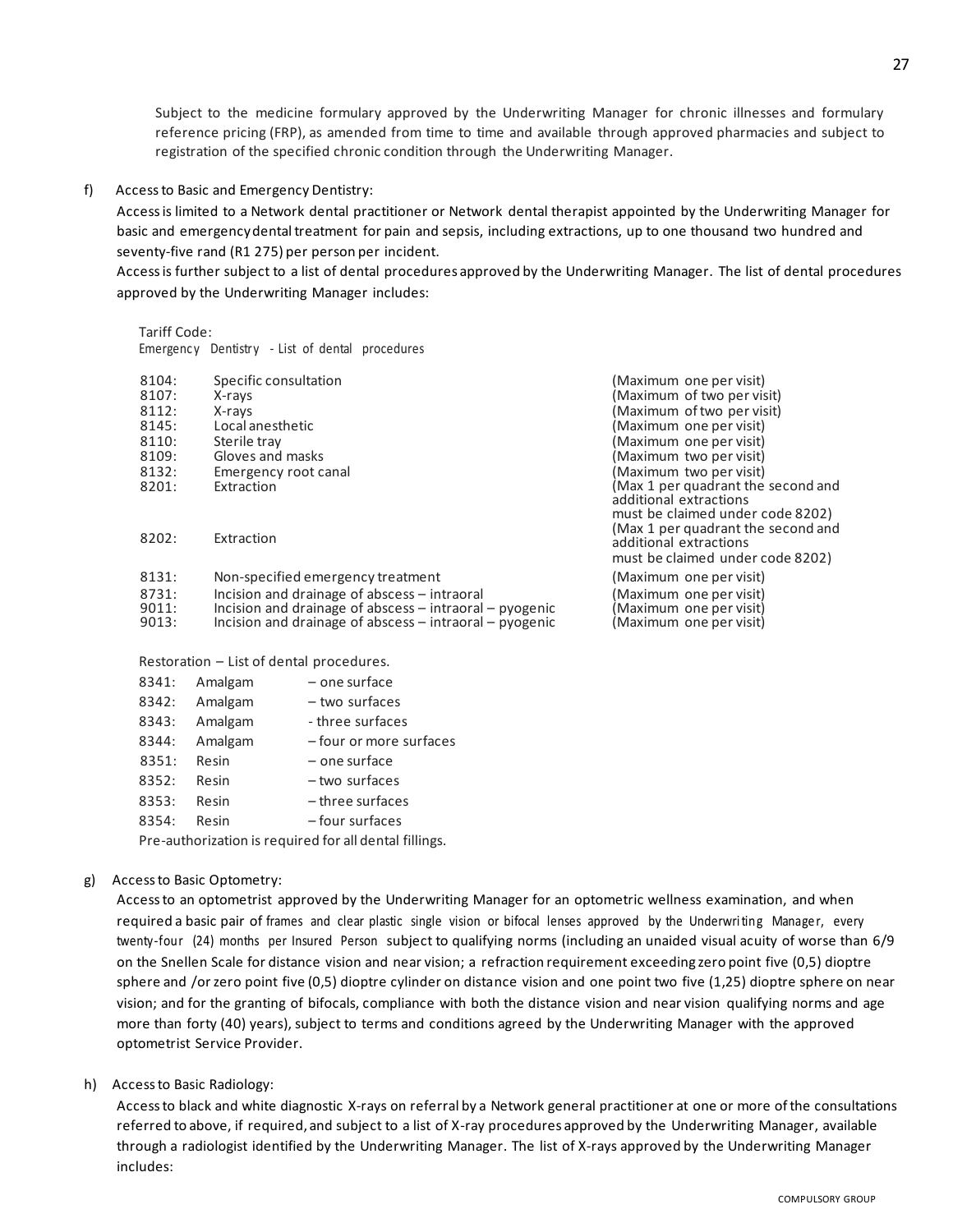#### Tariff Code:

- 3+27110: Chest, two views, anteroposterior (AP) and lateral
- 64100: Left forearm
- 64105: Right forearm
- 65130: Left wrist
- 65135: Right wrist
- 65100: Left hand
- 65105: Right hand
- 65120: Finger
- 65140: Left scaphoid
- 65145: Right scaphoid
- 62100: Left humerus
- 62105: Right humerus
- 63100: Left elbow
- 63105: Right elbow
- 72100: Left knee, one or two views
- 72105: Right knee, one or two views
- 72120: Left knee including patella
- 72125: Right knee including patella
- 72140: Left patella
- 72145: Right patella
- 71100 Left femur
- 71105 Right femur
- 73100 Left lower leg
- 73105 Right lower leg
- 74100 Left ankle
- 74105 Right ankle
- 74120 Left foot
- 74125 Right foot
- 74130 Left calcaneus
- 74135 Right calcaneus
- 74145 Toe

#### i) Accessto Basic Pathology:

Accessis limited to diagnostic pathology tests on referral by a Network general practitioner at one or more ofthe consultations referred above, if required, and subject to a list of basic pathology tests approved by the Underwriting Manager, available through a pathologist identified by the Underwriting Manager. The list of pathology tests approved by the Underwriting Manager includes:

#### Tariff Code

- 3743: Erythrocyte sedimentation rate
- 3755: Full blood count (including Items 3739, 3762, 3783, 3785, 3791
- 3762: Haemoglobin estimation
- 3762: Leucocyte: total count
- 3797: Platelet count
- 3816: T and B-cells EAC markers (Limited to one marker only for CD4/8 counts
- 3883: Concentration techniques for parasites
- 3885: Direct prep. AFB (TB micro)
- 3916: Mycobacterial culture
- 3947: C-Reactive protein
- 3948: lgG: specific antibody titer: ELISA/EMT: per Ag
- 4001: Alkaline phosphate
- 4009: Bilirubin total
- 4025: Cholesterol, HDL/LDL, triglycerides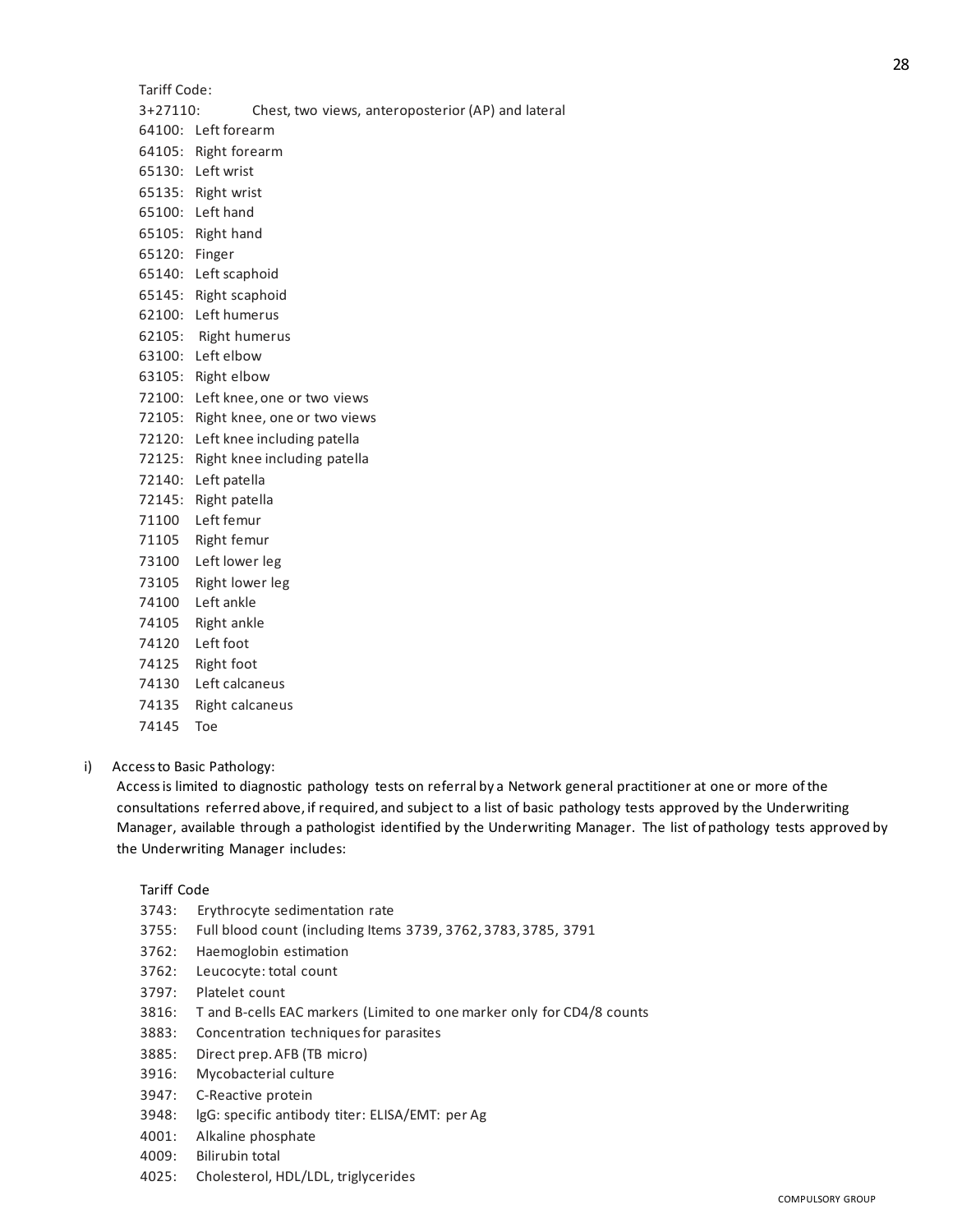- 4026: LDL cholesterol (chemical determination)
- 4027: Cholesterol total
- 4028: Lipogram HDL cholesterol
- 4032: Creatinine
- 4049: Glucose tolerance STD 2hrs 75
- 4052: Glucose tolerance test (3 specimens)
- 4053: Oral glucose tolerance test (OGTT)
- 4057: Glucose quantitative (blood)
- 4064: Glycated haemoglobin: chromatography / HBA1C4113: Potassium
- 4114: Sodium
- 4130: Aspartate aminotransferase (AST)
- 4131: Alanine aminotransferase (ALT)
- 4139: Adenosine deaminase, (ADA) CSF / fluid / serum
- 4147: Triglyceride
- 4151: Urea
- 4171: Urea and Electrolytes
- 4182: Rheumatoid factor
- 4188: Urine Dipstick, per stick (irrespective of number of tests on stick)
- 4352: Occult blood: monoclonal antibodies
- 4484: Thyrotropin (TSH) + free thyroxine (FT4)
- 4482: Free thyroxine (FT4)
- 4507: Thyrotropin (TSH)
- 4559: Liquid based cytology
- 4566: Vaginal or cervicalsmears
- 4600: Anti-citrullinated protein (Anti-CCP) antibodie s

Covid-19 - Covid-19 Screening

The benefitis payable if you test positive for COVID-19. Pre-authorisation and referral by a network GP is required.

- 3974: Polymerase chain reaction (PCR)
- CO19: PCR SARS-COV-2
- 3979: SARS-COV-20PCR
- 4434: Bacteriological DNA identification (PCR)
- j) Pre-Birth Maternity Benefits:

Access to a gynaecologist is limited to 2 (two) visits and 2 (two) ultrasound scans per Policy Year, subject to a maximum benefit of three thousand two hundred and fifty rand (R3 250) per family per Policy Year. This benefit is only payable if Preauthorisation is requested and approved.

#### 2) MEDICAL EMERGENCY BENEFITS Specific Memorandum

The Medical Emergency Benefit shall be delivered by the Service Provider as appointed by the Underwriting Manager. The Medical Emergency Benefit is comprised of the following:

- a) A twenty-four-hour (24-hour) medical information hotline, which shall include the necessary medical personnel, including paramedics, nurses and doctors, 24 (twenty-four) hours a day to provide general medical information and advice and to guide the Insured Person through a medical crisis, by providing emergency advice or by enabling the Insured Person to receive the required support;
- b) A twenty-four-hour (24-hour) emergency medical response to the scene of an Emergency shall be available. Emergency medical response shallinclude appropriate road and/or air response, utilising an ambulance, and/or rapid response vehicle and/or helicopter and/or a fixed wing aircraft (all of which are manned by appropriately qualified and experienced emergency care practitioners, parame dics or medical doctors), dispatched to the site of the Emergency. Where appropriate, lifesaving support will be provided to the Insured Person and where relevant, the Insured Person will be stabilised before transfer is provided to the closest appropriate medical facility;
- c) Twenty-four-hour (24-hour) medical transportation in the event of an Insured Person's involvement in an Emergency. The Service Provider will provide emergency medical transportation by road and/or by air ambulance, under appropriate medical supervision, if necessary , to the nearest medical facility capable of providing adequate care. Medical considerations, the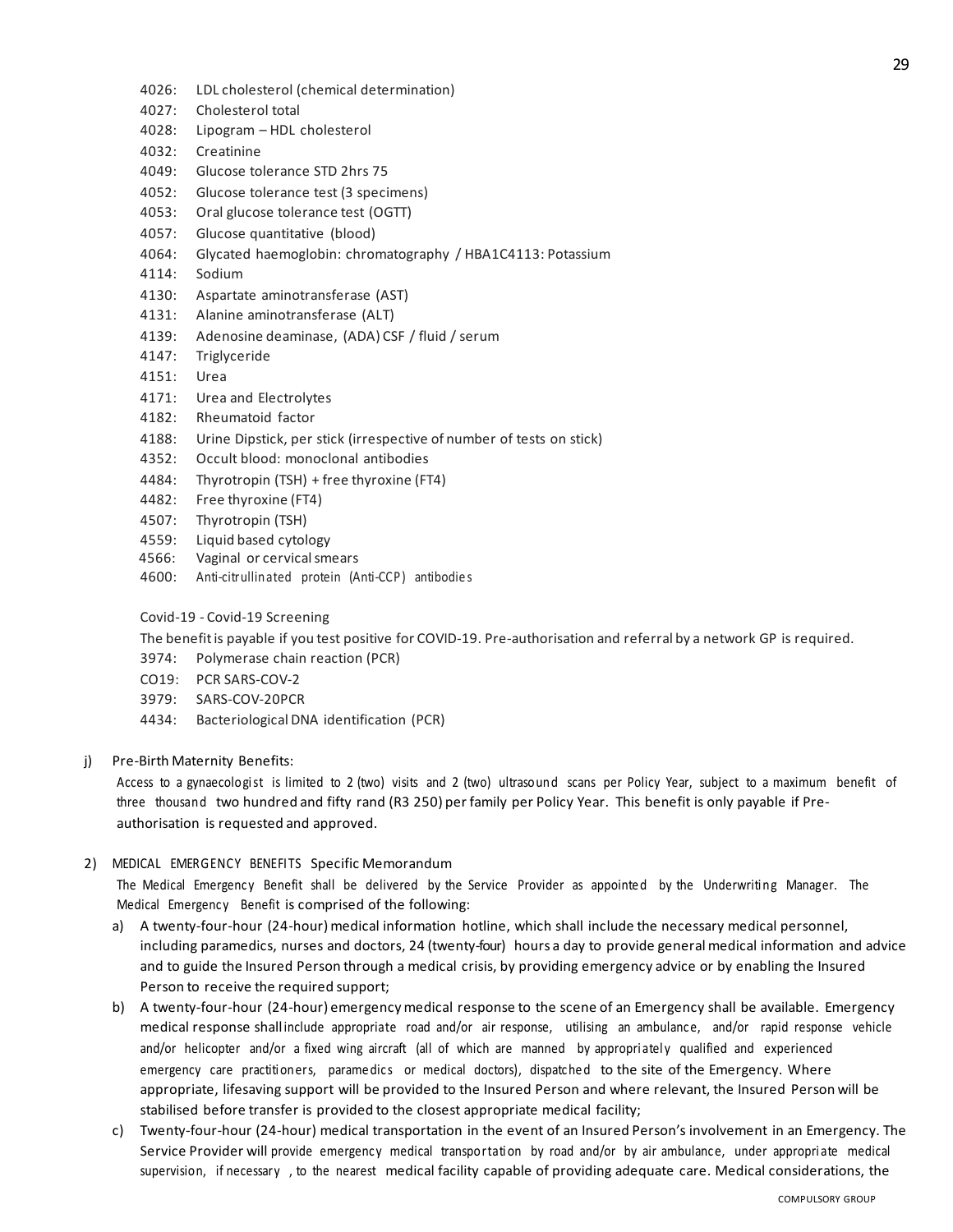degree of urgency, the Insured Person's state and fitness to travel and other considerations, including, but not limited to, airport availability, weather conditions and distance to be covered as assessed by the contact centre doctor and support staff will determine whether transport will be provided by medically equipped aircraft, helicopter, regular scheduled flight, rail or road. The Company will cover all the costs of the medical transfer;

d) Repatriation of mortal remains within the Republic of South Africa shall be limited to seven thousand five hundred rand (R7 500) per Insured Person.

### 3) CASUALTY BENEFIT

A benefit equal to the cost of outpatient hospital treatment in a casualty ward or hospital emergency unit will be available, provided that such treatment is in the event of an Accident. The benefit shall be limited to six thousand five hundred rand (R6 500) per Insured Person per Insured Incident. This benefit is only payable if Pre-authorisation is requested and approved.

### 4) EMERGENCY STABILISA TIO N BENEFIT

A benefit equals to the cost of treatment in a hospital emergency unit, provided that such treatment is in the event of an Emergency. The benefit shall be limited to twenty-five thousand rand (R25 000) per Insured Person per Insured Incident. Inter-hospital transfer in an appropriate road and/or air response will be undertaken utilising an ambulance, and/or rapid response vehicle, and/or helicopter and/or a fixed wing aircraft (all of which are manned by appropriately qualified and experienced emergency care practitioners, paramedics or medical doctors). No limitation applies to inter- hospital transfers. This benefit is only payable if Pre-authorisation is requested and approved.

#### 5) MRI AND CT SCAN BENEFIT

When an Insured Person has been admitted as an inpatient as a result of an injury sustained due to an accident, the actual cost of an MRI or CT scanthat is necessitated due to the injuries sustained. This benefit is limited to seventeen thousand rand (R17 000) per Insured Person per Policy Year. This benefit is only payable if Pre-authorisation is requested and approved.

### 6) PHYSIOTHERAPY ANDOCCUPATIONAL THERAPY BENEFIT

Physiotherapy and Occupational therapy following an inpatient hospitalisation due to an accident. The benefit shall only be payable during the three (3) month period following the discharge from an inpatient hospitalisation due to an accident and shall be limited to three thousand two hundred and fifty rand (R3 250) per Insured Person per Policy Year. This benefit is only payable if Pre-authorisation is requested and approved.

## 7) PERSONAL ACCIDENT BENEFIT

A benefit equals to the cost of inpatient hospital treatment, provided that such treatment is in the event of an Accident. The benefit shall be payable for the initial inpatient hospital admission and for further inpatient hospital admissions that might arise during the three (3) month period following the discharge from the initial inpatient admission. The benefit shall be limited to one million two hundred thousand rand (R1 200 000) per Insured Person per Insured Incident. Inter-hospital transfer in an appropriate road and/or air response will be undertaken utilising an ambulance, and/or rapid response vehicle, and/or helicopter and/or a fixed wing aircraft (all of which are manned by appropriately qualified and experienced emergency care practitioners, paramedics or medical doctors). No limitation applies to inter-hospital transfers. This benefit is only payable if Pre-authorisation is requested and approved.

#### 8) ACCIDENTAL DEATH BENEFIT

A benefit equal to fifteen thousand rand (R15 000) is payable in the event of the death of the Principal Insured Person and/or the spouse of the Principal Insured Person due to an Accident. The benefit is limited to one spouse only. The Principal Insured and/or spouse needs to nominate a beneficiary to whom the benefit amount will be paid to in the event of accidental death. If a beneficiary is not nominated the benefit amount will be paid to the estate of the deceased.

#### 9) OVERALL ANNUAL LIMIT

The overall annual limit for all hospitalisation benefits: The Casualty Benefit, Emergency Stabilisation Benefit, Physiotherapy, and Occupational Therapy Benefit, MRI and CT scans Benefit, Personal Accident Benefit and Accidental Death Benefit is not limited per Family per Policy Year.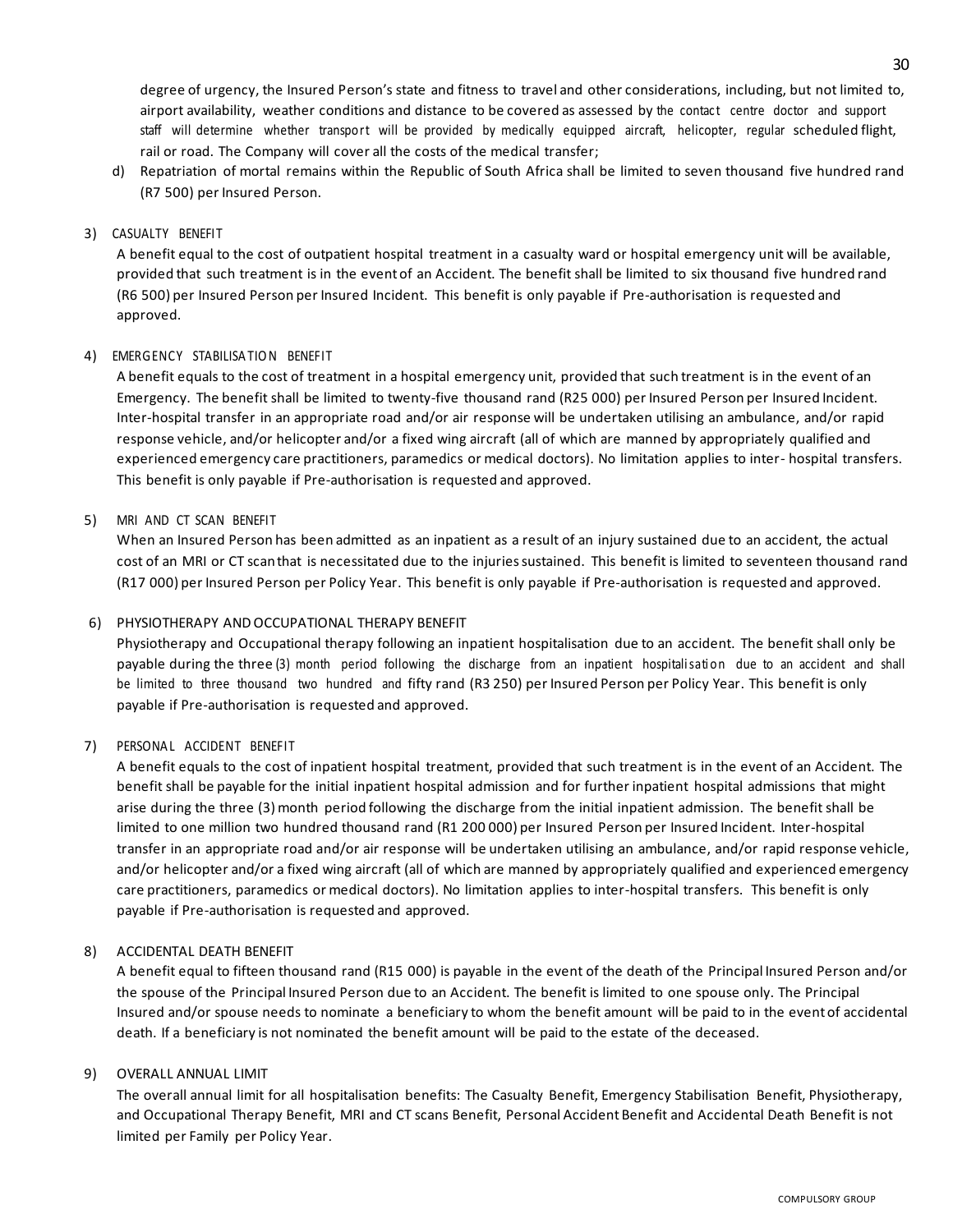#### 10) WELLNESS PROGRAMMEHEALTH SCREENINGS

Accessto onsite wellness screenings is limited to once per employee of the Participating Group per Policy Year. Onsite wellness days are limited to a

minimum participation of at least fifteen (15) or more employees at a single site. Wellness screenings are limited to blood pressure, cholesterol, glucose levels, body mass index (BMI), waist circumference, HIV and pre- and post-test counselling.

#### PAP SMEARS

This benefit is only available from approved pharmacies and Network general practitioners and shall be limited to one Pap Smear every three (3) years after the age of twenty-one (21).

#### PROSTATE-SPECIFIC ANTIGEN (PSA) SCREENING

Available at approved pharmacies once every 2 years after the age of fifty (50).

#### VACCINATION PROGRAMME

The following vaccinations are available from approved pharmacies:

- Influenza: This benefit is available annually and only payable if administered by 31 May in each Policy year. Tetanus: This benefit is available once every ten (10) years.
- Hepatitis A & B: This benefit is available once per Insured Person during their lifetime.
- Pneumococcal: This benefit is available once every five (5) yearsfor Insured Persons aged sixty (60) or older and for Insured Persons with severely compromised immune systems.

### HEALTH SCREENINGS AT APPROVED PHARMA CIES

Limited to one per Insured Person per Policy Year. This benefitis excluded for employees of a Participating Group who attend an onsite wellness day, unless they were unable to attend the onsite wellness day. Employees of a Participating Group do not have access to this benefit before the onsite wellness day has taken place. Health screenings are limited to: blood pressure, cholesterol, glucose levels, body mass index (BMI), waist circumference,HIV and pre- and post-test counselling.

#### EMPLOYEE ASSISTANCE PROGRAMME

Unlimited telephonic and Skype counselling services are provided by registered counsellors who follow specific procedures and clinical protocols. The service is available 24/7 and includes counselling for: critical incidence/trauma counselling, HIV counselling, legal advice, financial advice. Face-to- face counselling can be arranged for the member's own account.

#### 11) PRORATION OF BENEFITS

The Company reserves the right to pro-rate benefits in a manner determined by the Company for Insured Persons joining the Participating Group during the Policy Year.

#### 12) PRE-AUTHORISATION AND PATIENT MANAGEMENT

The Underwriting Manager may require another opinion in respect of proposed treatment or medicine which may result in a claim for benefits. The relevant Insured Person shall consult a provider nominated by the Underwriting Manager at the cost of the Company. In the event that another opinion proposes a different treatment or medicine, the Underwriting Manager may in its discretion require that the alternative treatment plan or medicine be followed for claims to be payable.

To ensure optimal patient management and care the Underwriting Manager may require Pre-authorisation to access benefits in respect of any Service Provider at any time for a particular Insured Person.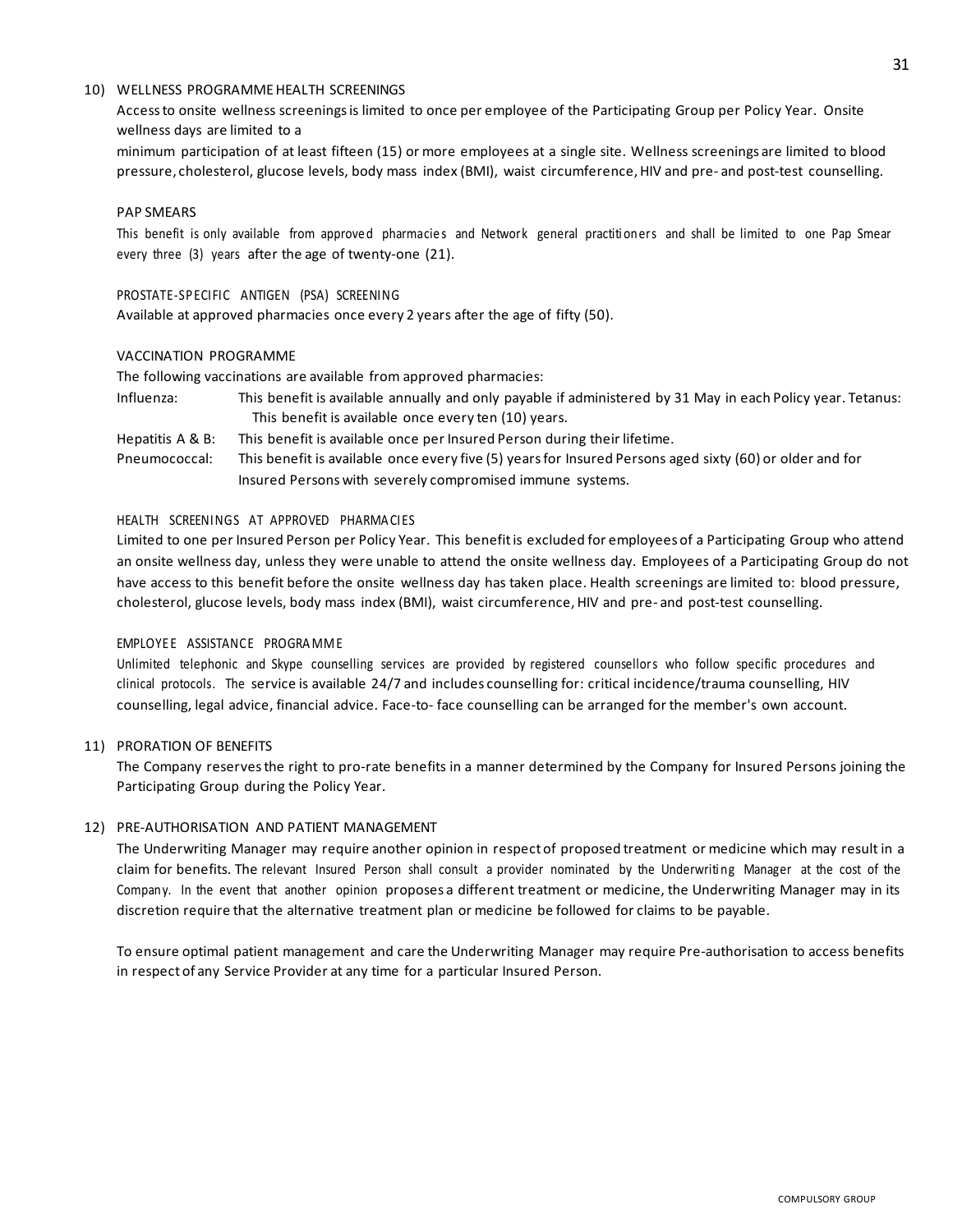#### Unity Health DISCLOSURE NOTICE TO SHORT TERM INSURANCE POLICYHOLDERS IN TERMS OF THE FINANCIAL ADVISORY AND INTERMEDIA RY SERVICES (FAIS) ACT, No. 37 of 2002 IMPORTANT - PLEASE READ CAREFULLY - DISCLOSURE AND OTHER LEGAL REQUIREMENTS (This notice does not form part ofthe Insurance Policy or any other document)

1. Insurer Details<br>Name: Name: Constantia Insurance Company Limited (CICL) Tel No: +2711 686 4200<br>Registration No: 1952/001514/06 Fax No: +2711 7898828 1952/001514/06 FSP No: 31111 31111 31111 31111 31111 31111 Website Address: [www.constantiagroup.co.za](http://www.constantiagroup.co.za/) Physical Address: Building B and Portion of building A, Nicol Main Office Park, 2 Bruton Road, Bryanston, Johanne sburg, 2191 Postal Address: PO Box 3518, Cramerview, 2060 Email Address: info@constantiagroup.co.za

Should you not be satisfied with the product purchased, you may lodge a written complaint with Constantia Insurance Company Limited using any of the above addresses.

You are entitled to a full copy of the policy on request. You are also entitled to a summary of the policy. If you have not received a summary or a full copy of the wording within 60 days, or you feel that this policy does not meet legal requirements, please write to:

Compliance Officer: Adv. Christiene Brummer

| Telephone No: | +27116864200                      |
|---------------|-----------------------------------|
| Fax:          | +27117898828                      |
| Email:        | christieneb@constantiagroup.co.za |

# 2. Underwriting Manager Details

| Underwriting Manager Details |                                                                              |          |                                               |
|------------------------------|------------------------------------------------------------------------------|----------|-----------------------------------------------|
| Name:                        | Ambledown Financial Services (Pty) Limited                                   | Tel No.: | 0861366006                                    |
| Registration No:             | 2004/006271/07                                                               | Fax No.: | +27117065568                                  |
| FSP No:                      | 10287                                                                        |          | Website Address: www.unityhealth.co.za        |
|                              | Physical Address: First Floor Right Wing, Ambledown House, Eton Office Park, |          |                                               |
| Email Address:               | info@unityhealth.co.za                                                       |          |                                               |
|                              | c/o Sloane and Harrison Streets, Bryanston, 2191                             |          | Postal Address: PO Box 1862, Cramerview, 2060 |
|                              |                                                                              |          |                                               |

Should you be dissatisfied with any aspect of your insurance contract, service received as part of a general disclosure, how to lodge a complaint or of

Unity Health's compliance with the FAIS Act, please refer the matter to [info@unityhealth.co.za.](mailto:info@unityhealth.co.za)

Compliance Officer: Moonstone Compliance, Telephone No: (021) 883 8000

- a. Ambledown Financial Services has an agreement with Constantia Insurance Company Limited authorising Ambledown Financial Services to act as an underwriting manager whereby marketing, underwriting, policy documentation administration, and claims handling is administered for Health & Accidentinsurance business.
- b. Ambledown Financial Services has in the last 12 months earned more than 30% of its remuneration from Constantia Insurance Company Limited.
- c. Ambledown Financial Services has both Professional Indemnity and Fidelity Guarantee Cover.

#### 3. The Broker

You have the right to the following information regarding the Broker who must hold a valid license to operate under specific categories of business:<br>a. Name, address and contact

- Name, address and contact details
- b. Financial Services Provider License number;
- c. Legal status<br>d. Whether the
- Whether the services rendered are under supervision
- e. Whether the broker holds more than 10% of the Insurer's shares and/or
- f . Whether the broker received more than 30%of the total remuneration from the Insurer in the past year
- g. Whether the broker holds any form of professional indemnity insurance
- h. Details of complaints policy and procedures
- i. Details of compliance arrangements
- j. The Rand amount of fees, commissions or any valuable consideration payable
- k . Contractual arrangements with the Insurer including any restrictions or conditions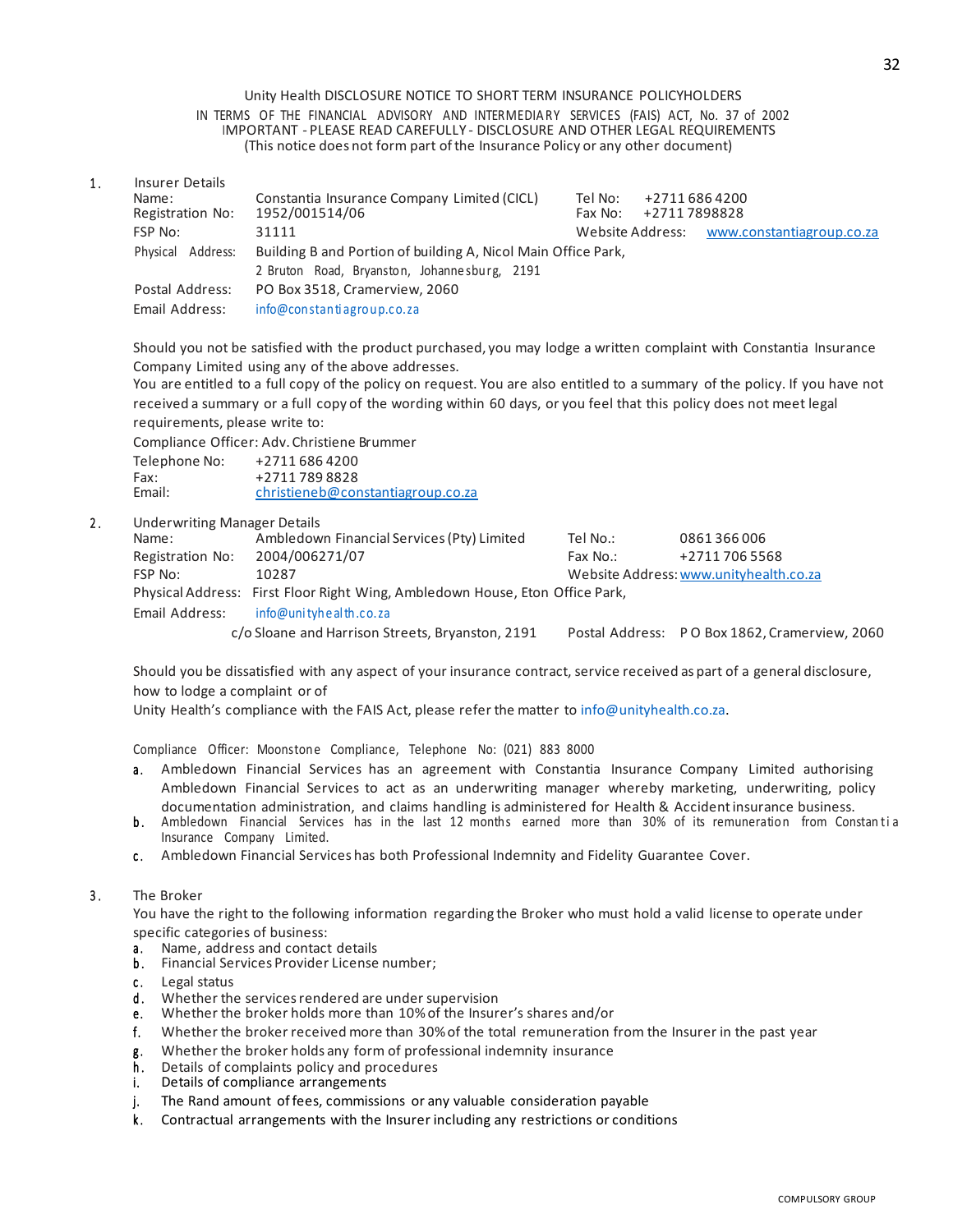### 4. Premium Payment

Details of your Premium obligations are contained in the policy's schedule of insurance and include administration fees, commissi ons and total amount due, payment dates and payment conditions.

### 5 . Claim Notification Procedures

- a. Please note that for potential claims under your policy Insured Persons are required to contact the Underwriting Manager in order to establish the appointed service provider. If you fail to pre-authorise your claim it may be repudiated due to the absence of the notification.
- b. Any claim that does not require pre-authorisation must be submitted to the underwriting manager or intermediary within 120 (one-hundred- and-twe nty) days from the date of happening of the event giving rise to your claim. If you fail to notify your claim timeously it may be repudiated due to such late notification. Furthermore, you may be required to complete a claim form and may also be required to produce documentary proof substantiating your claim.
- 6 . Ombudsman Details

| Short Term Insurance Ombudsman: |                                  | <b>FAIS Ombudsman:</b> |                                       |  |
|---------------------------------|----------------------------------|------------------------|---------------------------------------|--|
| Address:                        | PO Box 32334, Braamfontein, 2017 | Address:               | PO Box 74571, Lynnwood<br>Ridge, 0040 |  |
| Telephone No.:                  | +27117268900                     | Telephone No:          | +2712 470 9080; +2712 762<br>5000     |  |
| Fax No.:                        | +27117265501                     | Fax No:                | +2712 348-3447; 086 764<br>1422       |  |
| Email Address:                  | info@osti.co.za                  | Email Address:         | info@faisombud.co.za                  |  |

#### 7. The Broker

- a. Your Broker House, contact: Deon Zeelie T+2712 807 1826, 63 Rubida Avenue, Die Wilgers, Pretoria, 0187
- b . Financial Services Provider License number: Financial Service Provider FSP No. 46444
- c. Registered company under South Africa Laws
- d. The FSP Don't hold any shares in the Insurer
- e. The FSP don't earn more than 30% income from the Insurer
- f. Your Broker Household Personal Indemnity cover of one million rand with AIG South Africa<br>g. Our complains procedure is explained in detail in the terms and conditions
- g. Our complains procedure is explained in detail in the terms and conditions
- h . Askari Compliance Solutions, Warren Neale <u>warrenn@askaricompliance.co.za</u> is our external compliance officer
- i. The Broker receives 10% commission on the risk underwriting premiums.
- j. Your Broker House is the registered Broker for the Mula4You Primary & Hospital Care Group Scheme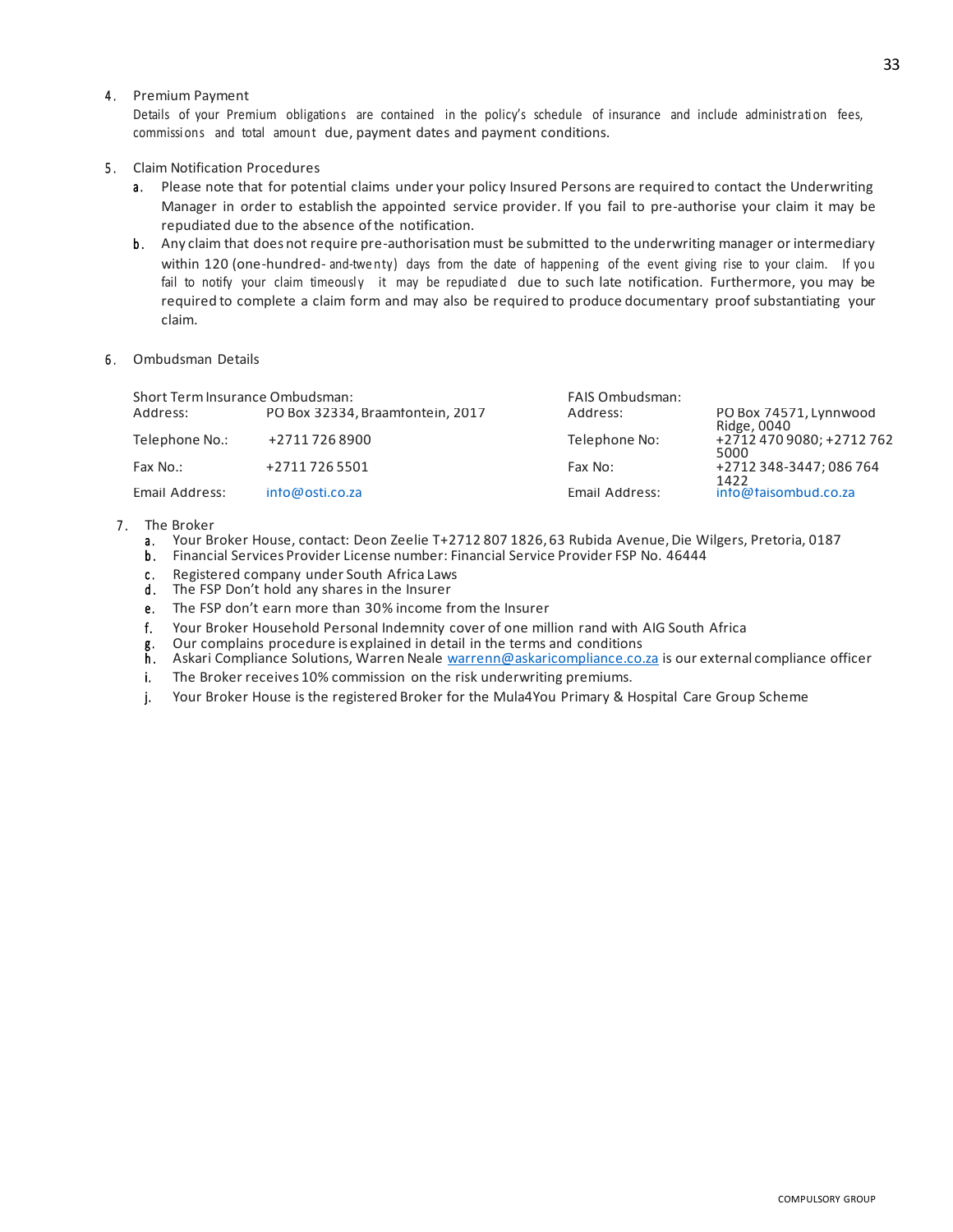### **Unity Health Frequently Asked Questions**

#### **16.2.1 How does a member access a primary care provider?**

Contact the Unity Health call centre on 0861 366 006 for a list of providers close to where the member lives or works. Make an appointment with the provider and ensure the member presents their Unity Health membership card and ID when they arrive for the consultation. You may also search for a provider using the Unity Health app or the member can log into their member portal and search for a provider online.

The Unity Health call centre is open during the following times: • Monday to Friday: 08:00 to 17:00 and • Saturdays: 08:00 to 13:00• In the case of emergencies after hours call ER24 on 087 135 1248.

## **16.2.2 What if the member's existing GP is not a network provider?**

Call the Unity Health call centre on 0861 366 006 and ask for a provider request form.

Fill out the form with the member's GP details and email to Unity Health at networks@unityhealth.co.za.

Unity Health will contact the member's GP and advise the member whether the GP decided to join or not There is no network provider close to where the member lives?

The member has access to the Unity Health website portal.

The member has to go onto [www.unityhealth.co.za](http://www.unityhealth.co.za/) and register to gain access to search for a provider close to them via the Unity Health unique GEO mapping tool.

The member can also contact Unity Health on 0861 366 006 or email at [networks@unityhealth.co.za.](mailto:networks@unityhealth.co.za)

Unity Health will forward the member a list of providers closest to them.

#### **16.2.3 How does a member access their Unity Health app?**

Unity Health provides their members with the options to download a mobile app. ONLY DOWNLAOD THE APP WHEN YOU RECEIVE CONFIRMATION EMAIL FROM UNTY HEALTH WITH YOUR UNITY HEALTH MEMBERSHIP NUMBER. The Unity Health app offers useful features such as:

- **16.2.3.1** An emergency button for easy emergency assist;
- **16.2.3.2** Tracking the member's GP visits, medication, and other claims;
- **16.2.3.3** Finding the member's closest GP, Dentists or Optometrist;
- **16.2.3.4** The member's digital membership card with their membership details;
- **16.2.3.5** A useful summary of the member's plan details, benefits and limits;
- **16.2.3.6** The member's personal details;
- **16.2.3.7** Contact details for any enquiries;

#### **16.2.4 What is the difference between a dispensing and non-dispensing provider?**

A dispensing provider will provide the member's medication during their consultation and they will not need a script to go to the pharmacy.

A non-dispensing provider will provide the member a script during their consultation and they will need to go to a Mediscor pharmacy to collect their medication.

### **16.2.5 What does a member do if a benefit requires pre-authorisation?**

The member should contact the Unity Health call centre on 0861 366 006 and select the option for pre -authorisations. The benefit needs to be pre-authorised by Unity Health before the member can access the benefit.

#### **16.2.6 How are claims settled?**

In most cases the member simply presents their Unity Health membership card and ID to the provider and the provider will submit the claim directly to Unity Health for processing and payment. In isolated cases, if the member did pay the provider directly, they may fill out a reimbursement form and email Unity Health at claims@unityhealth.co.za with all supporting documentation within 6 months from the date of treatment. Unity Health will assess and reimburse the member in respect of all valid claims.

#### **16.2.7 What is an emergency?**

An "emergency" is an event of a sudden, and at the time, unexpected onset of a health condition that requires immediate medical or surgical treatment, where failure to provide medical or surgical treatment would result in serious impairment to bodily functions or serious dysfunction of a bodily organ or would place the person's life in jeopardy. Examples include heart attacks, strokes.

## **16.2.8 What does the member do in the event of a medical emergency or serious accident?**

**16.2.8.1** Call Unity Health call centre on 0861 366 006 or ER24 on 087 135 1248 .

**16.2.8.2** ER24 will verify the membership of the person in need of help, whether it be the main member or a dependant.

If you need any assistance or advice on the Unity Health benefits, contact Deon Zeelie from Your Broker House (Pty) Ltd FSP46444 directly on +2712 807 1826 / +2712 111 0274 or on email [deon@ybhinsure.co.za](mailto:deon@ybhinsure.co.za) who are your Financial Services Provider.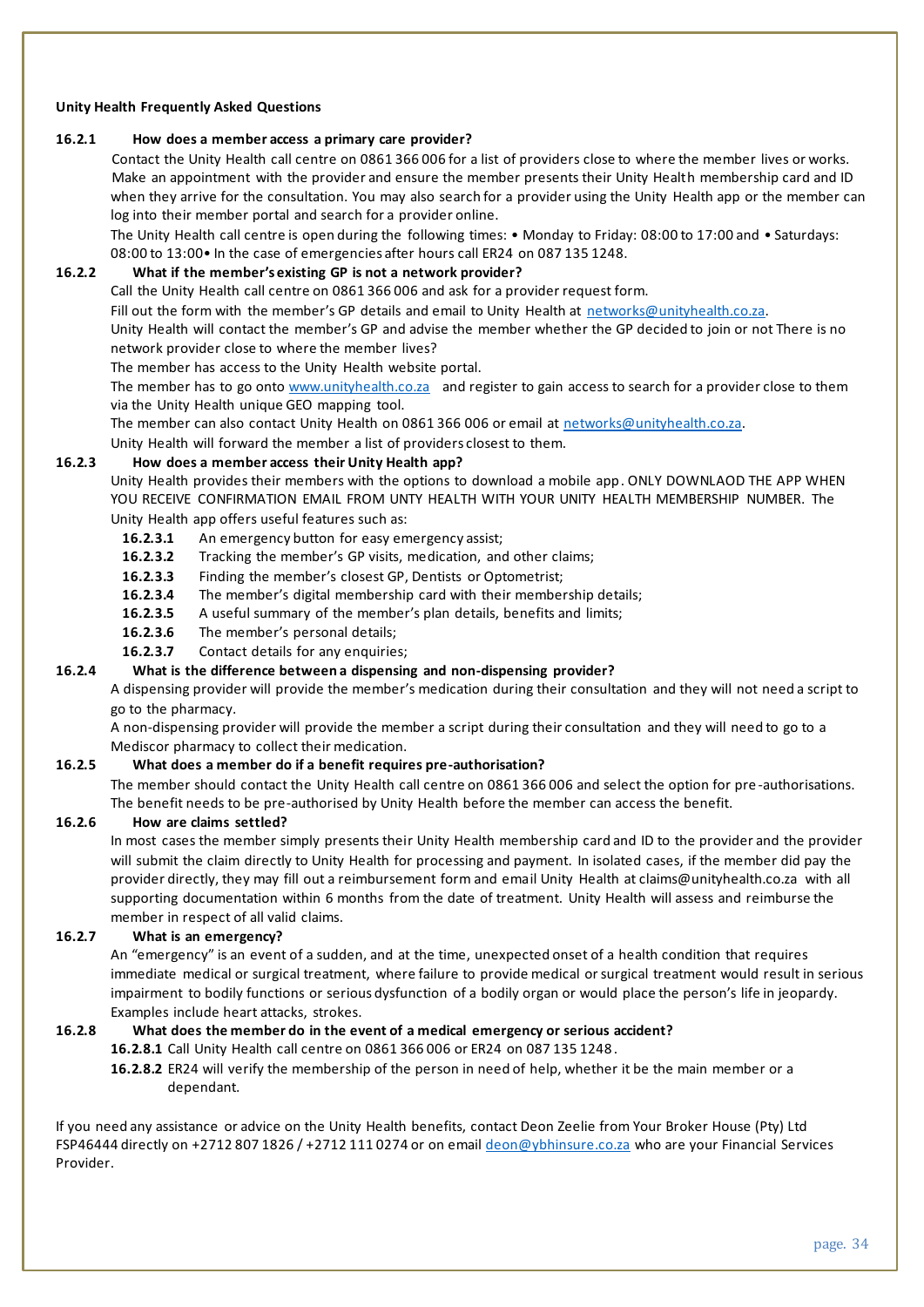#### <span id="page-34-0"></span>**F. SMARTTALK GREYDOT SECTION: TERMS OF SERVICE – Free Benefit**

#### **Thank you for using SmartTalk Greydot Mobile!**

These terms of service (the "Terms") govern your access to and use of Greydot Mobile ("we" or "our") websites, software and services (the "Services"), so please carefully read them before using the Services.

By using the Services, you agree to be bound by these Terms. If you are using the Services on behalf of an organization, you are agreeing to these Terms for that organization and promising that you have the authority to bind that organization to these terms. In that case, "you" and "your" will refer to that organization.

You may use the Services only in compliance with these Terms. You may use the Services only if you have the power to form a contract with Greydot Mobile and are not barred under any applicable laws from doing so. The Services may continue to change over time as we refine and add more features. We may stop, suspend, or modify the Services at any time without prior notice to you. We may also remove any content from our Services at our discretion.

#### **Your Stuff & Your Privacy**

By using our Services, you provide us with information such as your name, contact number, email address and partial credit card information (together, "your stuff"). You retain full ownership to your stuff. We don't claim any ownership to any of it. These Terms do not grant us any rights to your stuff or intellectual property except for the limited rights that are needed to run the Services, as explained below.

For accounting purposes, we are obliged by law, to keep track of who called you and who you called, so called "customer detail records" ("CDR"), but not the contents of the conversation, see our Privacy Policy. By using our Service, you agree that the CDR(s) is our shared stuff with the understanding that we will not intentionally share CDR(s) information with anyone unless we're directed by you or by a court order to do so.

By using our Service, you give us your permission to do things with your stuff, for example, sending you product updates, system notifications and nagging you to subscribe. This includes product features visible to you, for example, text messages. It also includes design choices we make to technically administer our Services, for example, how we are redundantly backup data to keep it safe. You give us the permissions we need to do those things solely to provide the Services. This permission also extends to trusted third parties we work with to provide the Services, for example our internet service provider (again, only to provide the Services).

You by default grant us permission to present the calling line identity (CLI) of your choice based on the assurance and verification of your assignment of the number presented, by the relevant operator. You may revoke this permission at any time.

To be clear, aside from the rare exceptions as published in our Privacy Policy, no matter how the Services change, we won't intentionally share your information with others, for any purpose unless you direct us to.

You are solely responsible for your conduct and your communications with others while using the Services. For example, it's your responsibility to ensure that you have the rights or permission needed to comply with these Terms.

You acknowledge that Greydot Mobile has no obligation to monitor any information on the Services. We are not responsible for the accuracy, completeness, appropriateness, or legality, or any other information you may be able to access using the Services.

#### **Your Responsibilities**

We plead with you to use our Service in a responsible manner and according with Acceptable Use Policy; You will not, and will not attempt to, misuse the Services, and will use the Services only in a manner consistent with the Acceptable Use Policy.

You, and not Greydot Mobile, are responsible for maintaining and protecting all of your stuff. Greydot Mobile will not be liable for any loss or theft of your stuff or for any costs or expenses associated with the use of your stuff.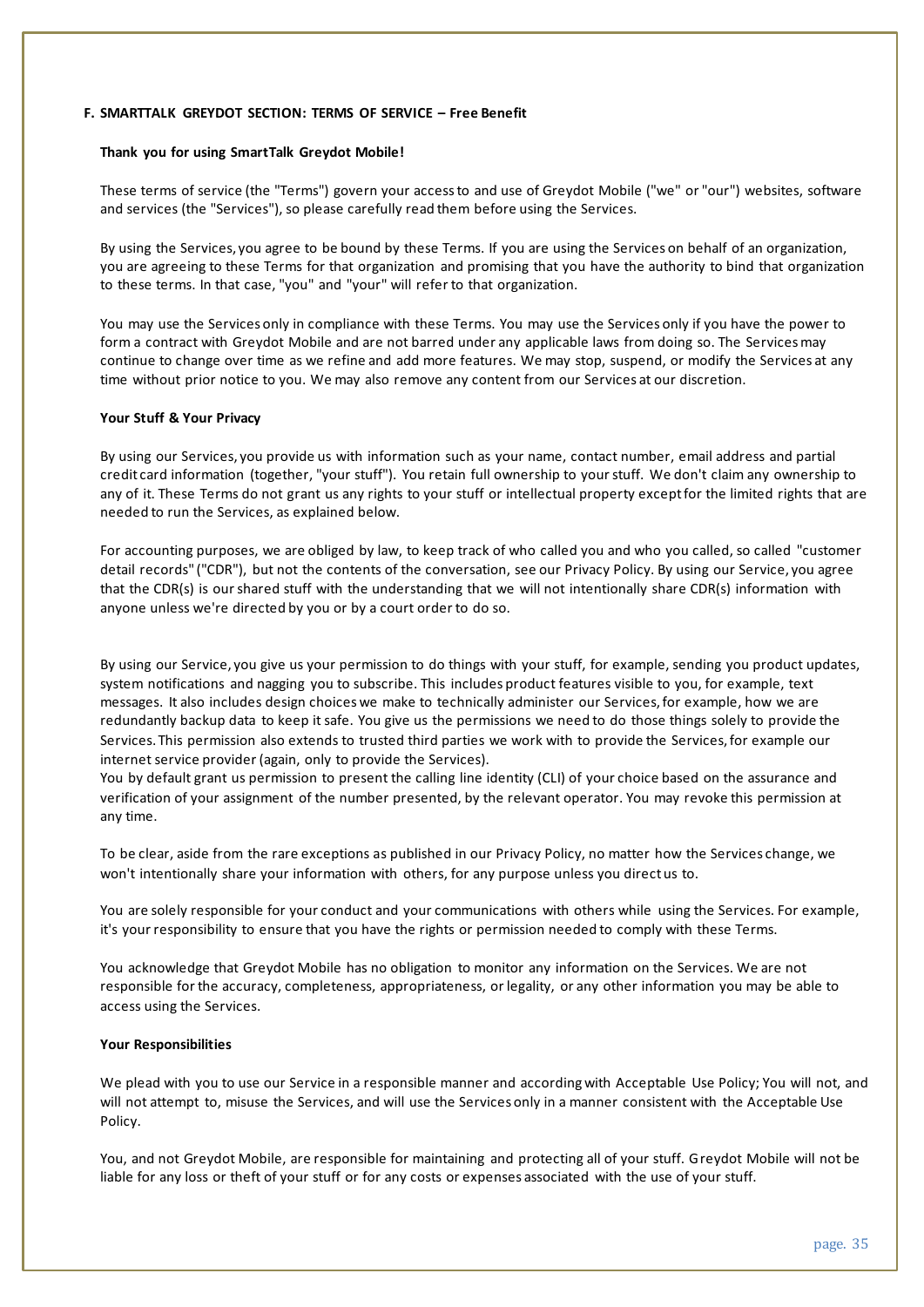If your contact information or other information related to your account, changes, you must notify us promptly and kee p your information current. The Services are not intended for use by you if you are under 13 years of age. By agreeing to these Terms, you are representing to us that you are over 13.

### **Account Security**

You are responsible for safeguarding the password that you use to access the Services and you agree not to disclose your password to any third party. You are responsible for any activity using your account, whether or not you authorized that activity. You should immediately notify Greydot Mobile of any unauthorized use of your account.

## **Software and Updates**

Our Service requires you to download a software application freely distributed under the GNU General Public License, to your mobile device such as tablet or telephone ("Software"). We hereby reserve all rights not expressly granted under the provisions of the GNU General Public License, in these Terms. Our Services may update the Software on your device automatically when a new version is available.

### **Greydot Mobile Property and Feedback**

These terms do not grant you any right, title, or interest in the Services, or the content in the Services. While we appreciate it when users send us feedback, please be aware that we may use any feedback, comments, or suggestions you send us or post in our forums without any obligation to you. Some of the technologies we use to provide the Services are protected by trademark, and other laws of both South Africa and foreign countries. These Terms do not grant you any rights to use the Greydot Mobile trademarks, logos, domain names, or other brand features.

### **Copyright, Patents & Trademarks**

We will respond to notices of alleged copyright, patent or trademark infringement if they comply with South African law and are properly provided to us.

Our designated agent for notice of alleged infringement on the Services is: Greydot Mobile Intellection Property Infringements P.O Box 5403, Weltevreden Park, South Africa, 1715

### **Other Content**

The Services may contain links to third-party websites or resources. Greydot Mobile does not endorse and is not responsible or liable for their availability, accuracy, the related content, products, or services. You ar e solely responsible for your use of any such websites or resources. Also, if we provide you with any software under an open -source license, there may be provisions in those licenses that expressly conflict with these Terms, in which case the open-source provisions will apply.

#### **Termination**

Though we'd much rather you stay, you can stop using our Services any time. We reserve the right to suspend or end the Services at any time, with or without cause, and with or without notice. For example, we may suspend or terminate your use if you are not complying with these Terms or use the Services in any way that would cause us legal liability or disrupt others' use of the Services. If we suspend or terminate your use, we will try to let you know in advance, though there may be some cases (for example, repeatedly or flagrantly violating these Terms, a court order, or danger to other users) where we may suspend immediately.

#### **Resolving Disputes**

Let's Try To Sort Things Out First. We want to address your concerns without needing a formal legal case. Before filing a claim against Greydot Mobile, you agree to try to resolve the dispute informally by contacting [disputes department.](https://www.greydot.me/Img/ALL/ActInfo.php?ux=priv) We'll try to resolve the dispute informally by contacting you via email. If a dispute is not resolved within 15 days of submission, you or Greydot Mobile may bring a formal proceeding.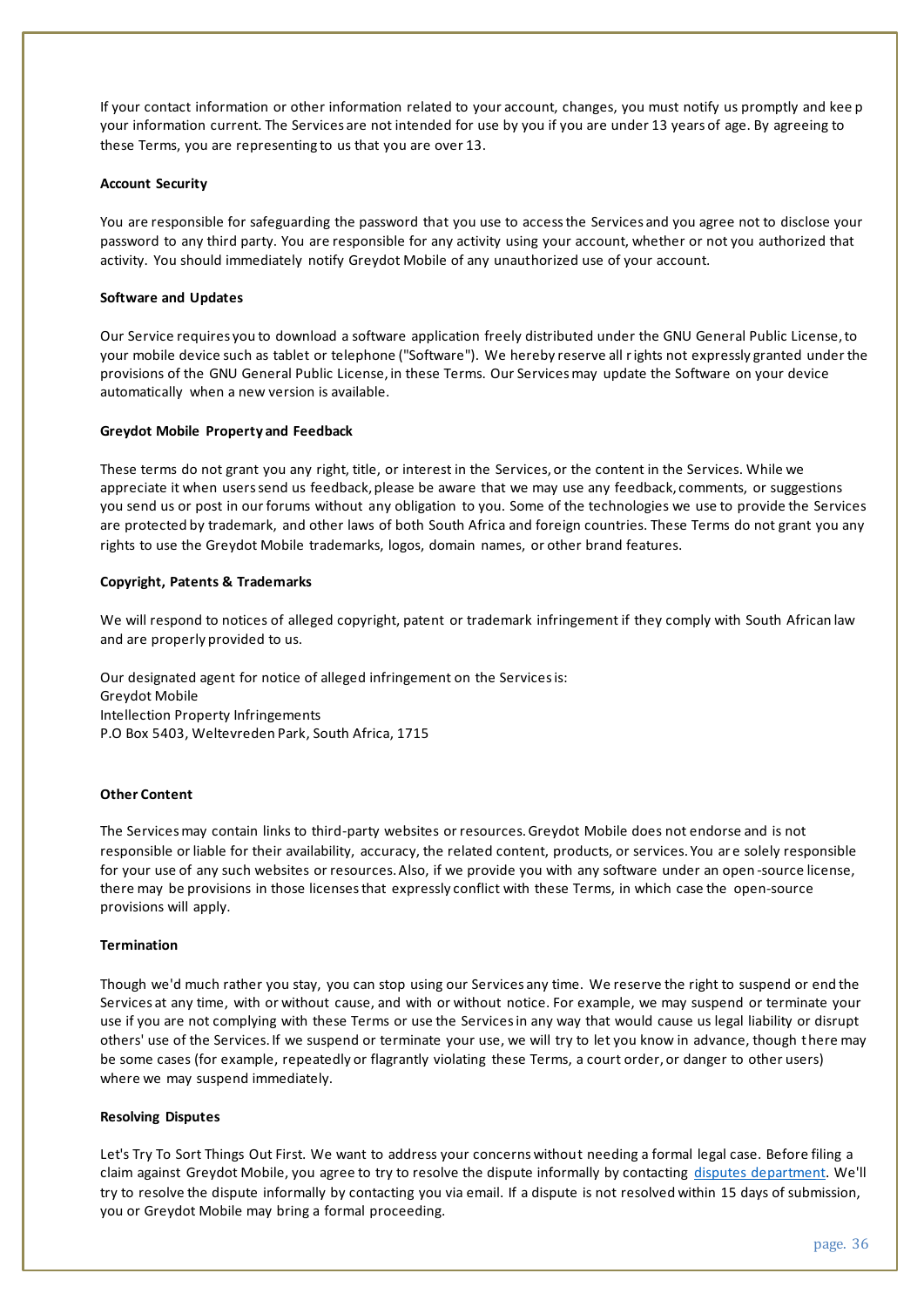We Both Agree To Arbitrate. You and Greydot Mobile agree to resolve any claims relating to these Terms or the Services through final and binding arbitration, except as set forth under Exceptions to Agreement to Arbitrate below.

Opt-out of Agreement to Arbitrate. You can decline this agreement to arbitrate by contacting us within 30 days of first accepting these Terms.

Arbitration Procedures. The Association of Arbitrators (Southern Africa) will administer the arbitration. The arbitration will be held in South Africa, or any other location we agree to.

Arbitration Fees and Incentives. The Association of Arbitrators (Southern Africa) rules will govern payment of all arbitration fees. Greydot Mobile will not seek its attorneys' fees and costs in arbitration unless the arbitrator determines that your claim is frivolous.

Exceptions to Agreement to Arbitrate. Either you or Greydot Mobile may assert claims. Either party may bring a lawsuit solely for injunctive relief to stop unauthorized use or abuse of the Services, without first engaging in arbitration or the informal dispute-resolution process described above.

No Class Actions. You may only resolve disputes with us on an individual basis and may not bring a claim as a plaintiff or a class member in a class, consolidated, or representative action. Class arbitrations, class actions, private attorney general actions, and consolidation with other arbitrations aren't allowed.

Judicial forum for disputes. In the event that the agreement to arbitrate is found not to apply to you or your claim, you and Greydot Mobile agree that any judicial proceeding will be brought in the courts of the Republic of South Africa. Both you and Greydot Mobile consent to venue and personal jurisdiction there.

#### **Controlling Law**

These Terms will be governed by the laws of the Republic of South Africa.

#### **Entire Agreement**

These Terms constitute the entire agreement between you and Greydot Mobile with respect to the subject matter of these Terms and supersede and replace any other prior or contemporaneous agreements, or terms and conditions applicable to the subject matter of these Terms. These Terms create no third-party beneficiary rights.

#### **Waiver, Severability & Assignment**

Greydot Mobile's failure to enforce a provision is not a waiver of its right to do so later. If a provision is found unenforceable, the remaining provisions of the Terms will remain in full effect and an enforceable term will be substituted reflecting our intent as closely as possible. You may not assign any of your rights under these Terms, and any such attempt will be void. Greydot Mobile may assign its rights to any of its affiliates or subsidiaries, or to any successor in interest of any business associated with the Services.

### **Modifications**

We may revise these Terms from time to time and will always post the most current version on our website. If a revision meaningfully reduces your rights, we will notify you (by, for example, sending a message to the email address associated with your account, posting on our blog or on this page). By continuing to use or access the Services after the revisions come into effect, you agree to be bound by the revised Terms.

#### **Greydot Mobile is Available "AS-IS"**

Though we want to provide a great service, there are certain things about the service we can't promise. For example, THE SERVICES AND SOFTWARE ARE PROVIDED "AS IS", AT YOUR OWN RISK, WITHOUT EXPRESS OR IMPLIED WARRANTY OR CONDITION OF ANY KIND. WE ALSO DISCLAIM ANY WARRANTIES OF MERCHANTABILITY, FITNESS FOR A PARTICULAR PURPOSE OR NON-INFRINGEMENT. (We are not shouting- it's just that these disclaimers are really important, so we want to highlight them). Greydot Mobile will have no responsibility for any harm to your computer or system or mobile device,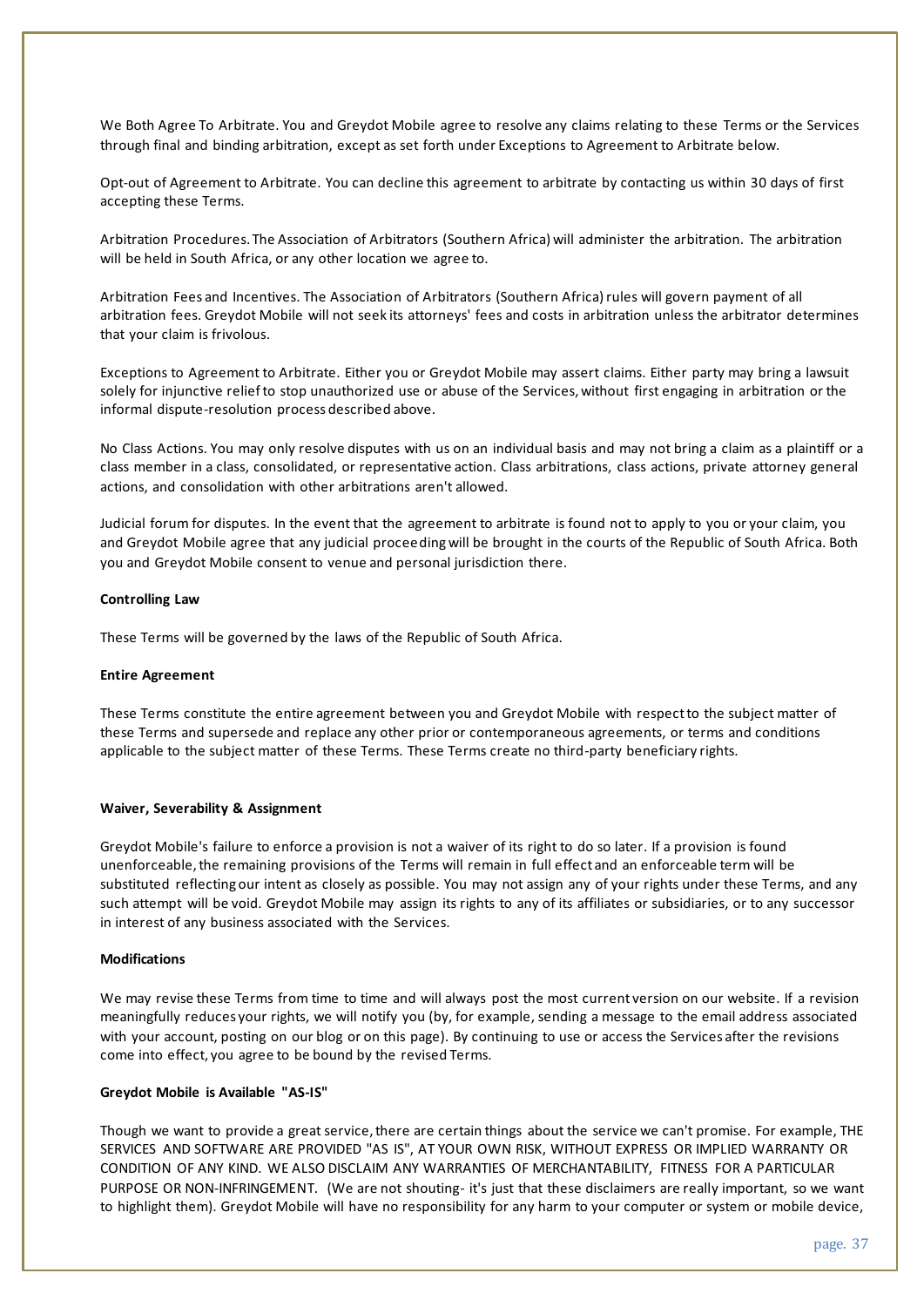loss or corruption of data, or other harm that results from your access to or use of the Services or Software.

### **Limitation of Liability**

TO THE FULLEST EXTENT PERMITTED BY LAW, IN NO EVENT WILL Greydot Mobile, ITS AFFILIATES, OFFICERS, EMPLOYEES, AGENTS, SUPPLIERS OR LICENSORS BE LIABLE FOR (A) ANY INDIRECT, SPECIAL, INCIDENTAL, PUNITIVE, EXEMPLARY OR CONSEQUENTIAL (INCLUDING LOSS OF USE, DATA, BUSINESS, OR PROFITS) DAMAGES, REGARDLESS OF LEGAL THEORY, WHETHER OR NOT Greydot Mobile HAS BEEN WARNED OF THE POSSIBILITY OF SUCH DAMAGES, AND EVEN IF A REMEDY FAILS OF ITS ESSENTIAL PURPOSE; (B) AGGREGATE LIABILITY FOR ALL CLAIMS RELATING TO THE SERVICES MORE THAN THE GREATER OF R20 (TWENTY SOUTH AFRICAN RAND) OR THE AMOUNTS PAID BY YOU TO Greydot Mobile FOR THE PAST THREE MONTHS OF THE SERVICES IN QUESTION.

#### **Miscellaneous Legal Terms**

THESE TERMS AND THE USE OF THE SERVICES AND SOFTWARE WILL BE GOVERNED BY SOUTH AFRICAN LAW EXCEPT FOR ITS CONFLICTS OF LAWS PRINCIPLES. ALL CLAIMS ARISING OUT OF OR RELATING TO THESE TERMS OR THE SERVICES OR SOFTWARE MUST BE LITIGATED EXCLUSIVELY IN THE REPUBLIC OF SOUTH AFRICA AND BOTH PARTIES CONSENT TO VENUE AND PERSONAL JURISDICTION THERE. These Terms constitute the entire and exclusive agreement between you and Greydot Mobile with respect to the Services, and supersede and replace any other agreements, terms and conditions applicable to the Services. These Terms create no third-party beneficiary rights. Greydot Mobile's failure to enforce a provision is not a waiver of its right to do so later. If a provision is found unenforceable the remaining provisions of the Agreement will remain in full effect and an enforceable term will be substituted reflecting our intent as closely as possible. You may not assign any of your rights in these Terms, and any such attempt is void, but Greydot Mobile may assign its rights to any of its affiliates or subsidiaries, or to any successor in interest of any business associated with the Services. Greydot Mobile and you are not legal partners or agents; instead, our relationship is that of independent contractors.

### **SECTION B: PRIVACY POLICY**

This Privacy Policy provides our policies and procedures for collecting, using, and disclosing your information. Users can access the Greydot Mobile service (the "Service") through our website, applications on Devices, through APIs, and through third parties. A "Device" is any computer used to access the Greydot Mobile Service, including without limitation a desktop, laptop, mobile phone, tablet, or other consumer electronic device. This Privacy Policy governs your access of the Greydot Mobile Service, regardless of how you access it, and by using our Services you consent to the collection, transfer, processing, storage, disclosure and other uses described in this Privacy Policy. All of the different forms of data , content, and information described below are collectively referred to as "information."

#### **Government Data Request Principles**

We understand that when you entrust us with your digital life, you expect us to keep your stuff safe. Although we have the technical ability to store and therefore provide the contents of your conversations, text and other messages, we don't do so by default.

Our policy is that the less we know and by implication the less you give us of your digital life the less there is to provide to governments. Like most online services, we receive requests from governments seeking information about our users and under applicable law we might be forced to collect, store and share this information with law enforcement, without your knowledge or consent.

These principles describe how we deal with the requests we receive.

Be transparent: Online services should be allowed to report the exact number of government data requests received, the number of accounts affected by those requests, and the laws used to justify the requests.

Fight blanket requests: Government data requests should be limited to specific people and investigations. We'll resist requests directed to large groups of people or that seek information unrelated to a specific investigation.

Protect all users: Laws authorising governments to request user data from online services shouldn't treat people differently based on their citizenship or where they live.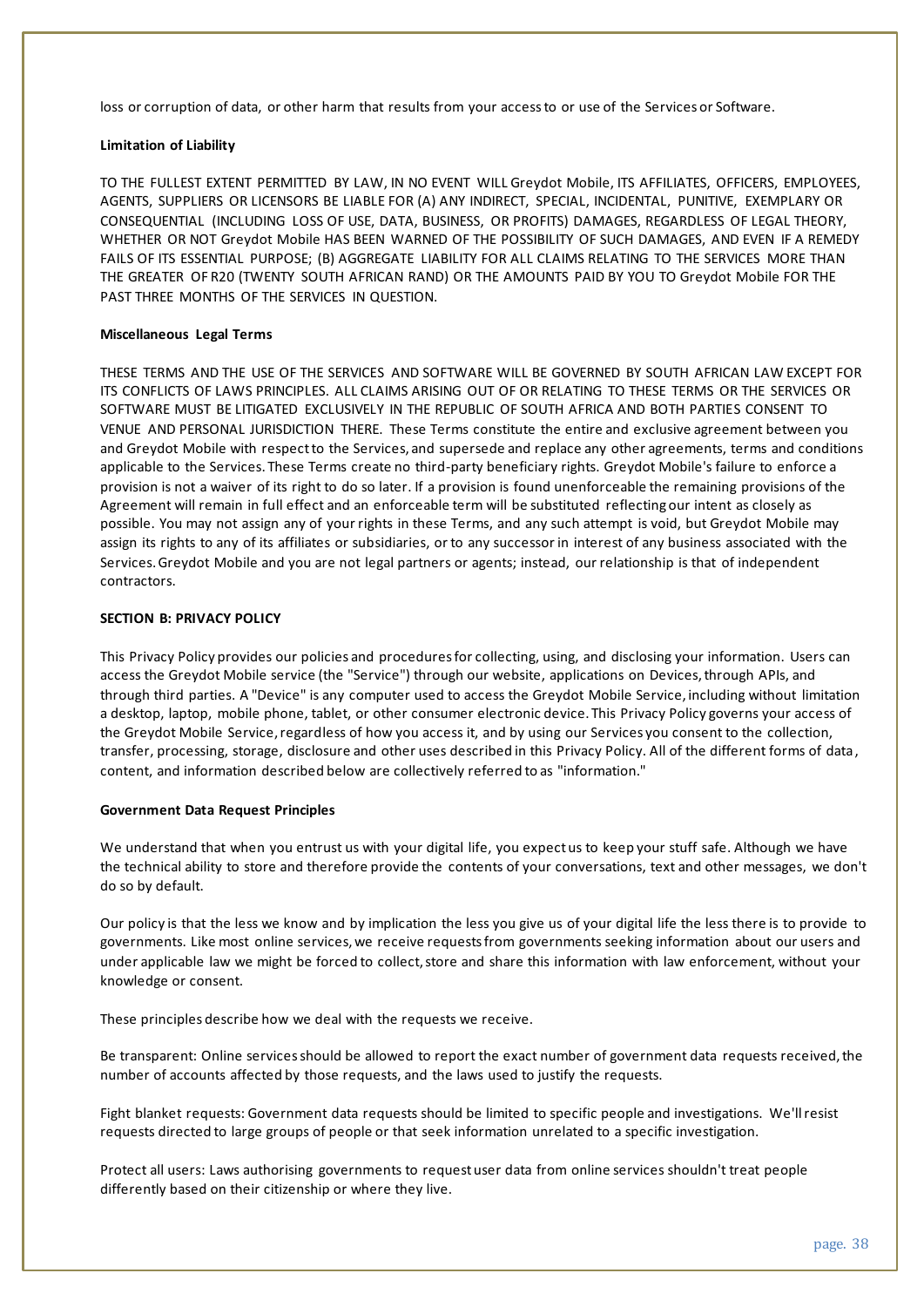Provide trusted services: Governments should never install backdoors into online services or compromise infrastructure to obtain user data.

Resist: We never simply hand over your information, we ask, we verify, we resist in a court of law, if need be, and if we are able to do so, more so if you paid us through subscriptions or other donations for the Services.

### **The Information We Collect and Store**

We may collect and store the following information when running the Greydot Mobile Service:

Information You Provide: When you register an account, we collect some personal information, such as your name, phone number, credit card or other billing information and email address. You may also ask us to import your contacts by giving us access to your third-party services (for example, your email account) or to use your social networking information if you give us access to your account on social network connection services. When you invite others to join Greydot Mobile by using our referral page, we send them a one-time text message for that referral. You may also provide us with your contacts' telephone numbers and email addresses when inviting them. We may also receive Personal Information (for example, your email address or telephone number) through other users, for example if they have tried to refer Greydot Mobile to you.

Log Data: When you use the Service, we automatically record information associated with your call: who you called and who called you, but not the contents of the conversation. We further record information from your Device, its software, and your activity using the Services. This may include the Device's Internet Protocol ("IP") address, browser type, locale preferences, identification numbers associated with your Devices, your mobile carrier, date and time stamps associated with transactions, system configuration information, metadata concerning your calls, and other interactions with the Service.

### **How We Use Personal Information**

Personal Information: In the course of using the Service, we may collect personal information that can be used to contact or identify you ("Personal Information"). Personal Information is or may be used: (i) to provide and improve our Service, (ii) to administer your use of the Service, (iii) to better understand your needs and interests, (iv) to personalize and improve your experience, and (v) to provide or offer software updates and product announcements. If you no longer wish to receive communications from us, please follow the "unsubscribe" instructions provided in any of those communications or update your account settings information.

Geo-Location Information: Some Devices allow applications to access real-time location-based information (for example, GPS). Our mobile apps do not collect such information from your mobile device at any time while you download or use our mobile apps. Some of the information we collect from a Device, for example IP address, can sometimes be used to approximate a Device's location.

Analytics: We also collect some information (ourselves or using third party services), which can sometimes be correlated with Personal Information. We use this information for the above purposes and to monitor and analyse use of the Service, for the Service's technical administration, to increase our Service's functionality and user-friendliness, and to verify users have the authorization needed for the Service to process their requests.

#### **Information Sharing and Disclosure**

Your Use: We will display your Personal Information in your account page and elsewhere on the Service according to the preferences you set in your account. Any information you choose to provide should reflect how much you want others to know about you. Please consider carefully what information you disclose in your account page and your desired level of anonymity. You can review and revise your profile information at any time. We do not sell your personal information to third parties. We may also share or disclose your information with your consent, for example if you use a third-party application to access your account (see below). Through certain features of the Service, you may also have the ability to make some of your information public. Public information may be broadly and quickly disseminated.

Service Providers, Business Partners and Others: We may use certain trusted third-party companies and individuals to help us provide, analyse, and improve the Service (including but not limited to data storage, maintenance services, database management, web analytics, payment processing, and improvement of the Service's features). These third parties may have access to your information only for purposes of performing these tasks on our behalf and under obligations similar to those in this Privacy Policy.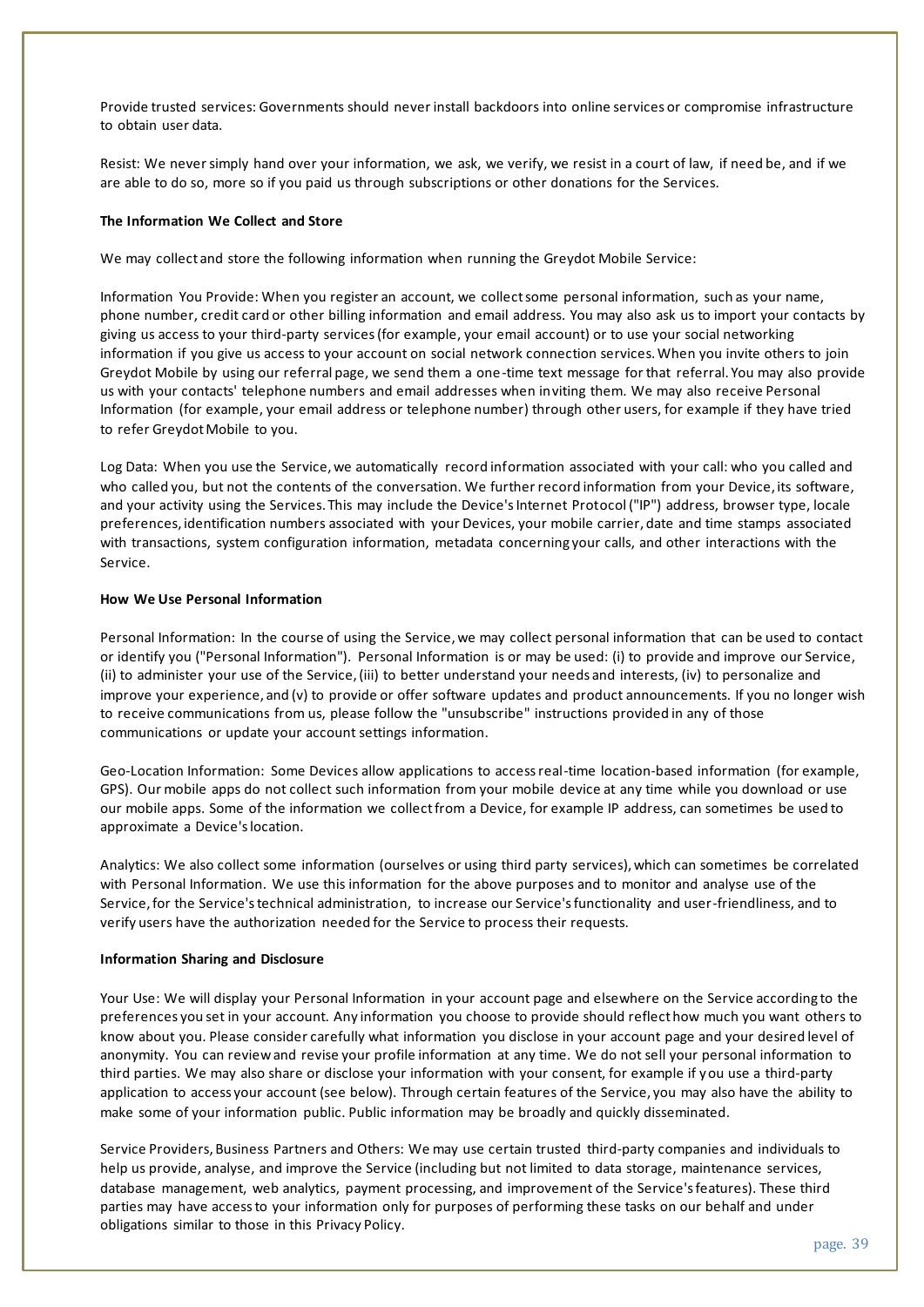Third-Party Applications: We may share your information with a third-party application with your consent, for example when you choose to access our Services through such an application. We are not responsible for what those parties do with your information, so you should make sure you trust the application and that it has a privacy policy acceptable to you.

Compliance with Laws and Law Enforcement Requests; Protection of Greydot Mobile's Rights: We may disclose to parties outside Greydot Mobile information about you that we collect when we have a good faith belief that disclosure is reasonably necessary to (a) comply with a law, regulation or compulsory legal request; (b) protect the safety of any person from death or serious bodily injury; (c) prevent fraud or abuse of Greydot Mobile or its users; or (d) to protect Greydot Mobile's property rights. If we provide your information to a law enforcement agency as set forth above.

Business Transfers: If we are involved in a merger, acquisition, or sale of all or a portion of our assets, your information may be transferred as part of that transaction, but we will notify you (for example, via email and/or a prominent notice on our website) of any change in control or use of your Personal Information or Files, or if either, become subject to a different Privacy Policy. We will also notify you of choices you may have regarding the information.

Non-private or Non-Personal Information: We may disclose your non-private, aggregated, or otherwise non-personal information, such as usage statistics of our Service.

### **Changing or Deleting Your Information**

If you are a registered user, you may review, update, correct or delete the Personal Information provided in your registration or account profile by changing your "account settings." If your personally identifiable information changes, or if you no longer desire our service, you may update or delete it by making the change on your account settings. In some cases, we may retain copies of your information if required by law.

#### **Data Retention**

We will retain your information for as long as your account is active or as needed or as directed by law in order to provide you services. If you wish to cancel your account or request that we no longer use your information to provide you services, you may delete your account. We may retain and use your information as necessary to comply with our legal obligations, resolve disputes, and enforce our agreements. Consistent with these requirements, we will try to delete your information quickly upon request. Please note, however, that there might be latency in deleting information from our servers and backed-up versions might exist after deletion. In addition, we do not delete from our server's call information that you have in common with other users.

#### **Greydot Mobile Community**

Our Service offers publicly accessible community services such as blogs, forums, and wikis. You should be aware that any information you provide in these areas may be read, collected, and used by others who access them. Your posts may remain even after you cancel your account.

Our Site includes links to other Web sites whose privacy practices may differ from those of Greydot Mobile. If you submit personal information to any of those sites, your information is governed by their privacy statements. We encourage you to carefully read the privacy statement of any Web site you visit.

#### **Security**

The security of your information is important to us. When you enter sensitive information (such as a credit card number) on our order forms, we encrypt the transmission and contents of that information.

We follow generally accepted standards to protect the information submitted to us, both during transmission and once we receive it. No method of electronic transmission or storage is 100% secure, however. Therefore, we cannot guarantee its absolute security.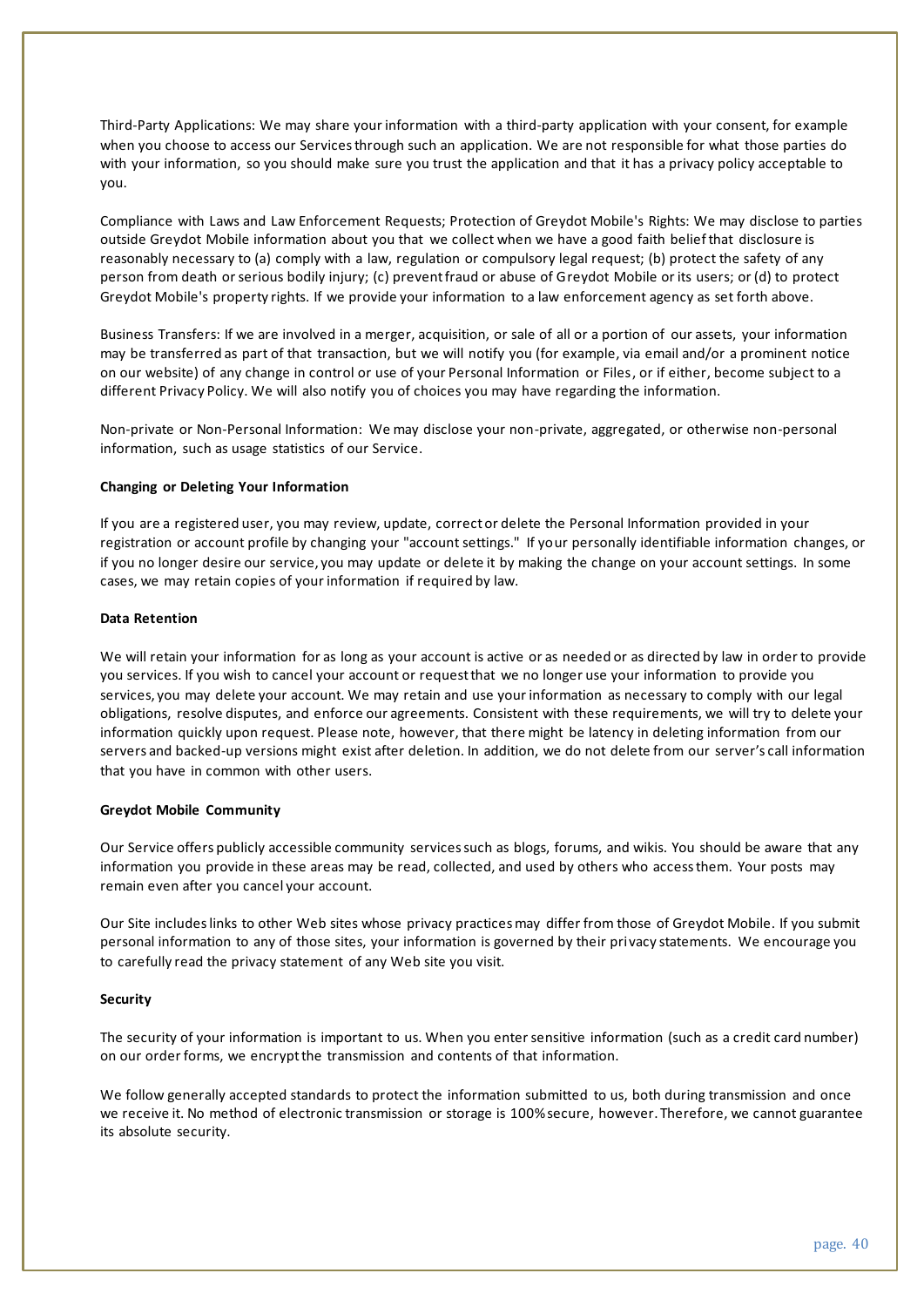### **Our Policy towards Children**

Our Services are not directed to persons under 13. We do not knowingly collect personally identifiable information from children under 13. If a parent or guardian becomes aware that his or her child has provided us with Personal Information without their consent, he or she should contact us. If we become aware that a child under 13 has provided us with Personal Information, we will take steps to delete such information from our files.

### **Contacting Us**

If you have any questions about this Privacy Policy, please contact us at [privacy](https://www.greydot.me/Img/ALL/ActInfo.php?ux=priv) or at P.O Box 5403, Weltevreden Park, South Africa, 1715.

### **Changes to our Privacy Policy**

This Privacy Policy may change from time to time. If we make a change to this privacy policy that we believe materially reduces your rights, we will provide you with notice (for example, by email). And we may provide notice of c hanges in other circumstances as well. By continuing to use the Service after those changes become effective, you agree to be bound by the revised Privacy Policy.

### **SECTION C: ACCEPTABLE USE POLICY**

Greydot Mobile is used by many people, and we are proud of the trust placed in us. In exchange, we trust you to use our services responsibly.

You agree not to misuse the Greydot Mobile services. For example, you must not, and must not attempt to, use the services to do the following things.

- probe, scan, or test the vulnerability of any system or network;
- breach or otherwise circumvent any security or authentication measures;
- access, tamper with, or use non-public areas of the Service, shared areas of the Service you have not be en invited to, Greydot Mobile (or our service providers') computer systems;
- interfere with or disrupt any user, host, or network, for example by sending a virus, overloading, flooding, spamming, or mail-bombing any part of the Services;
- plant malware or otherwise use the Services to distribute malware;
- access or search the Services by any means other than our publicly supported interfaces (for example, "scraping");
- send unsolicited communications, promotions or advertisements, or spam;
- send altered, deceptive or false source-identifying information, including "spoofing" or "phishing";
- publish anything that is fraudulent, misleading, or infringes another's rights;
- promote or advertise products or services other than your own without appropriate authorization;
- impersonate or misrepresent your affiliation with any person or entity;
- abuse Greydot Mobile referrals to get more credit for referrals than deserved;
- publish or share materials that are unlawfully pornographic or indecent, or that advocate bigotry, religious, racial or ethnic hatred;
- violate the law in any way, or to violate the privacy of others, or to defame others.

## **SECTION D: CODE OF CONDUCT AND SERVICE CHARTER**

iCTEL PTY Ltd, a company owned by Greydot Telecoms Pty Ltd, iCTEL subscribes to this Code of Conduct which prescribes the minimum standard of conduct that iCTEL endeavours to follow in rendering services to its subscribers.

iCTEL has compiled this Code of Conduct in accordance with the guidelines as well as the minimum standards for subscriber charters prescribed by the Independent Communications Authority of South Africa in Notice 1740 of 2007 published in Government Gazette No 30553 dated 7 December 2007 and in Notice 27 2 of 2008 published in Government Gazette No 30792 dated 25 February 2008, respectively.

1 KEY COMMITMENTS

iCTEL will: -

- 1.1 act in a fair, reasonable and responsible manner in all dealings with subscribers;
- 1.2 ensure that all services and products meet the specifications as contained in iCTEL's licences and all the relevant laws and regulations;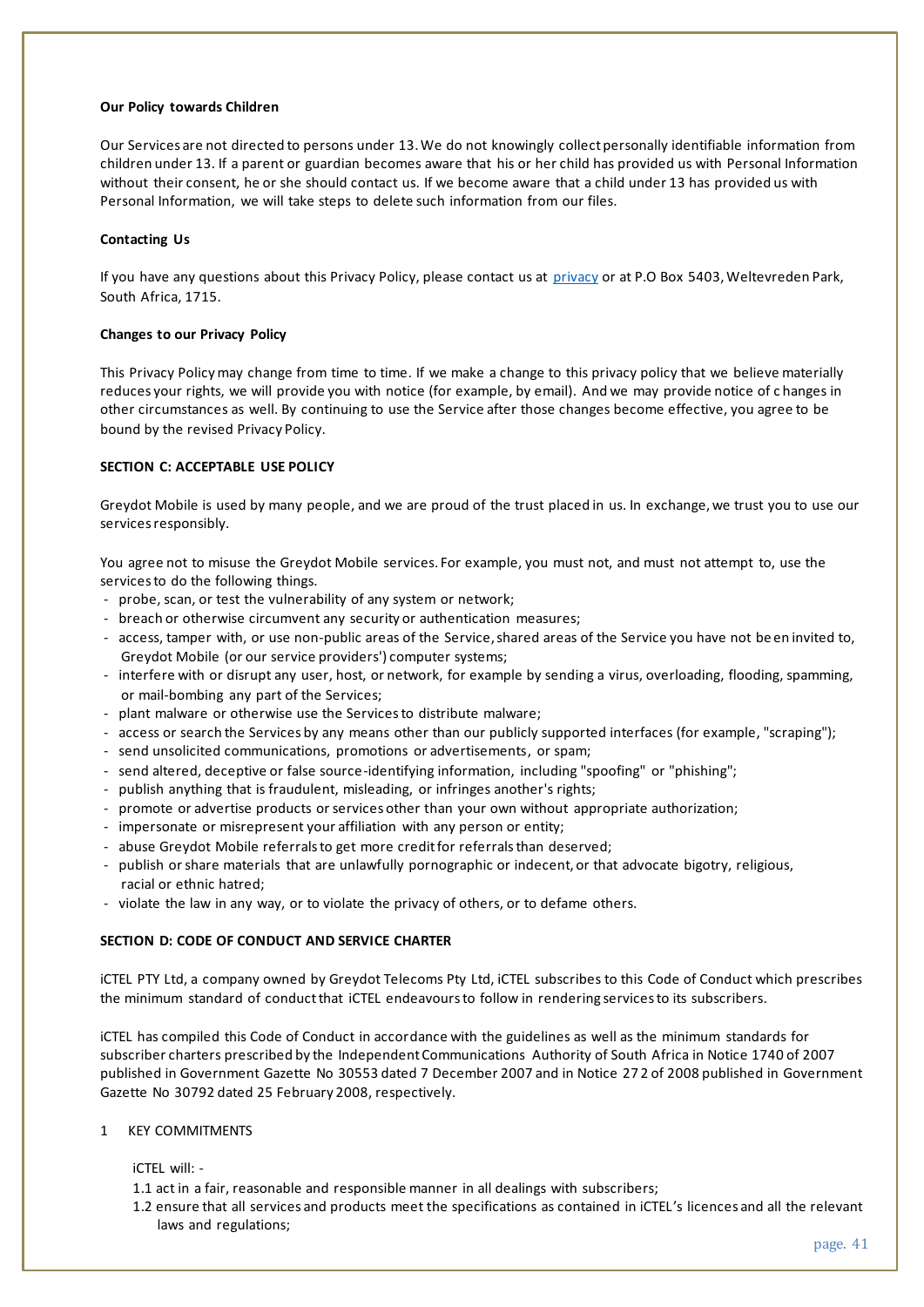- 1.3 not unfairly discriminate against or between subscribers on the basis of race, gender, sex, age, religion, belief, disability, ethnic background or sexual orientation;
- 1.4 display utmost courtesy and care when dealing with subscribers;
- 1.5 provide subscribers with information regarding services and pricing;
- 1.6 where requested provide subscribers with guidance with regard to their customer nee ds;
- 1.7 keep subscribers' personal information confidential; and
- 1.8 advise consumers of their right to refer complaints to ICASA.

## 2 CONSUMER RIGHTS

Subscriber rights in terms of the services that iCTEL provides include (without limitation) the right to:

- 2.1 be provided with the required service without unfair discrimination;
- 2.2 choose the service provider of their choice;
- 2.3 receive information in their preferred language;
- 2.4 access and question records and information held by the service provider;
- 2.5 the protection of the consumer's personal data, including the right not to have personal data sold to third parties without the permission of the consumer;
- 2.6 port a number in terms of applicable regulations;
- 2.7 lodge a complaint; and
- 2.8 redress.

## 3 PROVISIONS OF INFORMATION

- 3.1 iCTEL is required to provide subscribers with ready access to accurate and easy-to-understand information relating to our:
- 3.1.1 broad range of services / products on offer
- 3.1.2 tariff rates applicable to each service offered
- 3.1.3 terms and conditions
- 3.1.4 payment policies
- 3.1.5 billing
- 3.1.6 complaints handling procedures, and
- 3.1.7 relevant contact details.
- 3.2 This information is available on our homepage at www.ictel.co.za/www.greydot.me and on the service application forms required to be completed to apply for a service.
- 3.3 iCTEL billing and complaints handling procedures are contained in this Code.
- 3.4 We will provide you with an itemised bill or invoice on request (please email [support](https://www.greydot.me/Img/ALL/ActInfo.php?ux=priv) in this regard).
- 3.5 Your application for a service or product may be subject to a credit referencing or risk assessment process. This means that iCTEL may request and receive your Confidential Information, Consumer Credit Information and Prescribed Information (as defined in the National Credit Act, 2005) (Assessment Information) from registered credit bureaus in order to perform a financial means test, in order to determine whether you will be in a position to meet your obligations under the intended agreement.
- 3.6 iCTEL is entitled to perform a financial means test each time when you apply for a service/ product and package.

## 4 TARIFFS

4.1 The Code of Conduct Regulations prohibit any licence from providing any service to a consumer for a charge, fee or other compensation unless the price and terms and conditions of the provision of such service have been made known to the public and ICASA.

4.2 iCTEL must:

- 4.2.1 Make this information available for inspection at its offices during business hours;
- 4.2.2 Make this information available to anyone who requests it at no charge;
- 4.2.3 Provide this information on its website; and
- 4.2.4 Provide the pricing details within 30 days of commencing a service.
- 4.3 iCTEL is prohibited from offering, presenting, marketing or advertising any tariff plan in a manner that may be misleading.

## 5 MINIMUM STANDARDS FOR THE SERVICES OFFERED BY iCTEL

- 5.1 iCTEL service contract is written in plain, simple language and includes clear provisions relating to the following:
- 5.1.1 Nature of the contract;
- 5.1.2 Minimum duration of the contract;
- 5.1.3 Any applicable payment for early termination i.e. if a contract is terminated prior to any minimum duration;
- 5.1.4 Notice period for termination; and
- 5.1.5 Manner of notice of termination.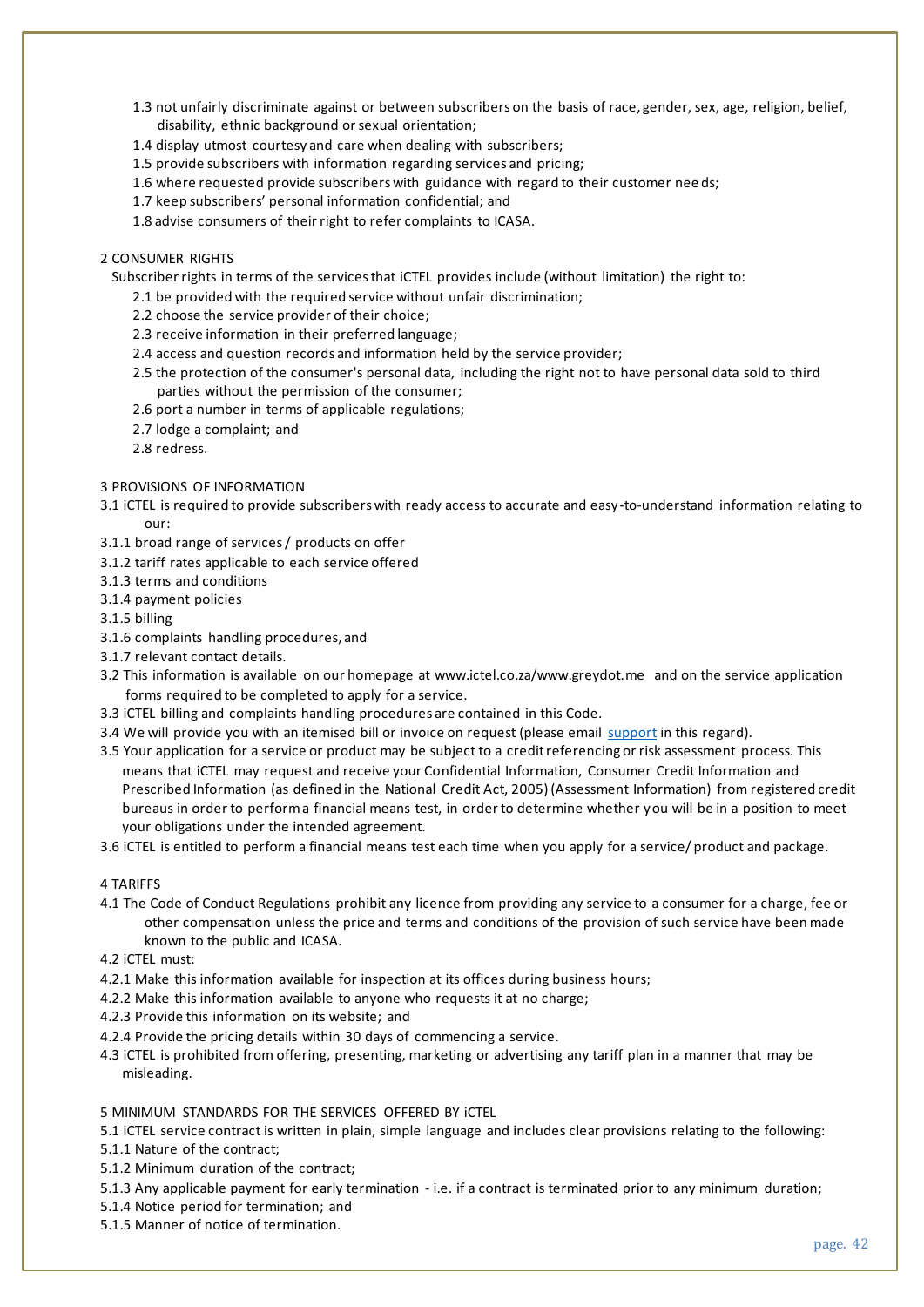- 5.2 iCTEL informs its subscribers about changes to the terms and conditions of its contracts within a fair and reasonable period
- 5.3 iCTEL provides subscribers with a copy of the written terms and conditions immediately or as soon as is reasonably possible after conclusion of a contract.

### 6 PRIVACY AND CONFIDENTIALITY

- 6.1 iCTEL respects the constitutional right of Internet users to personal privacy and privacy of communications.
- 6.2 iCTEL respects the confidentiality of customers personal information and electronic communications, and does not gather, retain, sell or distribute such information to any other party unless:
- 6.2.1 it has written permission from the consumer to do so;
- 6.2.2 it is directed to do so by an order or court;
- 6.2.3 it is briefing an accredited debt collection agency during the debt collection process;
- 6.2.4 it is briefing its auditors for the purpose of auditing iCTEL financial affairs; or
- 6.2.5 such release is required or permitted by an applicable law.

#### 7 CONSUMER PROTECTION AND PROVISION OF INFORMATION TO CUSTOMERS

- 7.1 iCTEL provides the following information on its web site: its registered name, email address, telephone and fax numbers and physical address.
- 7.2 iCTEL has an Acceptable Use Policy (AUP) in place for its Internet access services. This policy is made available to customers prior to the commencement of any such service agreement and at any time thereafter, on request.
- 7.3 In its dealings with consumers and other businesses and iCTEL must act fairly, reasonably, professionally and in good faith. In particular, pricing information for services must be clearly and accurately conveyed to customers and potential customers.
- 7.4 iCTEL does not unfairly discriminate against or between consumers on the basis of race, gender, sex, age, religion, belief, disability, ethnic background or sexual orientation.
- 7.5 iCTEL only offers service levels which are reasonably within its technical and prac tical abilities.
- 7.6 iCTEL complies with all compulsory advertising standards and regulations.

### 8 BILLING

iCTEL is required to:

8.1.1 clearly communicate billing processes to consumers;

8.1.2 set out billing and billing complaint procedures in its bills;

8.1.3 inform consumers at the outset, if applicable, if credit referencing risk assessment will be applied; and

8.1.4 provide a simple explanation to consumers of how the credit referencing system operates. This information must be provided in accordance with the provisions of the National Credit Act No. 34 of 2005 and any other applicable law and/or regulation.

9 BILLING COMPLAINTS HANDLING PROCEDURE

9.1 You are required to direct a billing complaint to [support.](https://www.greydot.me/Img/ALL/ActInfo.php?ux=priv) The complaint is required to be accompanied by the following:

9.1.1 a copy of the bill concerned or the particulars thereof, e.g. the account number;

9.1.2 the reason for the dispute;

9.1.3 the amount in dispute; and

9.1.4 supporting information or documentation, if any.

9.2 Where a subscriber lodges a billing complaint, iCTEL complaint handling process is guided by the following general principles:

9.2.1 iCTEL will not disconnect the service of the subscriber while the investigation of a disputed portion of a bill is still pending;

9.2.2 iCTEL will reach a determination regarding the billing complaint and communicate it to the complainant within fourteen (14) working days;

9.2.3 iCTEL will not disconnect the service until it has notified the complainant about the results of their investigation and the final decision on the complaint;

9.2.4 iCTEL will not take adverse collection procedures or assess late charges and/or penalties while the investigation of a disputed billing is still pending;

9.2.5 iCTEL will not require the subscriber to pay the disputed bill in full pending the investigation of the complaint.

9.2.6 iCTEL will ensure that the subscriber is informed well in advance about time for payment and the possibility of disconnection in the case of non-payment within a certain period before they disconnect him/her.